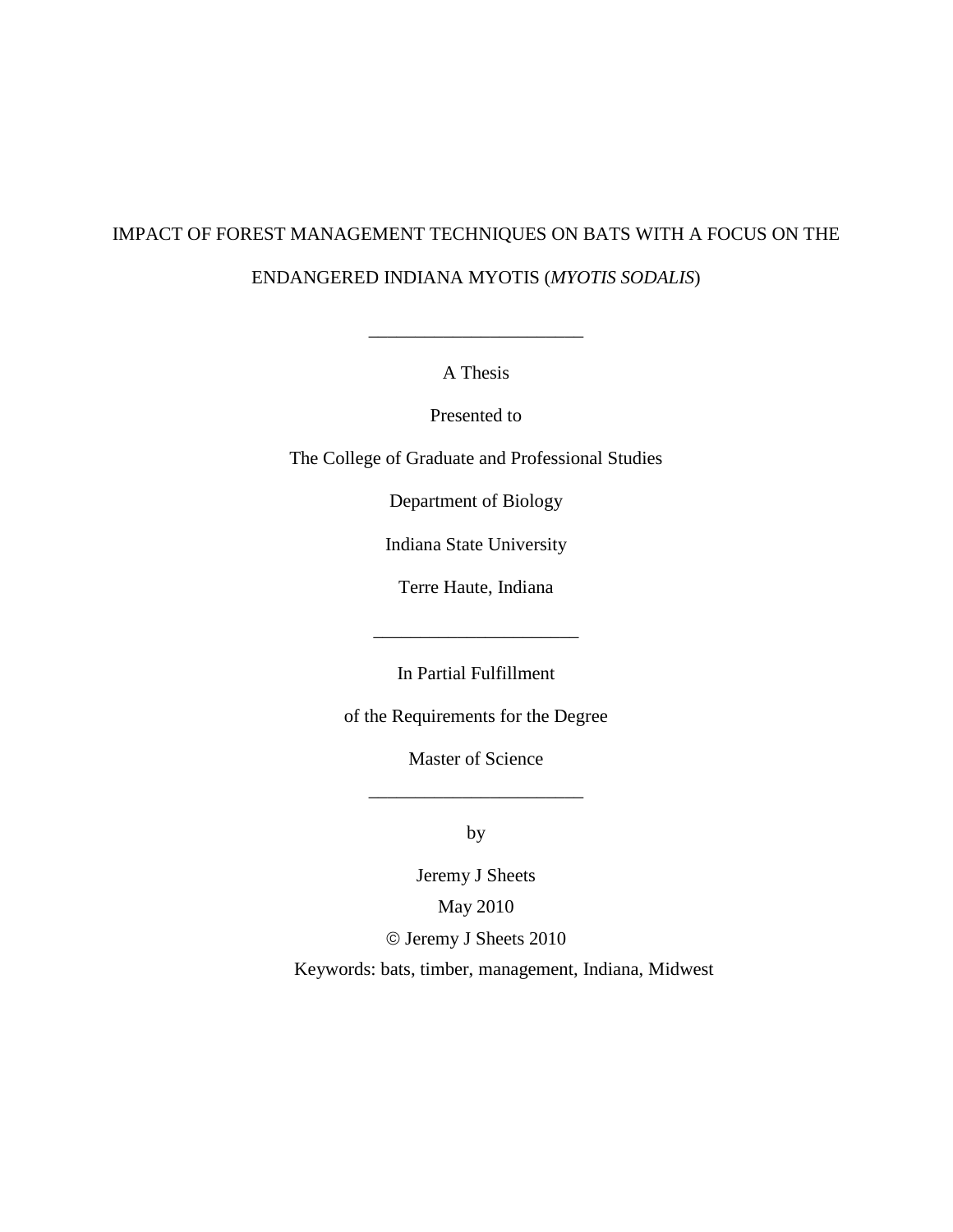#### COMMITTEE MEMBERS

<span id="page-1-0"></span>Committee Chair: John O. Whitaker, Jr., Ph.D.

Professor of Biology

Indiana State University

Committee Member: Virgil Brack, Jr., Ph.D.

Chief Executive Officer/Principal Scientist

Environmental Solutions & Innovations, Inc.

Committee Member: Marion T. Jackson, Ph.D.

Professor Emeritus

Indiana State University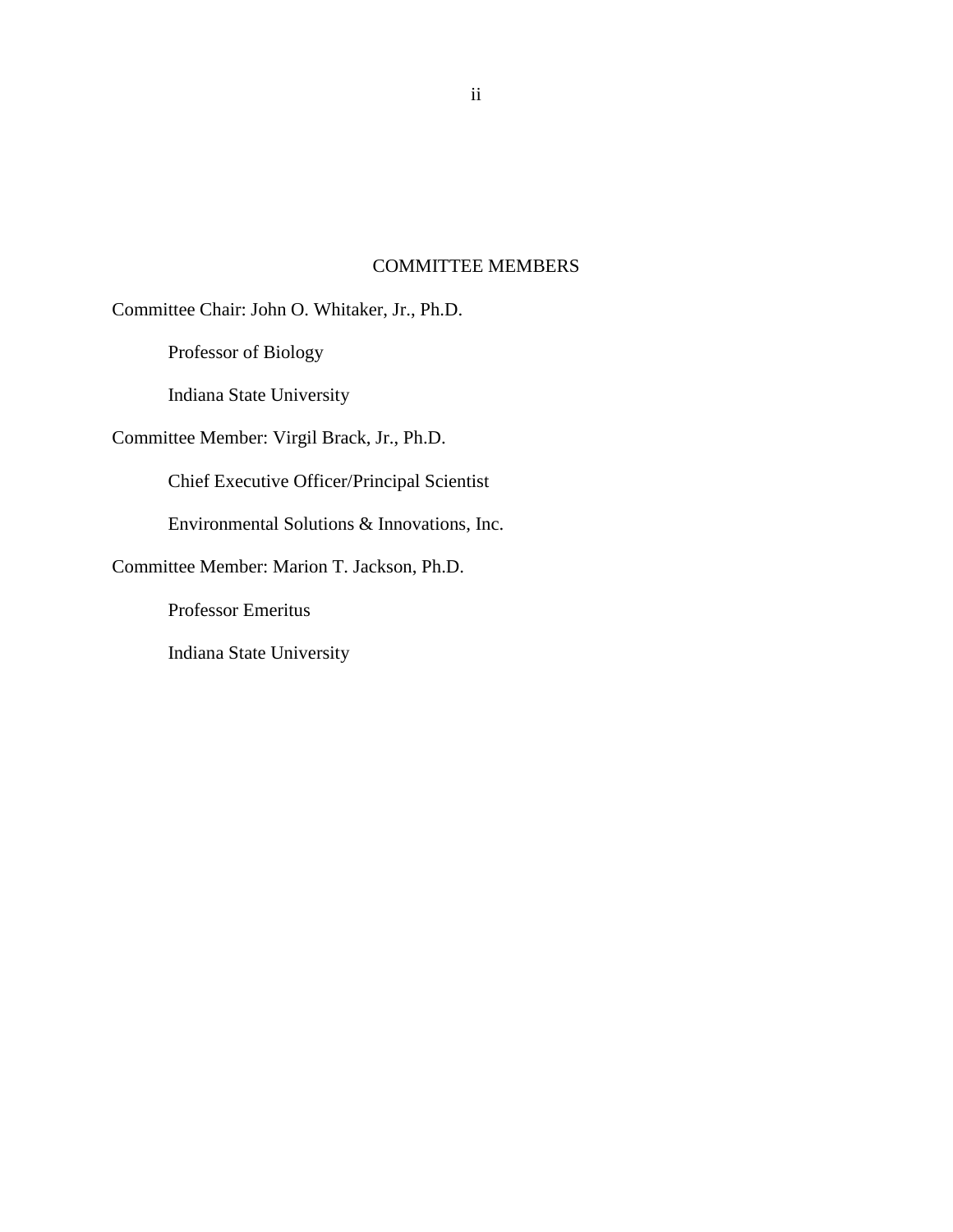#### ABSTRACT

<span id="page-2-0"></span>Understanding how forest management practices impact bats is important for maintaining a diverse bat community; rare species, especially the federally endangered Indiana myotis (*Myotis sodalis*) need special consideration. Bats play an important role in the environment because they prey on insects, especially pest species, and conservation of viable foraging and roosting habitats is critical. Positive and negative aspects of the implementation of forest management techniques are discussed for each bat species. Bats were sampled using mist nets at four locations in Morgan-Monroe and five locations in Yellowwood State Forests twice during each summer 2006-2008. Netting locations were adjacent to or in forest stands scheduled for experimental manipulations following conclusion of netting in 2008. This effort produced 342 bats. These data provide a baseline to understand how bats are affected by long-term forest manipulations. An acoustical survey was conducted in summer 2007 to determine forest habitats where bat species occur. Anabat II bat detectors in four habitat types,--interior forest, canopy gap, forest edge, and corridors--produced calls from 7 species, a total of 3113 calls (842 corridor, 681 forest edge, 1075 canopy gap, and 515 forest interior) during 337 sample nights. Occupancy of each habitat by each species was determined; canopy gaps were occupied most, followed by forest edge, corridors, and interior forest. These data are used to predict the response of bats to forest manipulations.

iii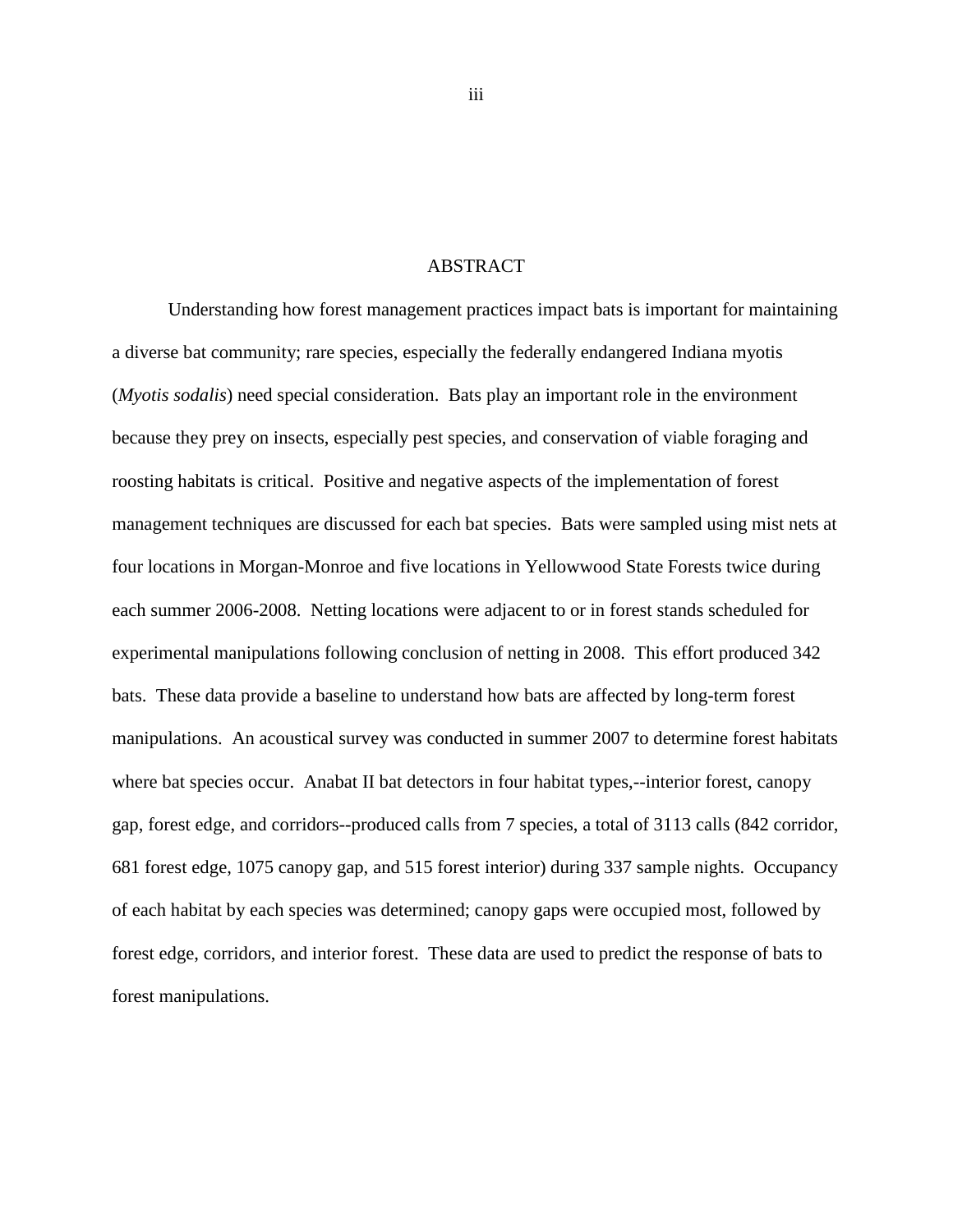#### PREFACE

#### INTRODUCTION TO THE HARDWOODS ECOSYSTEM EXPERIMENT

<span id="page-3-0"></span>This study is part of the Hardwoods Ecosystem Experiment (HEE), a joint program between researchers representing Purdue University Department of Forestry & Natural Resources, Indiana Department of Natural Resources (DNR) Division of Forestry, Indiana DNR Division of Fish and Wildlife, Purdue Department of Entomology, Indiana State University Center for North American Bat Research and Conservation, Ball State University Department of Biology, Drake University, and The Nature Conservancy. The goal of HEE is to develop an understanding of how forest management practices (timber harvest and silvicultural practices) impact forests, wildlife, and the public that owns the forests. My responsibility to this larger effort is to obtain baseline data on bat communities prior to harvest. My thesis consists of 3 chapters that provide a baseline for future work in the HEE system and information that will assist bat conservationists in managed forests:

- The first chapter is a literature review of forest management techniques and how those management techniques fit into the life history of bats in the Midwest.
- During 3 field seasons, I completed a comprehensive survey of the bat fauna of Morgan-Monroe State Forest and Yellowwood State Forest, which I supplemented with an older unpublished data set (Brack and Hawkins in Litt). These combined datasets provide a survey of bats of the area, and provide a baseline to which future capture rates can be

iv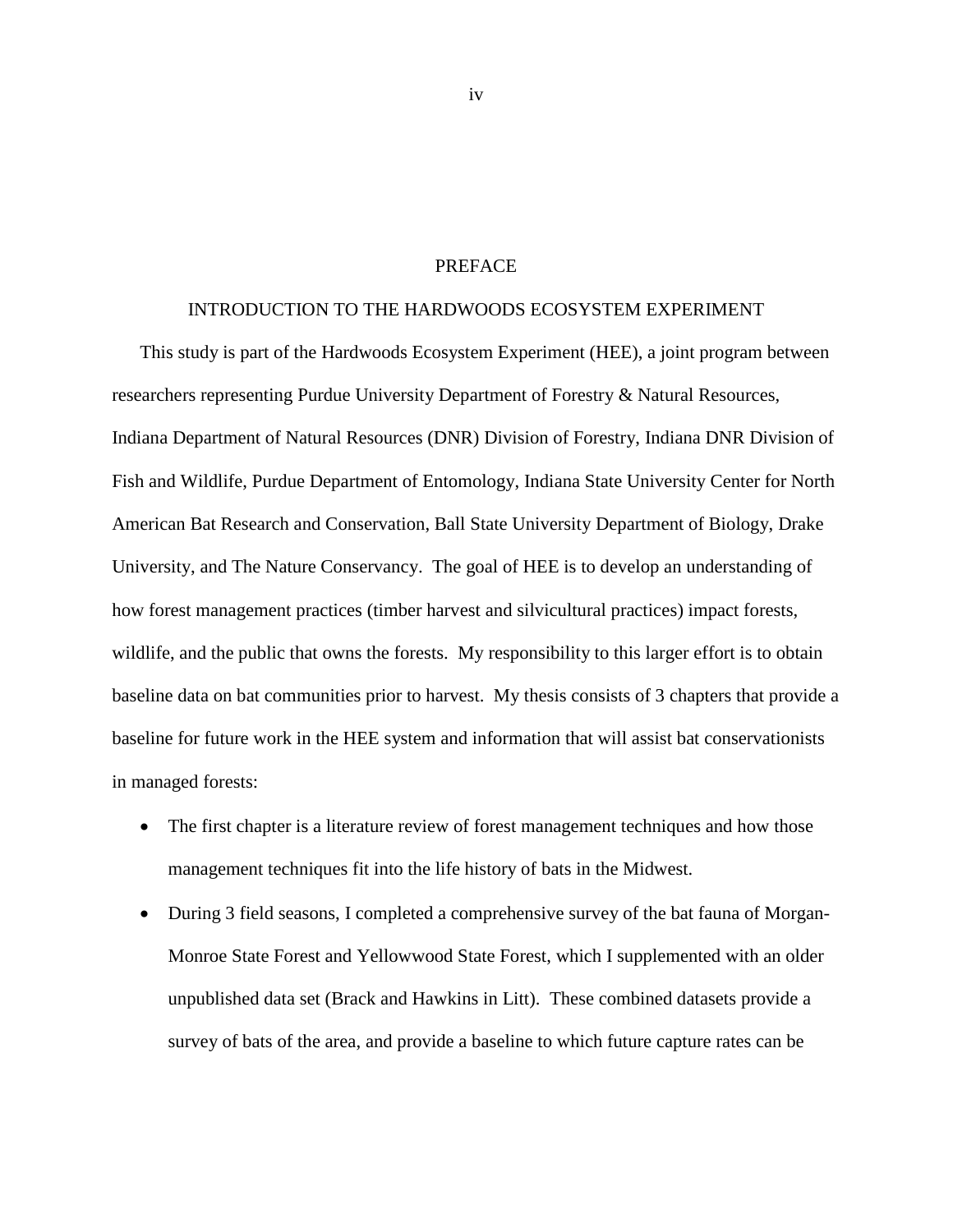compared as forests are manipulated and if resident bat communities are impacted by white nose syndrome (Blehart et al. 2009).

• Numerous studies (Putriquin and Barclay 2003, Owen et al. 2004, Menzel et al. 2005b, Duchamp et al. 2006, Yates and Muzika 2006, Loeb and O'Keefe 2006) have used Anabat II bat detectors to study the distribution of bats across a variety of landscapes; especially landscapes where mist-netting is may be less efficient or known to produce biased samples. I propose to use bat detectors to compare the occupancy of bats using 4 types of forest habitat (interior, edge, corridors, and canopy gaps) in Morgan-Monroe and Yellowwood state forests. In addition to providing insight into the effects of future forest manipulations, these data also provide information about how these habitats are used by bats prior to the emergence of white nose syndrome.

v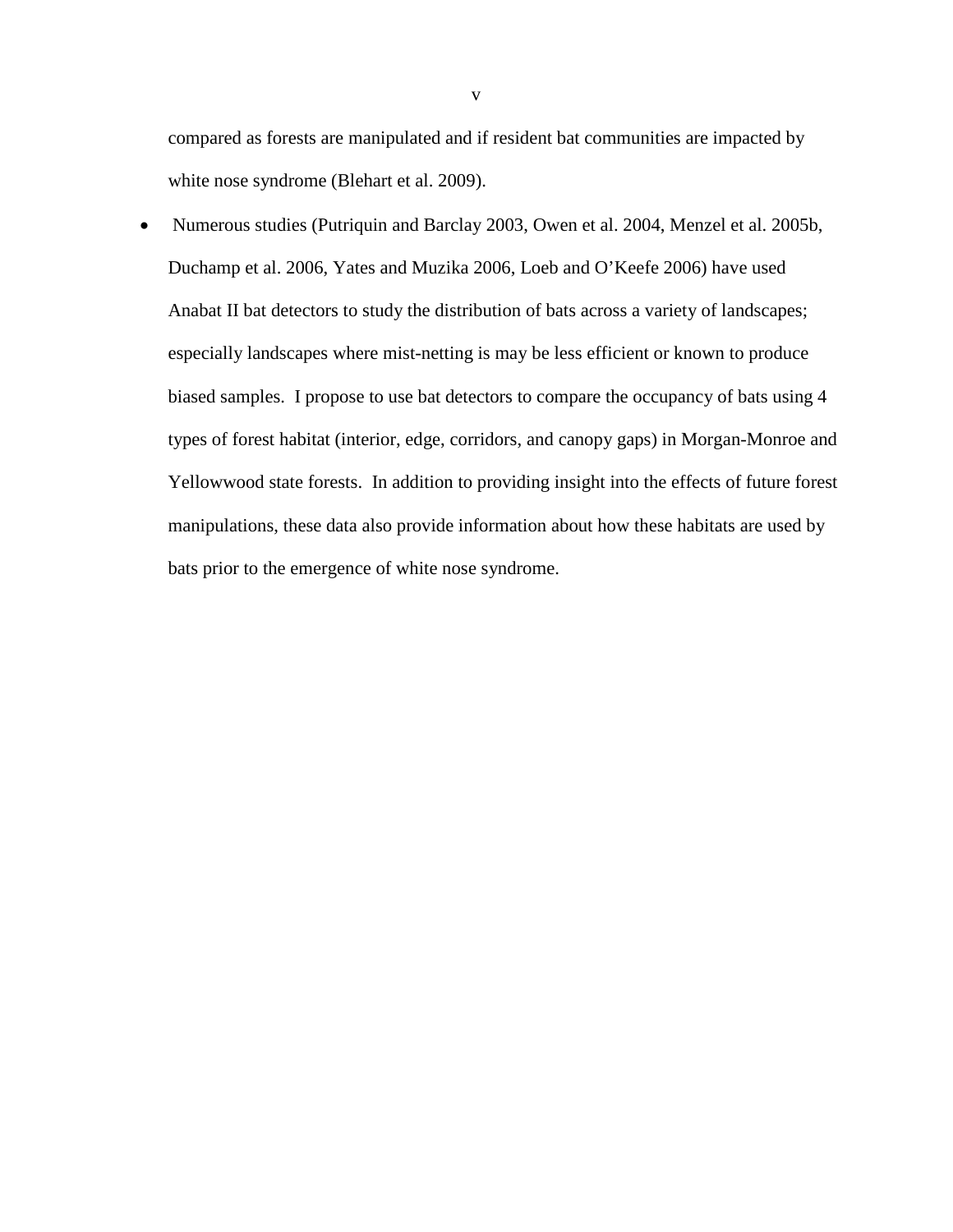#### ACKNOWLEDGMENTS

<span id="page-5-0"></span>This paper is a contribution of the Hardwood Ecosystem Experiment, a partnership of the Indiana Department of Natural Resources, Purdue University, Ball State University, Indiana State University, Drake University, and The Nature Conservancy. Funding for the project was provided by the Indiana Division of Forestry. The author thanks, Dr. J.O. Whitaker, Jr., Dr. V. Brack, Jr., and Dr. M.T. Jackson for serving on my committee; Dr. Dale W. Sparks, Dr. J.E. Duchamp, Dr. J.G. Boyles, C.J. Mycroft, and Dr. B.J. Dolan provided advice throughout the project. I also thank field assistants J.M. Nogle, J.S. Helms, L.A. Schrieber, R.E. Sheets, D.E. Dusang, R.W. Weist, M.K. Caylor, W.A. Lebsack, and J.P. Damm. Finally, I thank my family, especially my wife and daughter, Kristin and Naomi Sheets for support.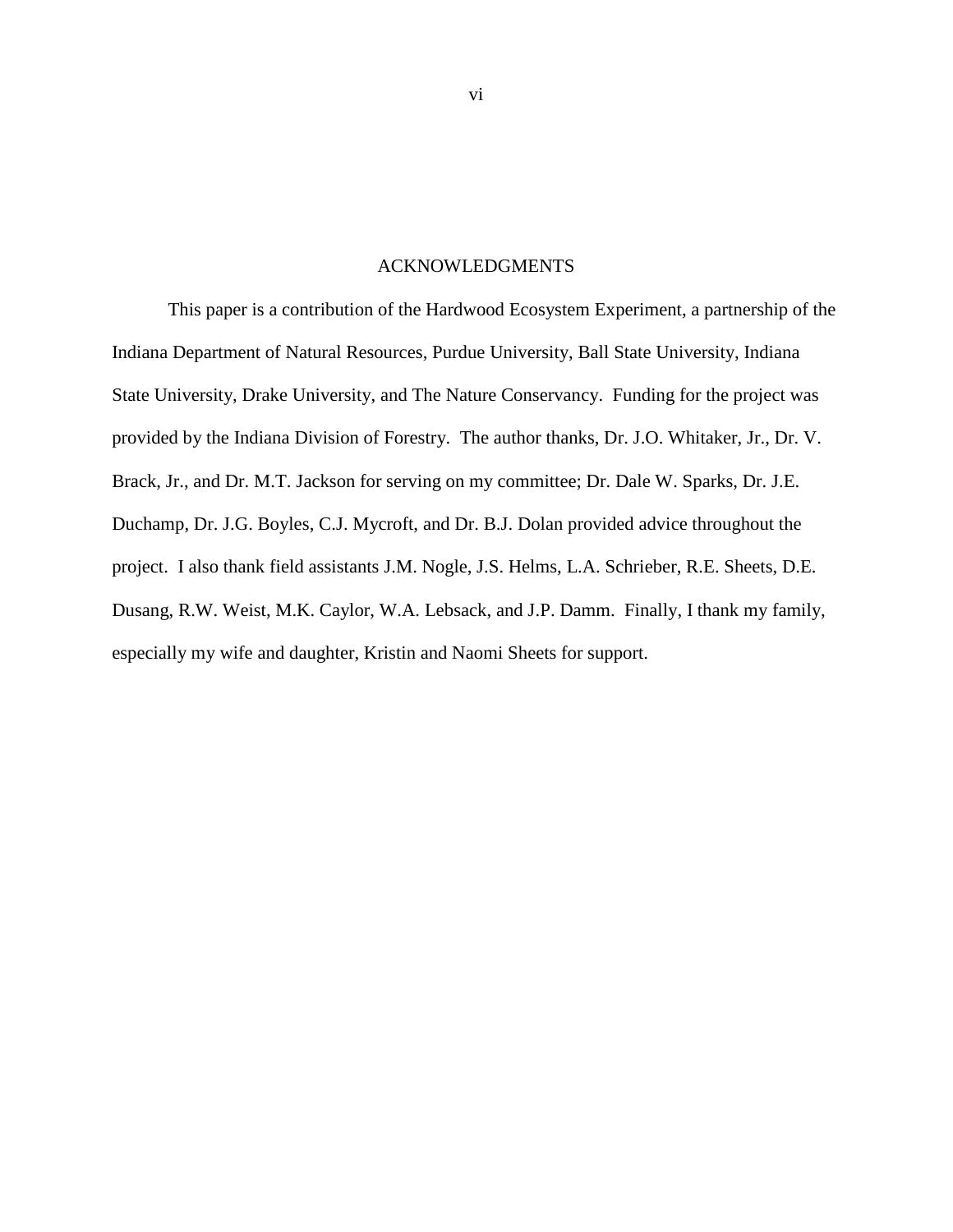## TABLE OF CONTENTS

| FOREST MANAGEMENT TECHNIQUES AND BATS OF THE MIDWEST: A REVIEW1 |
|-----------------------------------------------------------------|
|                                                                 |
|                                                                 |
|                                                                 |
|                                                                 |
| BATS OF YELLOWWOOD AND MORGAN-MONROE STATE FORESTS BEFORE       |
|                                                                 |
|                                                                 |
|                                                                 |
|                                                                 |
|                                                                 |
| TEMPERAL AND SPATIAL COMPONENTS OF HABITAT SELECTION BY BATS IN |
|                                                                 |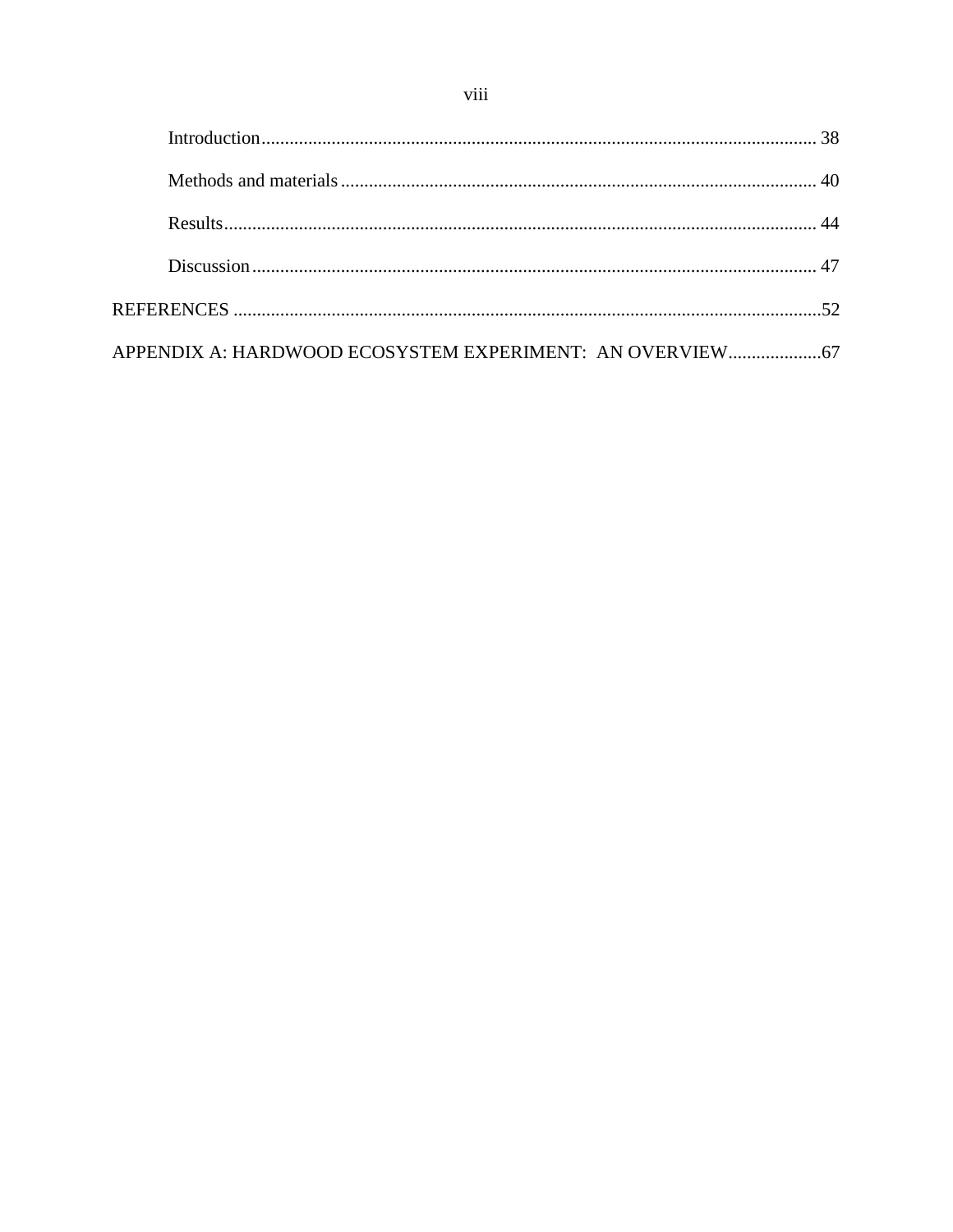#### LIST OF TABLES

<span id="page-8-0"></span>Table 1. Effect, by species, on summer foraging and roosting habitat resulting from timber ................................ described in the Hardwood Ecosystem Experiment over view (Appendix A) 9 management practices, strongly positive  $(++)$ , positive  $(+)$ , strongly negative  $(-)$ , negative  $(-)$ , unknown (U), and marginally affected/unaffected (\*). All timber management applications are Table 2. Numbers of bats captured while mist netting in 2006, 2007, and 2008 (each with 144 ........................................................ comparing capture rates of species among years, 2006-2008 31 net nights), within Morgan-Monroe and Yellowwood state forests, Indiana. Kruskal-Wallis test Table 3. Supplemental mist netting data for 2004 (101 net nights) (Brack and Hawkins, In Litt.), 2007 (8 net-nights), and 2008 (16 net-nights) at Morgan-Monroe and Yellowwood state forests, Indiana............................................................................................................................................32 Table 4. Probability of detection for bat species in each habitat ..................................................45 Table 5. Occupancy models:  $p =$  detection probability, Psi = portion of habitat used, AICc = Akaike's Information Criteria, Delta AICc = difference between model AICc and of the best model, npar = number of parameters in the model ........................................................................46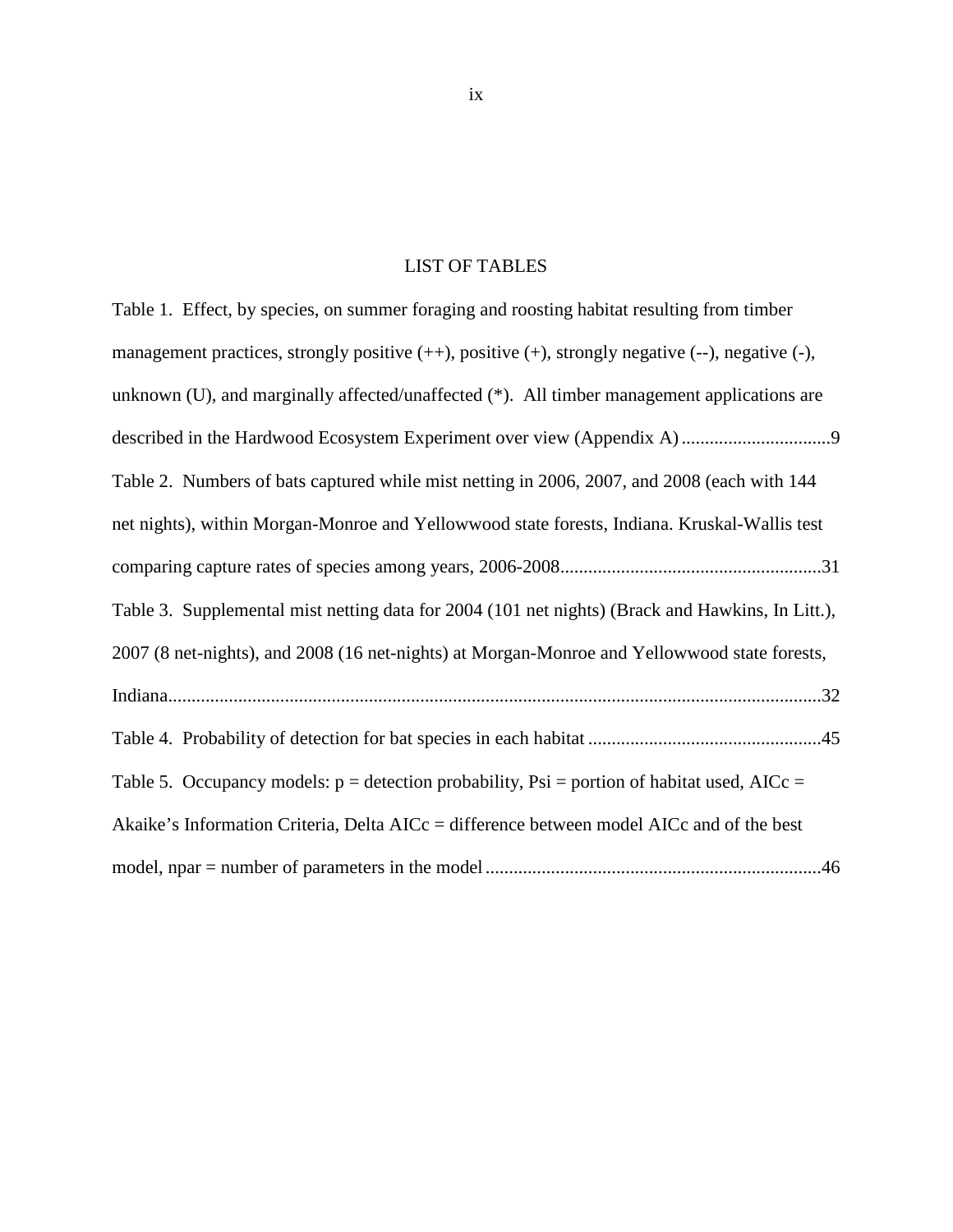### LIST OF FIGURES

<span id="page-9-0"></span>

| Figure 1. Midwestern United States (Region 3 of the U.S. Fish and Wildlife Service). Iowa =        |
|----------------------------------------------------------------------------------------------------|
| IA, Illinois = IL, Indiana = IN, Michigan = MI, Minnesota = MN, Missouri = MO, Ohio = OH,          |
|                                                                                                    |
| Figure 2. Indiana bat summer foraging habitat quality through forest successional time. Timber     |
| harvests represented by circles that mimic forest successional time periods 15                     |
| Figure 3. Indiana bat summer roosting habitat quality through forest successional time with        |
|                                                                                                    |
| Figure 4. Location of Morgan-Monroe (MM) and Yellowwood (YW) state forests (gray areas)            |
| in relation to Bloomington, Indiana (hash mark). Solid circles denote net sites28                  |
| Figure 5. Location of Morgan-Monroe (MM) and Yellowwood (YW) state forests (gray areas)            |
| in relation to Bloomington, Indiana (hash mark). Solid circles denote detector sites 41            |
| Figure 6. Bat species (counting one call per minute) for each species in each habitat per detector |
| night, based on 337 bat detector sample nights: corridor (36), edge (24), canopy gap (48), and     |
|                                                                                                    |
| Figure 7. Occupancy of bat species in each habitat: corridors, forest edge, canopy gaps, and       |
|                                                                                                    |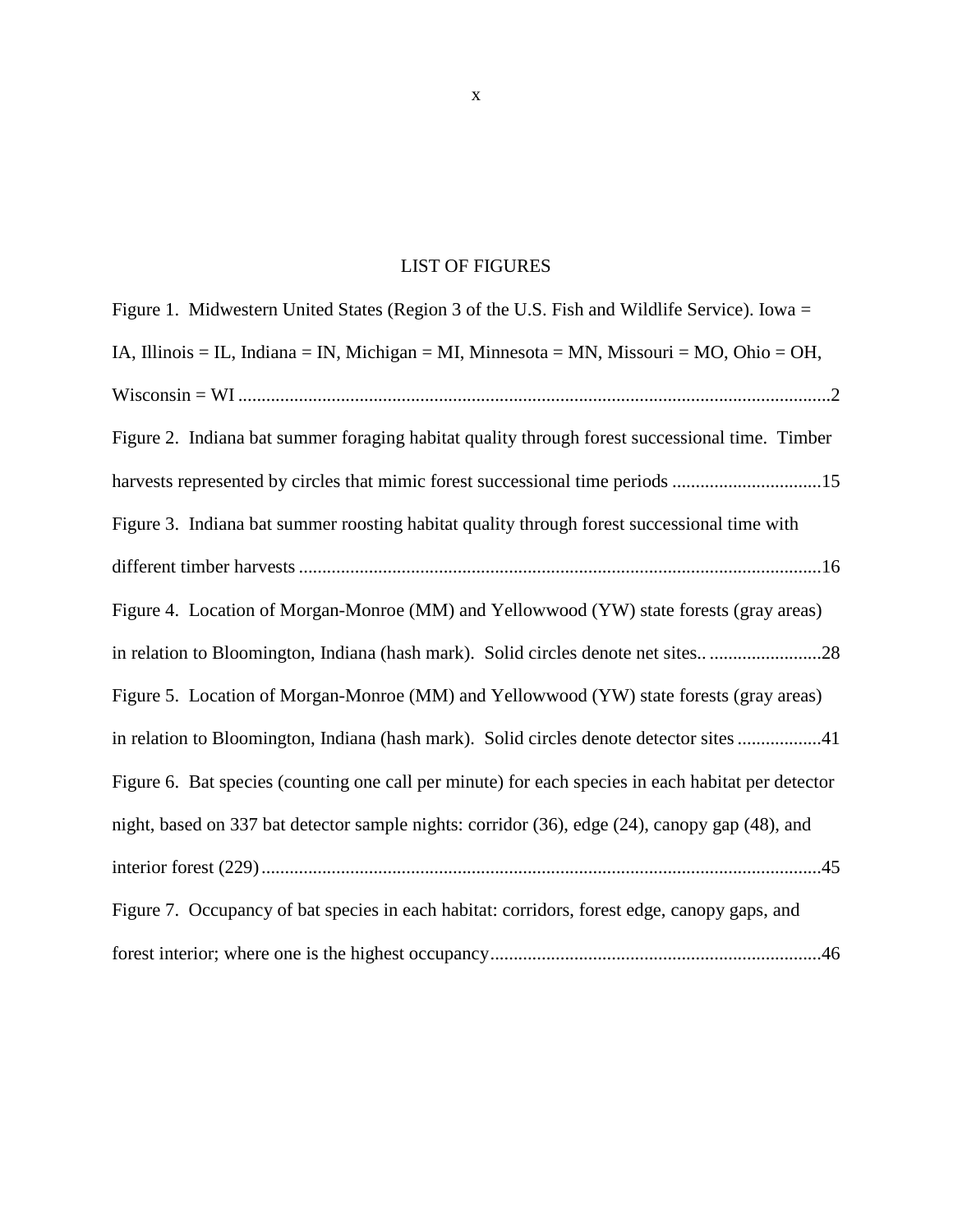#### CHAPTER 1

#### FOREST MANAGEMENT TECHNIQUES AND BATS OF THE MIDWEST: A REVIEW

The impact of forest management practices on bats is poorly understood, and research has targeted rare species, especially the Indiana myotis (*Myotis sodalis*). Because they prey on insects, including pest species, bats play a critical role in the biological control of insects. Viable foraging and roosting habitats for bat species is integral to maintaining a diverse bat community. This document reviews how bats use forests for roosting and foraging, discusses forest management practices, and identifies how those practices affect bats in the Midwest. Such information is particularly important as bats in the Midwest are increasingly under threat as a new fungal disease, White Nose Syndrome (WNS) approaches from the Northeast.

#### Introduction

Many bat species roost and forage in forested habitats (Barclay and Brigham 1996, Barclay and Kurta 2007). Forest managers face the daunting task of multiple-use management for pulp, pole, and saw timber, habitat for game and nongame wildlife, recreation, protection of biodiversity, carbon sequestration, and protection of waterways and water quality. Bats are a challenge for forest managers despite two volumes (Barclay and Brigham 1996, Barclay and Kurta 2007) addressing relationships between bats and forests. Understanding how bats use forests and how they respond to timber management practices is important (Kurta and Kennedy 2002, Tibbels and Kurta 2003, Miller 2003, Fisher and Wilkinson 2005). This document reviews impacts of forest management practices on bats, how bats use forests, provide a synopsis of basic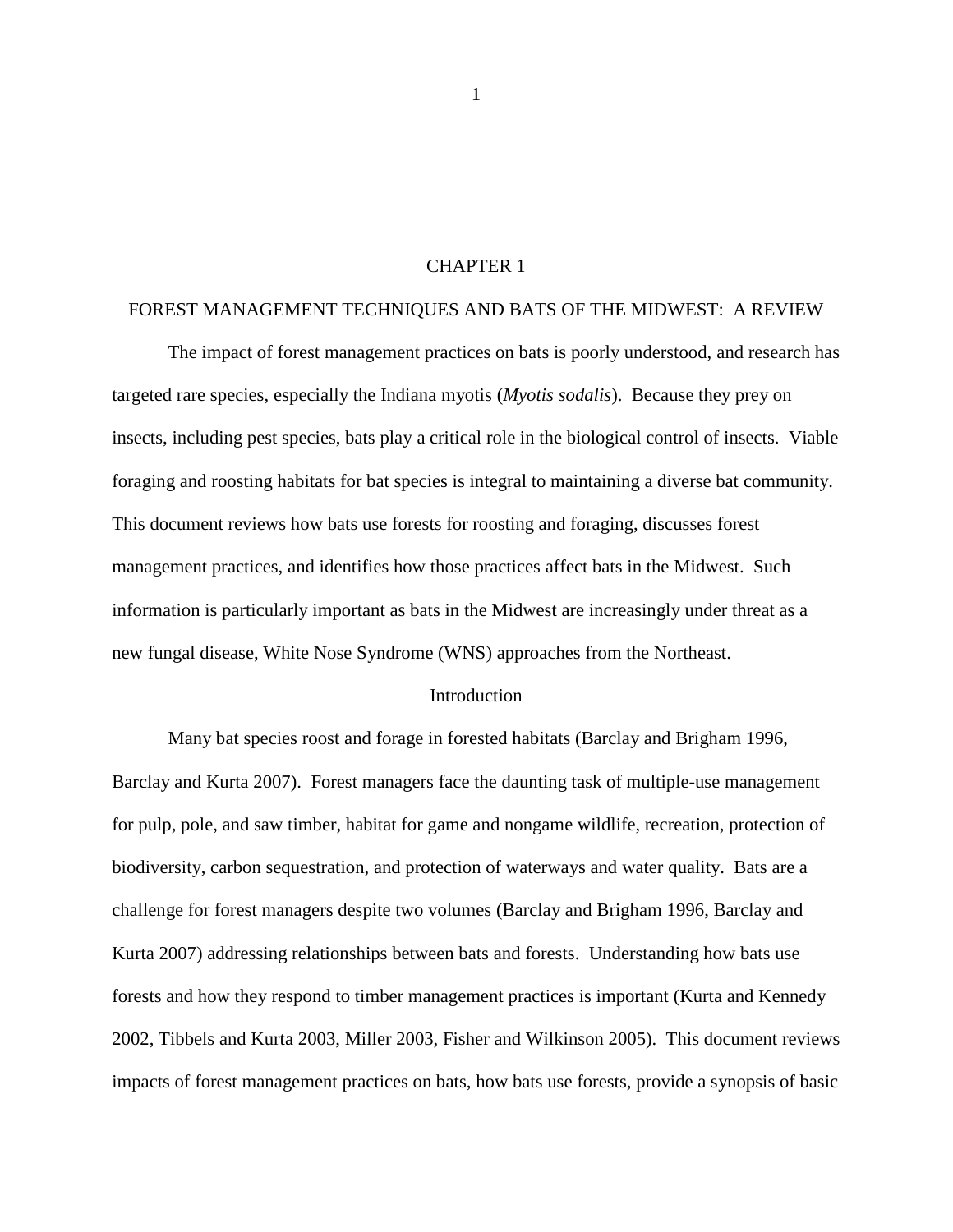timber management techniques, and reviews case studies that examine the response of bats to these practices. Finally, I hypothesize how forest management techniques affect species of bats in the Midwestern United States (U.S.) (i.e., U.S. Fish and Wildlife service Region 3; Figure 1).



Figure 1. Midwestern United States (Region 3 of the U.S. Fish and Wildlife Service). Iowa = IA, Illinois = IL, Indiana = IN, Michigan = MI, Minnesota = MN, Missouri = MO, Ohio = OH,  $Wiscosin = WL$ .

How Do Bats Use Forests?

#### *Roosting*

Twenty-seven of 45 species of bats in North America and 11 of 14 species in the Midwestern U.S. roost in trees at least during the maternity season (Lacki et al. 2007). Tree roosting habitats are of 2 types: cavities or under the bark of dead and dying trees, and foliage.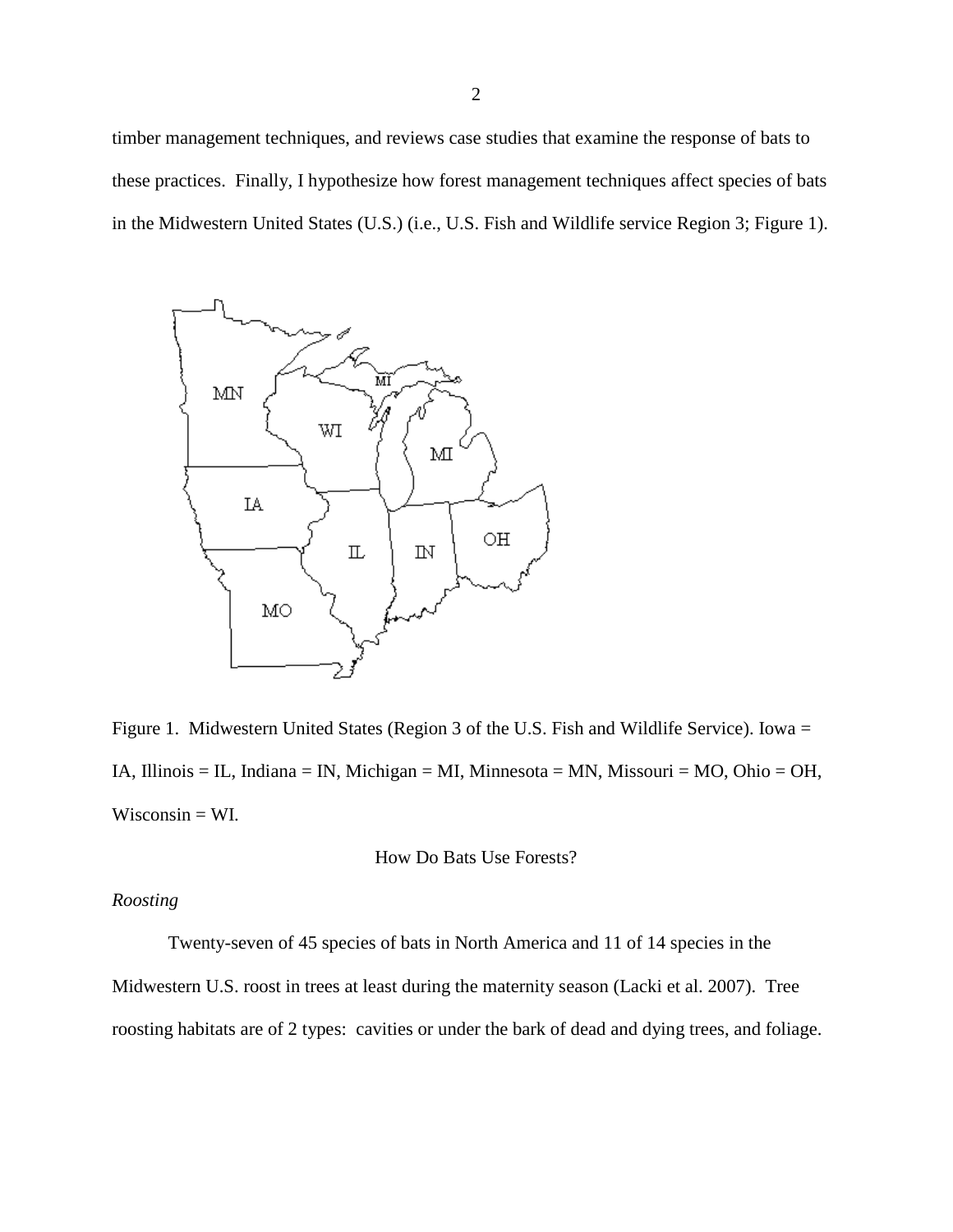Cavity and bark roosting bats tend to use dead (snags), dying (green snags), or hollow trees as roosts. Roosting in cavities and under bark facilitates energy conservation, growth of young, and predator protection (Lacki et al. 2007). These bats tend to live in larger groups and when individuals excluded from a primary roost form smaller groups, they often experience lower reproductive success (Brigham and Fenton 1986). Species of bats that use cavities or bark include most species of *Myotis,* evening (*Nycticeius humeralis*), Rafinesque's big-eared (*Corynorhinos rafinesquii*), silver-haired (*Lasionycteris noctivagans*) (Novakowski 1956), and big brown (*Eptesicus fuscus*) bats (Barclay and Kurta 2007).

Tree or foliage-roosting bats live in the tree canopy and tend to be solitary or form small colonies (Lacki et al. 2007). The lasiurines (Genus *Lasiurus*) roost on limbs among foliage. Pregnant and lactating females roost in the upper canopy, but males and nonreproductive females often roost in the understory or even under leaf litter (Mager and Nelson 2001). The eastern pipistrelle (*Perimyotis subflavus*) roosts in clumps of dead leaves (Veilleux et al. 2003, Yates and Muzika 2006).

Typically, tree-roosting bats change roosts every few days for reasons that remain poorly understood but which may include access to new foraging grounds, access to better roost microclimates, to gain knowledge of alternate roosts in case the primary roost is lost, and a reduction in parasite loads (Lewis 1996, Lacki 2007). Species that inhabit more temporary roosts switch roosts more frequently than species that inhabit caves and buildings (Lewis 1996). *Foraging*

Forested habitats provide foraging and commuting habitat for bats. Depending on the species, bats may forage in corridors and openings within the forest, in the interior of the forest, or at edges between the forest and open areas. Foliar surfaces above and below the canopy may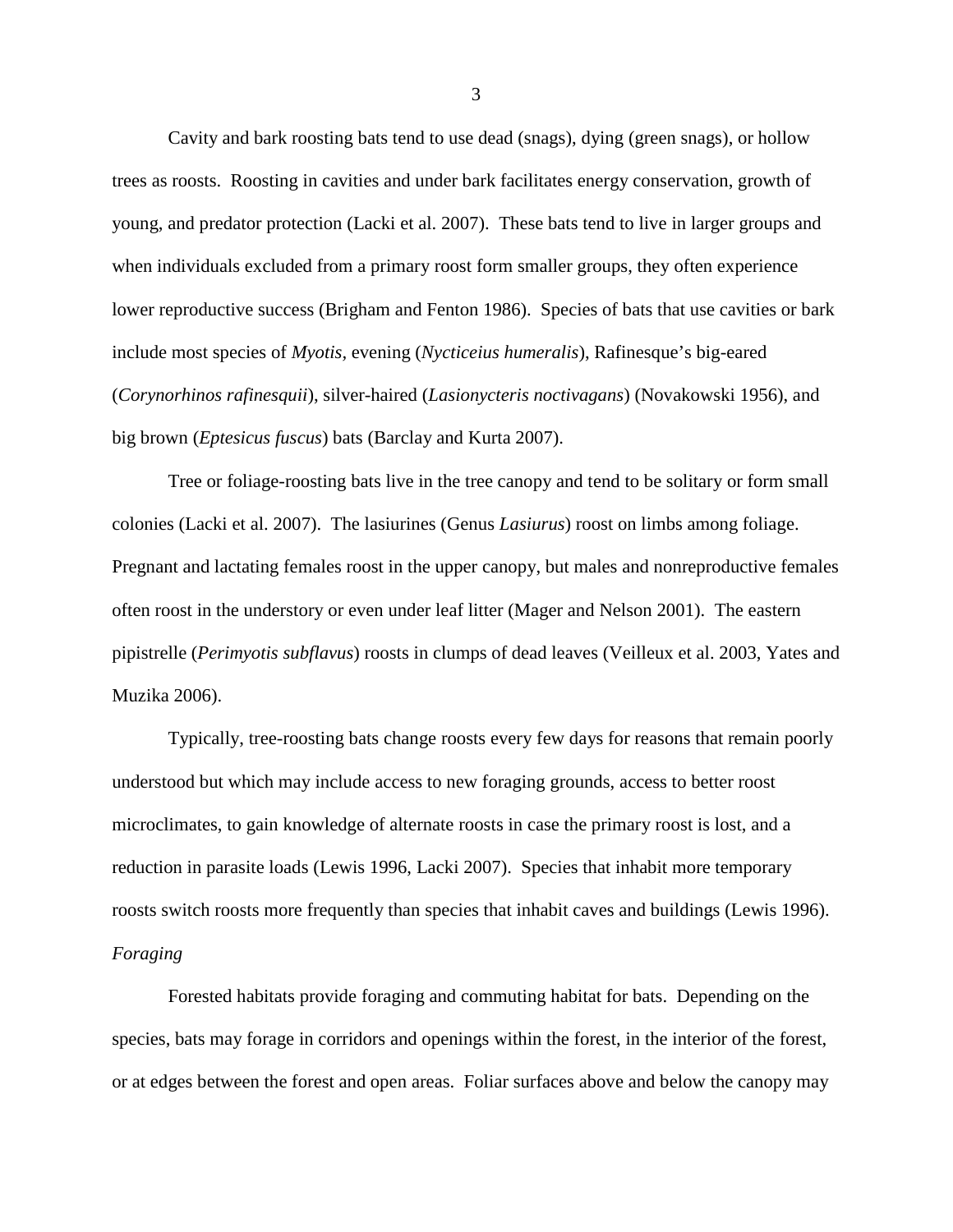also be used. Forest structure, particularly vegetative clutter, is an important factor in determining which habitats are used by bats (Loeb and O'Keefe 2006). Larger bats with lowfrequency echolocation calls tend to forage in more open habitat while smaller bats using a higher call frequency can maneuver better in clutter (Brooks and Ford 2005).

Bats in the Midwest eat a variety of insects including silvacultural and crop pests (Whitaker and Hamilton 1998). Dietary preferences of bats, the habitats used by insect prey, and insect responses to temporal changes (seasonal, lunar cycles, and daily) affect where bats forage (Lacki et al 2007). Finally, free water can be limiting in dry climates (Barbour and Davis 1969), and although drinking water is often readily available in the Midwest (Kurta 2005), standing water may be sparse in areas of high relief during lactation and early volancy of young, when demand may be greatest.

#### Forest Management Practices

#### *Introduction*

Forest management and timber harvest techniques include single-tree, shelter-wood, group, and clear cuts, depending on the type of forest and goals of the land owner. Once harvested, managers use a variety of techniques to regenerate (re-establish) forests, including natural reseeding in shelter-wood and seed-tree harvests, resprouting of harvested stock from roots or stumps (coppice sprouts), prescribed fire, and planting of seedlings (Lacki et al. 2007). As new stands develop, managers may allow succession to proceed uninterrupted or use techniques like prescribed fire and timber stand improvement (killing undesirable trees and vines) to direct and speed succession toward a targeted seral stage.

Each forest has unique edaphic, light, and climate conditions under which implementation of the same management techniques produce different spatial and temporal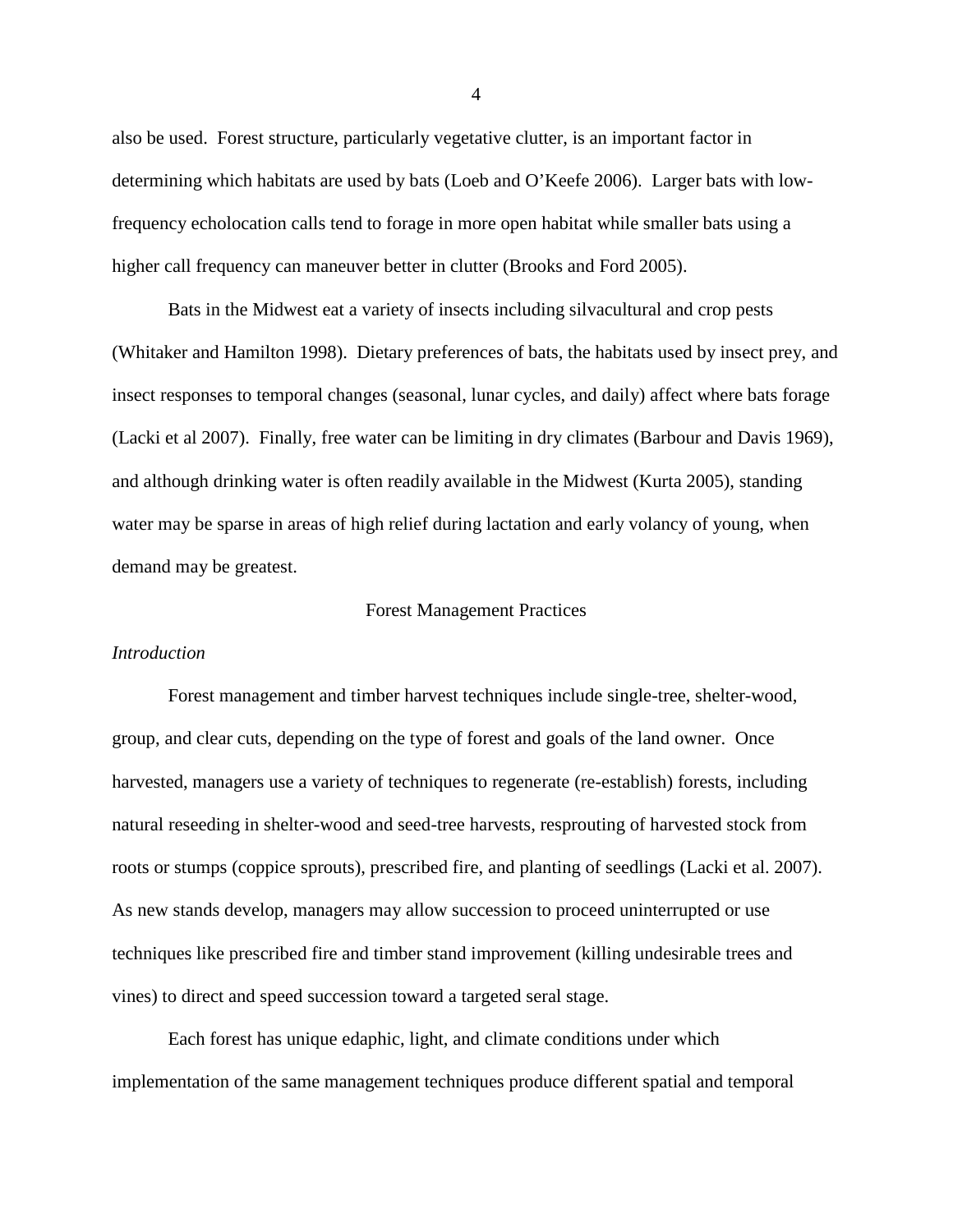results. These differences, along with human use, consumptive (e.g. roads) and nonconsumptive (e.g., nature watching and hiking), of the forest affect the end product of management practices in the Midwest.

#### *Even-aged*

Even-aged timber management refers to use of clear or shelter-wood cuts to produce stands of a uniform age. Tree harvest removes potential roost trees; however, harvest also creates less cluttered foraging habitats. Small maneuverable bats such as the Indiana myotis (*Myotis sodalis*) and Northern myotis (*Myotis septentrionalis*) tend to forage along edges of clear cuts (Grindal 1996) into forest interiors, while open areas, i.e. centers of clear cuts and larger corridors, are used by larger, faster flying, long-winged species like big brown bat and eastern red bat (*Lasiurus borealis*) (Hogburg et al. 2002, Putriquin and Barclay 2003, Owen et al. 2004). In pre-European settlement forests dominated by shifting mosaics of species, canopy gaps provided foraging habitat for both large and small bats (Fisher and Wilkinson 2005). Even-aged cuts may create roosts for bark/cavity dwelling bats when trees are girdled or damaged; foliage roosting bats lose roosts in large clear cuts where all trees are removed.

#### *Uneven-aged*

Uneven-aged timber management refers to single-tree or small-group selection (removal) to produce a forest with a mosaic of ages. The impact of these cuts is difficult to ascertain because of their small size. There is little empirical evidence upon which to evaluate the negative or positive impact on bats. Short-term, single tree selection may produce small areas of uncluttered habitat in an otherwise cluttered habitat, improving foraging habitat for species that forage in the open (Lacki et al. 2007). The effect of uneven-aged cuts on roost availability is analogous with even-aged cuts, but on a smaller scale.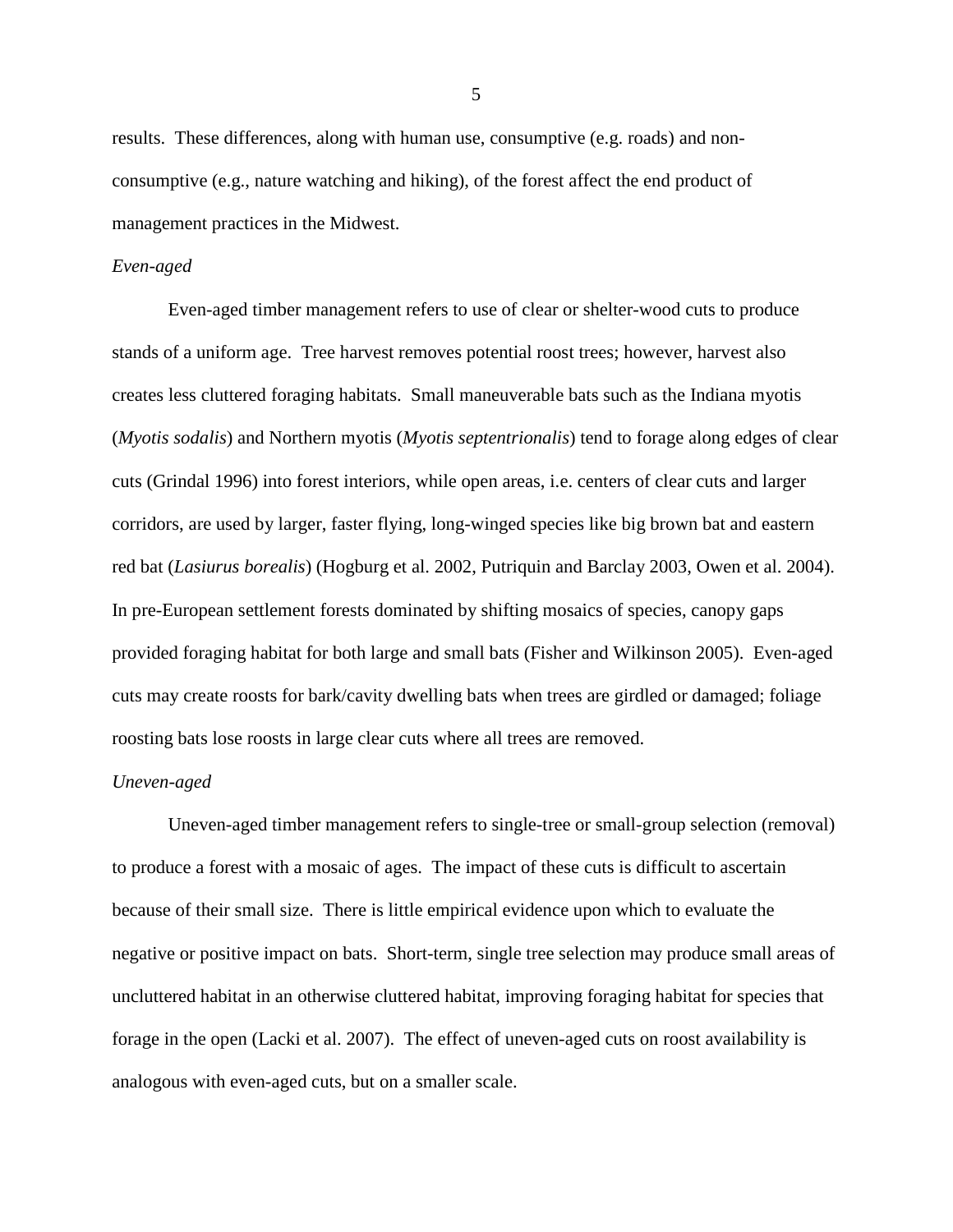#### *Prescribed Fire*

Prescribed fire affects bat roosts and foraging habitats. Prescribed fire is used to 1) provide habitat for wildlife, 2) remove understory vegetation, and 3) improve regeneration of oak (*Quercus*) and hickory (*Carya*) species. Forests in the Midwest have been largely fire-free for the last 100 years (Pierce et al 2006), but fire has recently become a common tool in managed forests. Prescribed burns may alter the quantity and quality of roosts, modify foraging habitat, and increase prey abundance (Carter et al. 2000, Boyles and Aubrey 2005). Bark and cavity roosting bats tend to be extensively affected by fire; large fires may destroy snags while smaller fires may create snags (Boyles and Aubrey 2005). In Red River Gorge and Daniel Boone National Forest, Kentucky areas subjected to prescribed burn had more roosts than unburned areas (Lacki et al. 2009), suggesting that prescribed fires benefit bats that roost in snags. Foliage roosting bats are affected by prescribed burns if they roost on the ground in cold weather. Red bats that roost in leaf litter (Boyles and Aubrey 2005) and evening bats in underground roosts (Boyles et al. 2005) during winter may be killed by fires. To minimize losses of these bats, prescribe fires should be set during warmer days when bats are not in the leaf litter. Removal of fire-intolerant, understory trees may produce a less cluttered foraging habitat benefiting species that cannot forage in a cluttered forest.

#### *Timber Stand Improvement*

Timber stand improvement (TSI) is used to promote growth of desired tree species and typically includes use of mechanical removal or herbicide to kill shrubs and vines and girdling of less desirable trees. These actions may impact bats in two ways: Removal of the understory reduces clutter benefiting bats that cannot forage in clutter, and they may create snags that provide roost sites (Whitaker et al. 2005, Boyels and Aubrey 2005).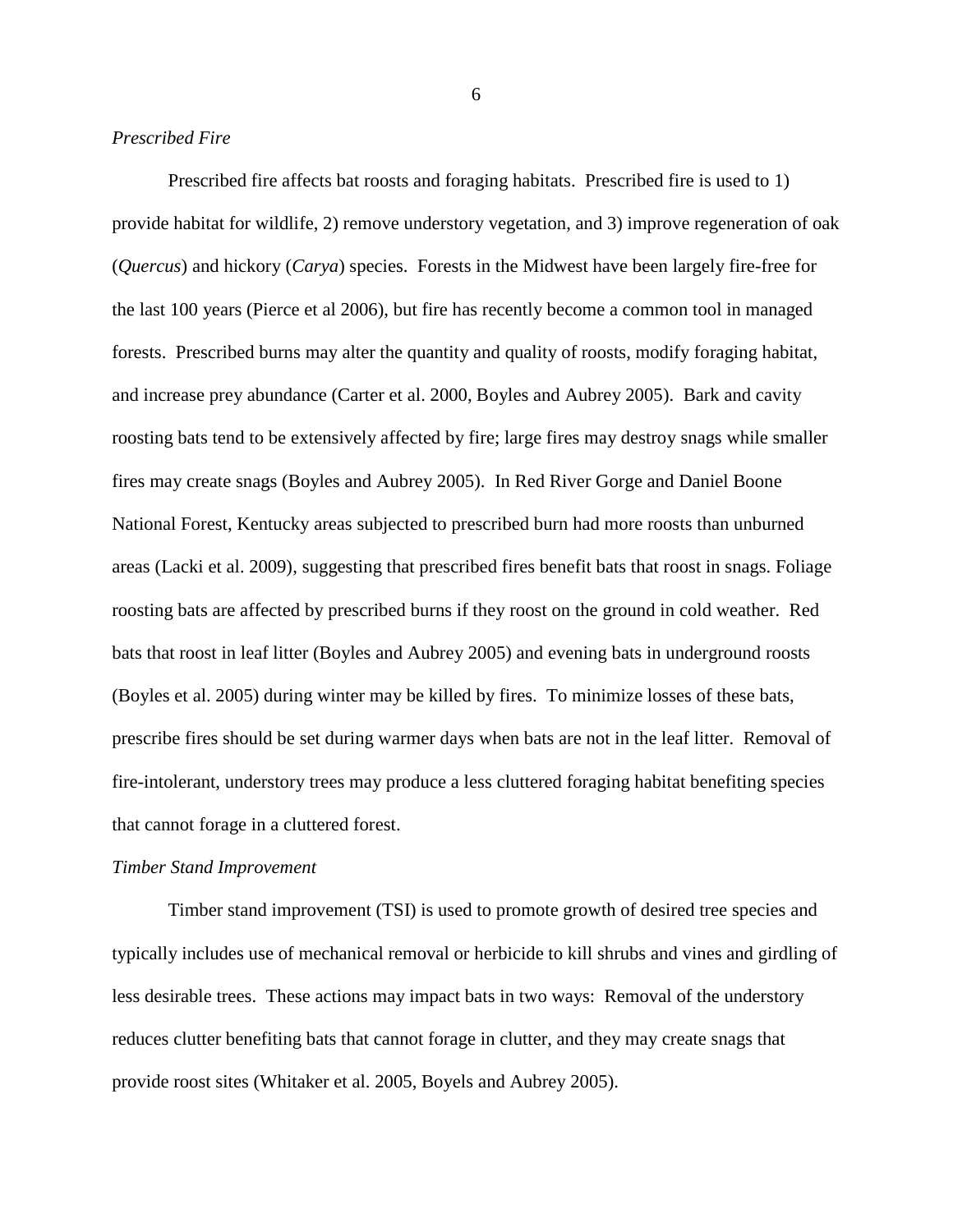#### *Other Timber Harvest Impacts*

Timber harvests impact more than trees. Forest management requires equipment and men that enter and exit the forests and there are facilities of various kinds. In short, roads and trails, utility corridors, buildings, and other structures are needed. Roads, trails, and corridors often provide fly-ways for bats, and thus are productive sites for bat capture (Limpens et al. 1989, Zimmerman and Glanz 2000, Brown and Brack 2003, Kiser and MacGregor 2005). Buildings provide roosts for some species of bats, but large-scale developments may destroy natural roosts. Staging areas and clearings for buildings may provide foraging habitat for bats that do not tolerate clutter. Water sources and soil structure are also affected. Creation of water sources such as woodland ponds provides habitat for many species of flora and fauna and allows bats access to drinking water and insect prey (Kiser 2005). An arrangement that may especially benefit bats is to place ponds at the intersection of multiple habitat types. Even deep road ruts in upland areas can hold rain water and be important water source for bats (Krusac and Mighton 2002). During timber harvest, forest soils may be compacted by heavy machinery, which may reduce the availability of ground roosts for hibernating bats (Boyles and Aubrey 2005).

#### Specific Management Practices for Bat Species

For each species of bat, and for each timber management practice, two related issues must be addressed: (1) what roosting and foraging habitats are used (Lacki et al. 2007), and (2) what are the short and long term effects of the management activity on roosts and foraging habitats.

A management strategy to benefits all bats will likely require an array of management techniques. A lack of active timber management is one option, but it is itself a type of management that will favor some species over others (Lacki et al. 2007). Using management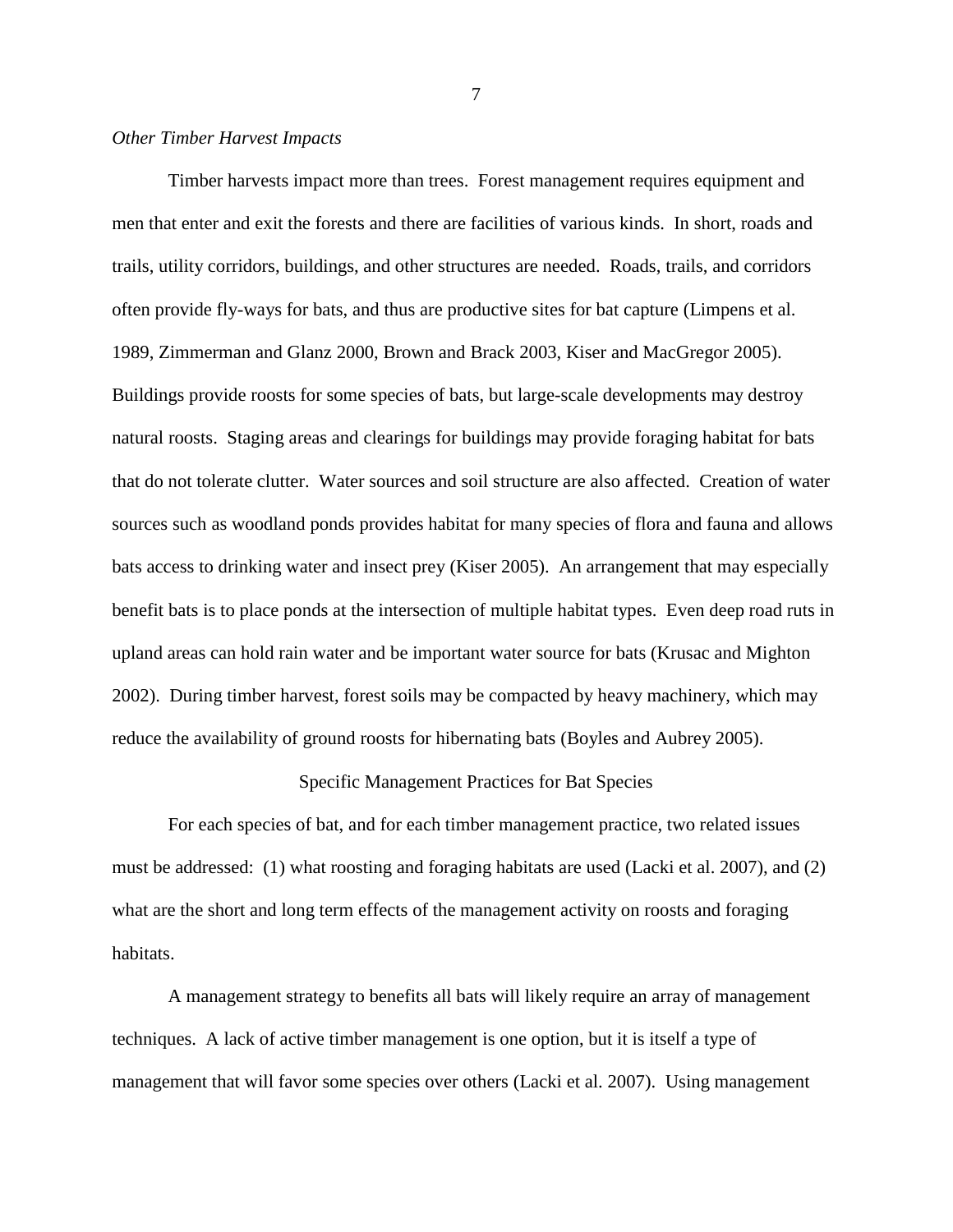techniques that increase the number of habitat types and produce a more diverse landscape should yield a greater bat species diversity. A specific type of management may benefit a species over the short-term but have a negative impact in the long-term. A continuum of habitats, in time and space, is likely to provide the best long-term solution. The following sections discuses management techniques for individual species (Table 1.)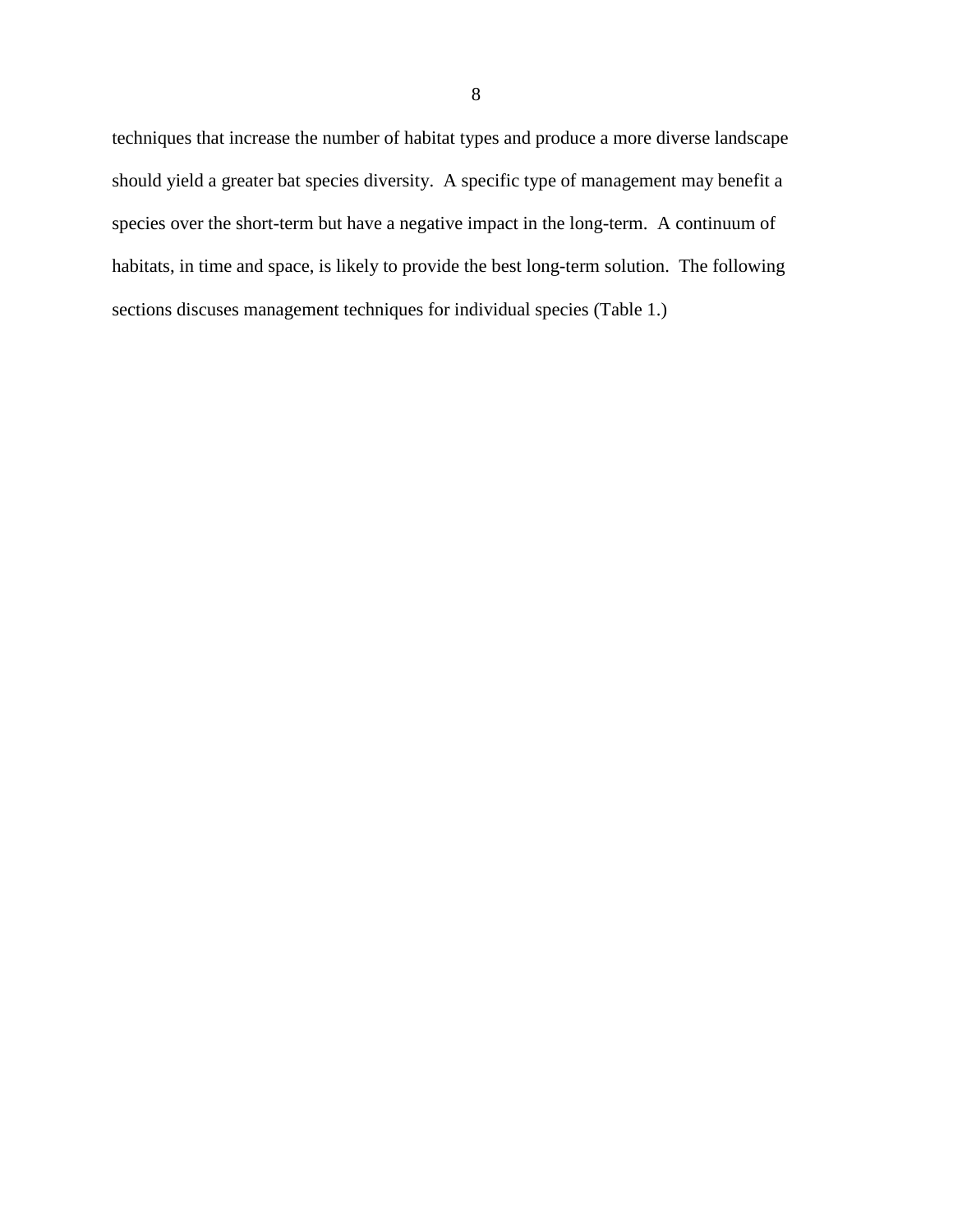Table 1. Effect, by species, on summer foraging and roosting habitat resulting from timber management practices, strongly positive  $(++)$ , positive  $(+)$ , strongly negative  $(-)$ , negative  $(-)$ , unknown (U), and marginally affected/unaffected (\*). All timber management applications are described in the Hardwood Ecosystem Experiment over view (Appendix A).

|                              | Foraging - Short Term (0-40 years, after cut to when subcanopy is cluttered <sup>1</sup> ) |              |                                        |                                        |                                                                                |
|------------------------------|--------------------------------------------------------------------------------------------|--------------|----------------------------------------|----------------------------------------|--------------------------------------------------------------------------------|
| <b>Species</b>               | <b>Even-aged</b>                                                                           |              | <b>Uneven-aged</b>                     |                                        | <b>Comments</b>                                                                |
|                              | <b>Clear Cut</b><br>$(< 10 \text{ acres})$                                                 | Shelter-wood | <b>Small-Group</b><br><b>Selection</b> | <b>Single-Tree</b><br><b>Selection</b> |                                                                                |
| Myotis sodalis               | $++$                                                                                       | $++$         | $\! +$                                 | $\ast$                                 | Forages along edges,<br>with reduced clutter,<br>and over saplings.            |
| Myotis grisescens            |                                                                                            | $U$ /*       | $\ast$                                 | $\ast$                                 | Forages over aquatic<br>habitats and associated<br>riparian woodlands.         |
| Lasiurus borealis            | $++$                                                                                       | $++$         | $^{+}$                                 | $\ast$                                 | Forages in large<br>openings, with no<br>clutter, and over<br>saplings.        |
| Myotis septentrionalis       |                                                                                            | $*$ /U       | *                                      | $\ast$                                 | Forages in most<br>habitats and can<br>tolerate clutter.                       |
| Eptesicus fuscus             | $++$                                                                                       | $^{+}$       | $+$                                    | $\ast$                                 | Forages in large<br>openings, with no<br>clutter, and over<br>saplings.        |
| Myotis lucifugus             | $++$                                                                                       | $^{+}$       | $+$                                    | $\ast$                                 | Forages along edges<br>with reduced clutter.                                   |
| Perimyotis subflavus         | ∗                                                                                          | $\ast$       | *                                      | $\ast$                                 | Forages in most<br>habitats and can<br>tolerate clutter.                       |
| Lasiurus cinereus            | $++$                                                                                       | $^{+}$       | *                                      | $\ast$                                 | Forages in large<br>openings and above<br>canopy.                              |
| Lasionycteris<br>noctivagans | $^{+}$                                                                                     | $^{+}$       | $+$                                    | $\ast$                                 | Forages along edges<br>with reduced clutter.                                   |
| Nycticeius humeralis         | $+$                                                                                        | $+$          | $+$                                    | $^{+}$                                 | Forages in openings<br>and above canopy                                        |
| Corynorhinus<br>rafinesquii  | $^{+}$                                                                                     | $^{+}$       | $^{+}$                                 | $\ast$                                 | Forages in cluttered<br>forest and in intact<br>forest.                        |
| Corynorhinus<br>townsendii   | $++$                                                                                       | $\! +$       | $+$                                    | $\ast$                                 | Forages in large<br>openings, edges, with<br>no clutter, and over<br>saplings. |
| Myotis leibii                | $+$ /U                                                                                     | $+$ /U       | $U/+$                                  | $U$ /+                                 | May be similar to<br>other <i>myotis</i> .                                     |
| Myotis austroriparius        | $U/+$                                                                                      | $U/+$        | $U/+$                                  | $U$ /*                                 | May be similar to<br>other <i>myotis</i> .                                     |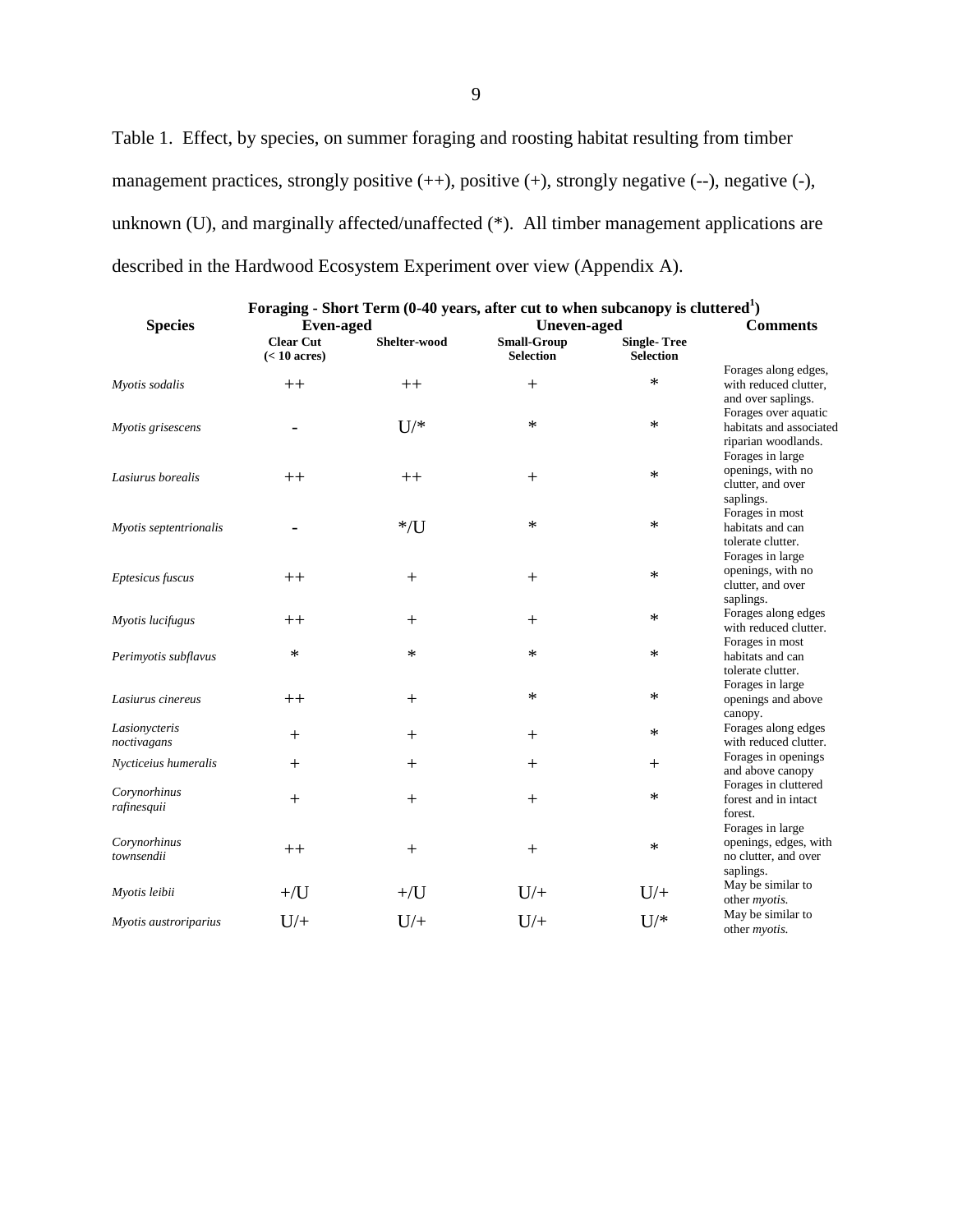## Table 1. (cont.)

| Foraging - Long Term (80-800 years, maturation of forest leading to shifting mosaic forest <sup>2</sup> ) |                                            |              |                                        |                                        |                                      |
|-----------------------------------------------------------------------------------------------------------|--------------------------------------------|--------------|----------------------------------------|----------------------------------------|--------------------------------------|
| <b>Species</b>                                                                                            | <b>Even-aged</b>                           |              | Uneven-aged                            |                                        | <b>Comments</b>                      |
|                                                                                                           | <b>Clear Cut</b><br>$(< 10 \text{ acres})$ | Shelter-wood | <b>Small-Group</b><br><b>Selection</b> | <b>Single-Tree</b><br><b>Selection</b> |                                      |
| Myotis sodalis                                                                                            |                                            |              | *                                      | $\ast$                                 | Cluttered stands<br>impede foraging. |
| Myotis grisescens                                                                                         | $+$                                        | $^{+}$       | $\ast$                                 | $\ast$                                 | Cluttered stands<br>impede foraging. |
| Lasiurus borealis                                                                                         |                                            |              |                                        | $\ast$                                 | Cluttered stands<br>impede foraging. |
| Myotis septentrionalis                                                                                    | ∗                                          | $\ast$       | $\ast$                                 | $\ast$                                 | Tolerates clutter.                   |
| Eptesicus fuscus                                                                                          |                                            |              |                                        | $\ast$                                 | Cluttered stands<br>impede foraging. |
| Myotis lucifugus                                                                                          |                                            |              |                                        | $\ast$                                 | Cluttered stands<br>impede foraging. |
| Perimyotis subflavus                                                                                      | *                                          | ∗            | $\ast$                                 | $\ast$                                 | Tolerates clutter.                   |
| Lasiurus cinereus                                                                                         |                                            |              |                                        | *                                      | Cluttered stands<br>impede foraging. |
| Lasionycteris<br>noctivagans                                                                              |                                            |              |                                        | $\ast$                                 | Cluttered stands<br>impede foraging. |
| Nycticeius humeralis                                                                                      |                                            |              |                                        | $\ast$                                 | Cluttered stands<br>impede foraging. |
| Corynorhinus<br>rafinesquii                                                                               | *                                          | ∗            | $\ast$                                 | $U$ /*                                 | Tolerates clutter.                   |
| Corynorhinus<br>townsendii                                                                                |                                            |              |                                        | $\ast$                                 | Cluttered stands<br>impede foraging. |
| Myotis leibii                                                                                             | $U$ /-                                     | $U$ /-       | $U$ /-                                 | $U$ /*                                 | May be similar to other<br>myotis.   |
| Myotis austroriparius                                                                                     | $U$ /-                                     | $U$ /-       | $U$ /-                                 | $U$ /*                                 | May be similar to other<br>myotis.   |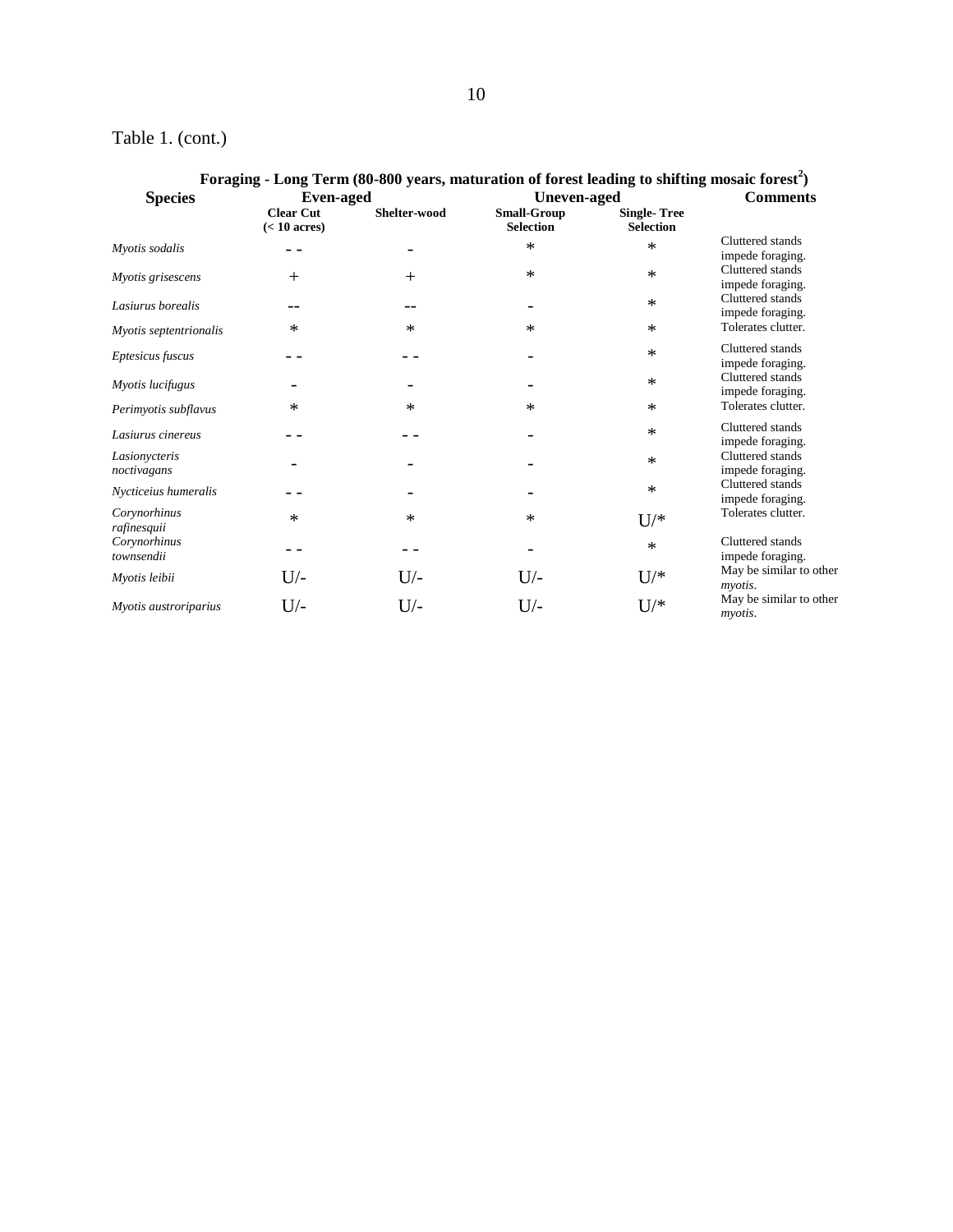## 11

## Table 1. (cont.)

|                              | Roosting - Short Term (0-40 years, after cut to when subcanopy is cluttered <sup>3</sup> ) |        |                                          |                    |                                                                                                                |
|------------------------------|--------------------------------------------------------------------------------------------|--------|------------------------------------------|--------------------|----------------------------------------------------------------------------------------------------------------|
| <b>Species</b>               | <b>Even-aged</b><br><b>Clear Cut</b><br>Shelter-wood                                       |        | <b>Uneven-aged</b><br><b>Small-Group</b> | <b>Single-Tree</b> | <b>Comments</b>                                                                                                |
|                              | $(< 10 \text{ acres})$                                                                     |        | <b>Selection</b>                         | <b>Selection</b>   |                                                                                                                |
| Myotis sodalis               |                                                                                            | $^{+}$ | $^{+}$                                   | $^{+/*}$           | Creation of snags is<br>beneficial.                                                                            |
| Myotis grisescens            | *                                                                                          | $\ast$ | $\ast$                                   | $\ast$             | Roost in caves.                                                                                                |
| Lasiurus borealis            |                                                                                            | ∗      | $\ast$                                   | $\ast$             | Loss of roosts with<br>timber harvest will have<br>a negative effect but<br>roosts are still available.        |
| Myotis septentrionalis       |                                                                                            | $^{+}$ | $^{+}$                                   | $^{+}$             | Creation of snags is<br>beneficial.                                                                            |
| Eptesicus fuscus             | $\mathcal{A}^*$                                                                            | $-$ /* | $\ast$                                   | $\ast$             | Roosts mostly in<br>anthropomorphic<br>structures and tree<br>cavities.                                        |
| Myotis lucifugus             |                                                                                            | $+$    | $^{+}$                                   | $^{+/*}$           | Roost mostly in<br>anthropomorphic<br>structures and tree<br>cavities.                                         |
| Perimyotis subflavus         |                                                                                            |        | $\ast$                                   | $\ast$             | Loss of roosts with<br>timber harvest will have<br>a negative effect but<br>roosts will still be<br>available. |
| Lasiurus cinereus            |                                                                                            |        | $\ast$                                   | $\ast$             | Loss of roosts with<br>timber harvest will have<br>a negative effect, needs<br>tall mature trees as<br>roosts. |
| Lasionycteris<br>noctivagans |                                                                                            |        | $\ast$                                   | $\ast$             | Roost in tree cavities<br>but unknown if other<br>roost types are used.                                        |
| Nycticeius humeralis         |                                                                                            |        | $\ast$                                   | $\ast$             | Roost in tree cavities,<br>under bark, and<br>anthropomorphic<br>structures.                                   |
| Corynorhinus<br>rafinesquii  |                                                                                            |        | $\ast$                                   | $\ast$             | Roost in tree cavities,<br>caves, and<br>anthropomorphic<br>structures.                                        |
| Corynorhinus<br>townsendii   | $\ast$                                                                                     | $\ast$ | $\ast$                                   | $\ast$             | Roost in caves and<br>anthropomorphic<br>structures.                                                           |
| Myotis leibii                | $\ast$                                                                                     | $\ast$ | $\ast$                                   | $\ast$             | Roost in rock crevices<br>and anthropomorphic<br>structures.                                                   |
| Myotis austroriparius        | $U$ /-                                                                                     | $U/+$  | $U/+$                                    | $U$ /*             | Roost in caves,<br>buildings, and hollow<br>trees.                                                             |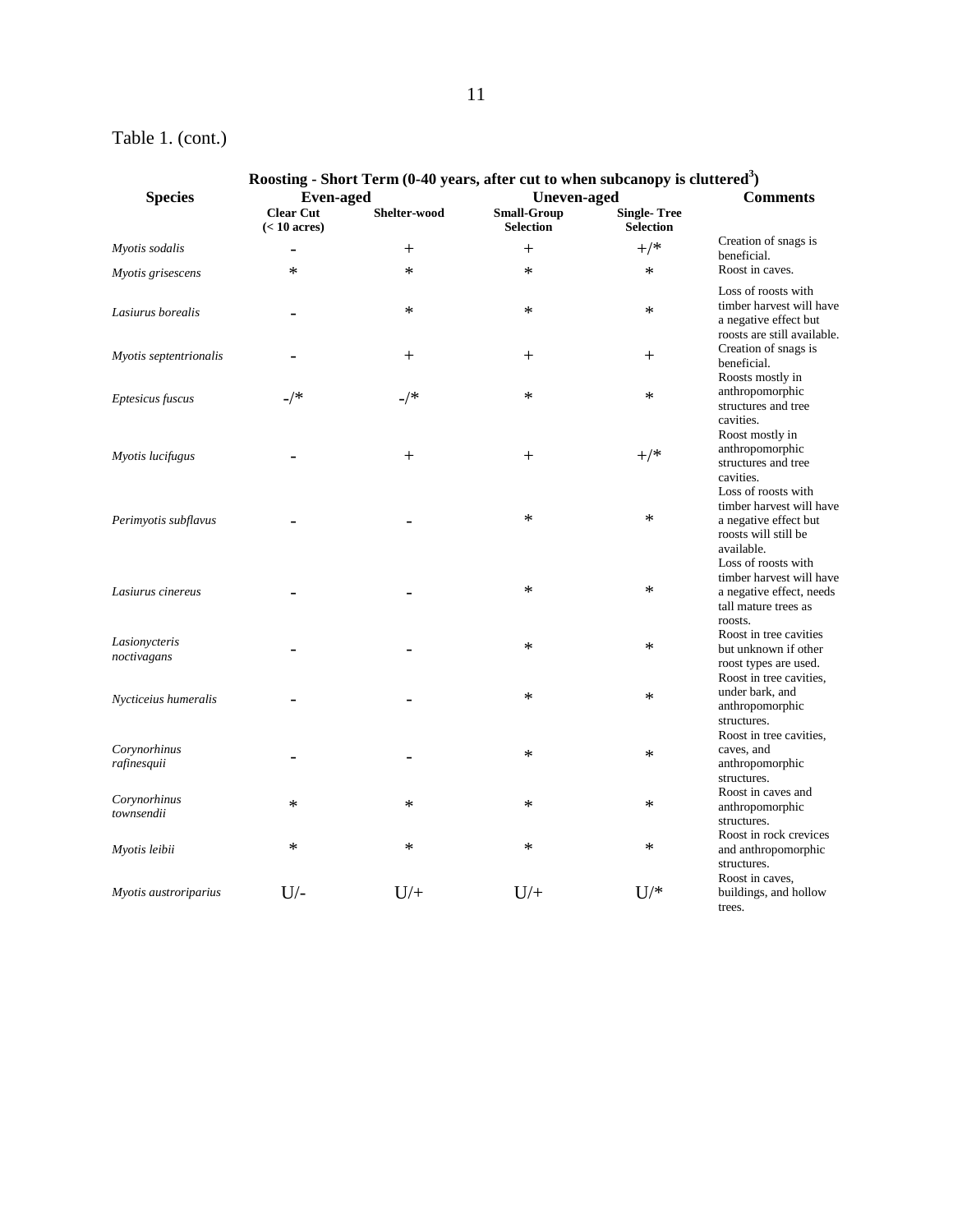#### Table 1. (cont.)

| Roosting - Long Term (80-800 years, maturation of forest leading to shifting mosaic forest <sup>2</sup> ) |                                            |              |                                        |                                        |                                                                                                         |
|-----------------------------------------------------------------------------------------------------------|--------------------------------------------|--------------|----------------------------------------|----------------------------------------|---------------------------------------------------------------------------------------------------------|
| <b>Species</b>                                                                                            | <b>Even-aged</b>                           |              | <b>Uneven-aged</b>                     |                                        | <b>Comments</b>                                                                                         |
|                                                                                                           | <b>Clear Cut</b><br>$(< 10 \text{ acres})$ | Shelter-wood | <b>Small-Group</b><br><b>Selection</b> | <b>Single-Tree</b><br><b>Selection</b> |                                                                                                         |
| Myotis sodalis                                                                                            | $^{+}$                                     | $^{+}$       | $\ast$                                 | $\ast$                                 | Negative effect without<br>creation of new snags or<br>regeneration of suitable<br>roost trees.         |
| Myotis grisescens                                                                                         | $\ast$                                     | $\ast$       | $\ast$                                 | $\ast$                                 | Roost in caves.                                                                                         |
| Lasiurus borealis                                                                                         | $^{+}$                                     | $^{+}$       | $^{+}$                                 | $\ast$                                 | Roosts in foliage.                                                                                      |
| Myotis septentrionalis                                                                                    | $^+$                                       | $^+$         | $\ast$                                 | $\ast$                                 | Negative effect without<br>creation of new snags.<br>Roost mostly in<br>anthropomorphic                 |
| Eptesicus fuscus                                                                                          | ∗                                          | *            | $\ast$                                 | $\ast$                                 | structures but older<br>trees will provide more<br>tree cavities.<br>Roost mostly in                    |
| Myotis lucifugus                                                                                          | $^{+}$                                     | $+$          | $\ast$                                 | $\ast$                                 | anthropomorphic<br>structures but older<br>trees will provide more<br>tree cavities.                    |
| Perimyotis subflavus                                                                                      | $^{+}$                                     | $^{+}$       | $^{+}$                                 | $\hspace{0.1mm} +$                     | Roosts in foliage and<br>buildings.                                                                     |
| Lasiurus cinereus                                                                                         | $^+$                                       | $^+$         | $\ast$                                 | $\ast$                                 | Roosts in foliage.                                                                                      |
| Lasionycteris<br>noctivagans                                                                              | $^{+}$                                     | $^{+}$       | ∗                                      | $\ast$                                 | Roost in tree cavities,<br>but unknown if other<br>roost types are used.<br>Roost mostly in             |
| Nycticeius humeralis                                                                                      | $^{+}$                                     | $^{+}$       | $\ast$                                 | $\ast$                                 | anthropomorphic<br>structures but older<br>trees will provide more<br>tree cavities.                    |
| Corynorhinus<br>rafinesquii                                                                               | $^{+}$                                     | $^{+}$       | $\ast$                                 | ∗                                      | Roost mostly in<br>anthropomorphic<br>structures but older<br>trees will provide more<br>tree cavities. |
| Corynorhinus<br>townsendii                                                                                | $\ast$                                     | *            | $\ast$                                 | $\ast$                                 | Roost in caves and<br>anthropomorphic<br>structures                                                     |
| Myotis leibii                                                                                             | $\ast$                                     | $\ast$       | $\ast$                                 | $\ast$                                 | Roost in caves and<br>anthropomorphic<br>structures.                                                    |
| Myotis austroriparius                                                                                     | $U/$ +                                     | $U/$ +       | $U$ /*                                 | $U$ /*                                 | Roost in caves,<br>buildings, and hollow<br>trees.                                                      |

## **<sup>1</sup>**40-80 years, Dense stands of timber lacking corridors and openings is a foraging barrier to all bat species, with a strong negative effect.

 $2 > 800$  years, Shifting mosaic forests are collection of all the forest's successional stages and may resemble timber managed by Native Americans, which have not existed since European occupation and likely drove the evolution of all bats in the Midwest. Shifting mosaic stands will have a strongly positive effect on all bat species.

<sup>3</sup> 40-80 years, Roosts availability in young to mature forests will be scarce for most bark/cavity roosting bats and foliage roosting species that require large trees.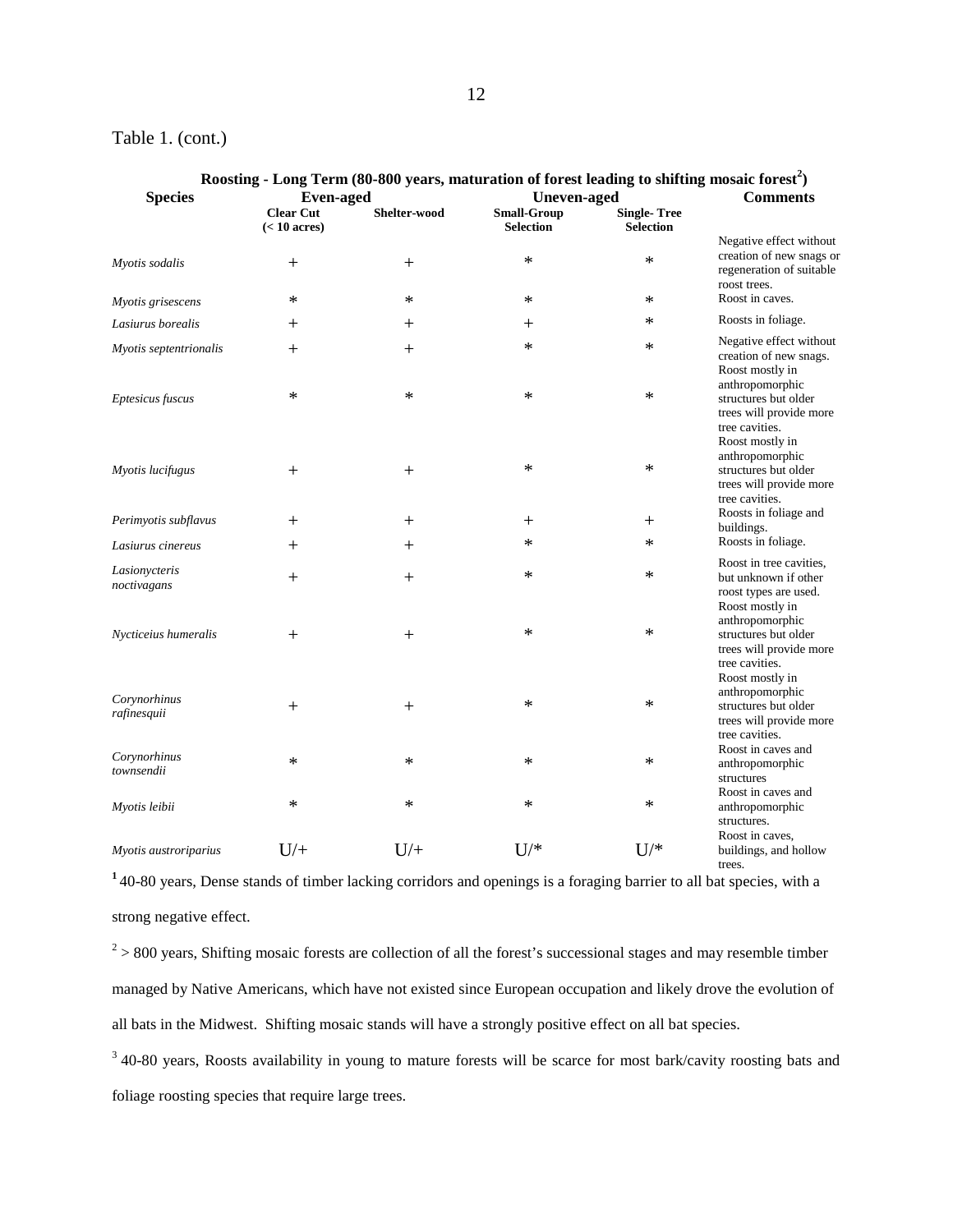#### Indiana Myotis (*Myotis sodalis*)

Because the Indiana myotis (*Myotis sodalis*) is a U.S. federally endangered species, it is of particular interest to forest managers. During summer, both males (Gumbert et al. 2002) and females (Kurta 2005) live primarily under the exfoliating bark of dead and live trees. Maternity colonies use larger trees than individual males (Kurta 2005). Indiana myotis often move among primary and alternate roosts in both live and dead trees (Humphrey et al. 1977, Callahan et al. 1997, Kurta 2005, Whitaker and Sparks 2008). Shag (*Carya ovata*) and shell (*C. lacinosa*) bark hickories are often used as both alternate and primary roosts (Callahan et al. 1997, Kurta 2005, Whitaker and Sparks 2008). Oaks, cottonwoods, and ashes are other species commonly used as roosts. Forest habitats are extensively used by Indiana myotis foraging at an air/foliage interface such as above and below the canopy, logging roads, riparian streams, small forest fragments, large blocks of forest, and along the edges of clear cuts (Brack in press, Sparks et al. 2005, Menzel et al. 2001).

#### *Management*

In forested areas, retention of snags with exfoliating bark provides valuable roosts. Indiana bats benefit from forestry practices that encourage a steady supply of large dead trees (Carter and Feldhammer 2006). For example, in Indiana, Indiana myotis occupied trees girdled and left standing as part of a timber stand improvement (Brack and Whitaker 2006). Because they roost in both shag and shell bark hickories, silvicultural practices that encourage growth and retention (especially after death) of these species are valuable. Oaks in uplands and cotton woods and ash (spp.) in bottomlands are also particularly valuable roost trees (Callahan et al. 1997) because the bark often stays attached to these trees for several years after they die. Indiana myotis occasionally uses artificial roosts, including bat boxes, "skirted" telephone poles, and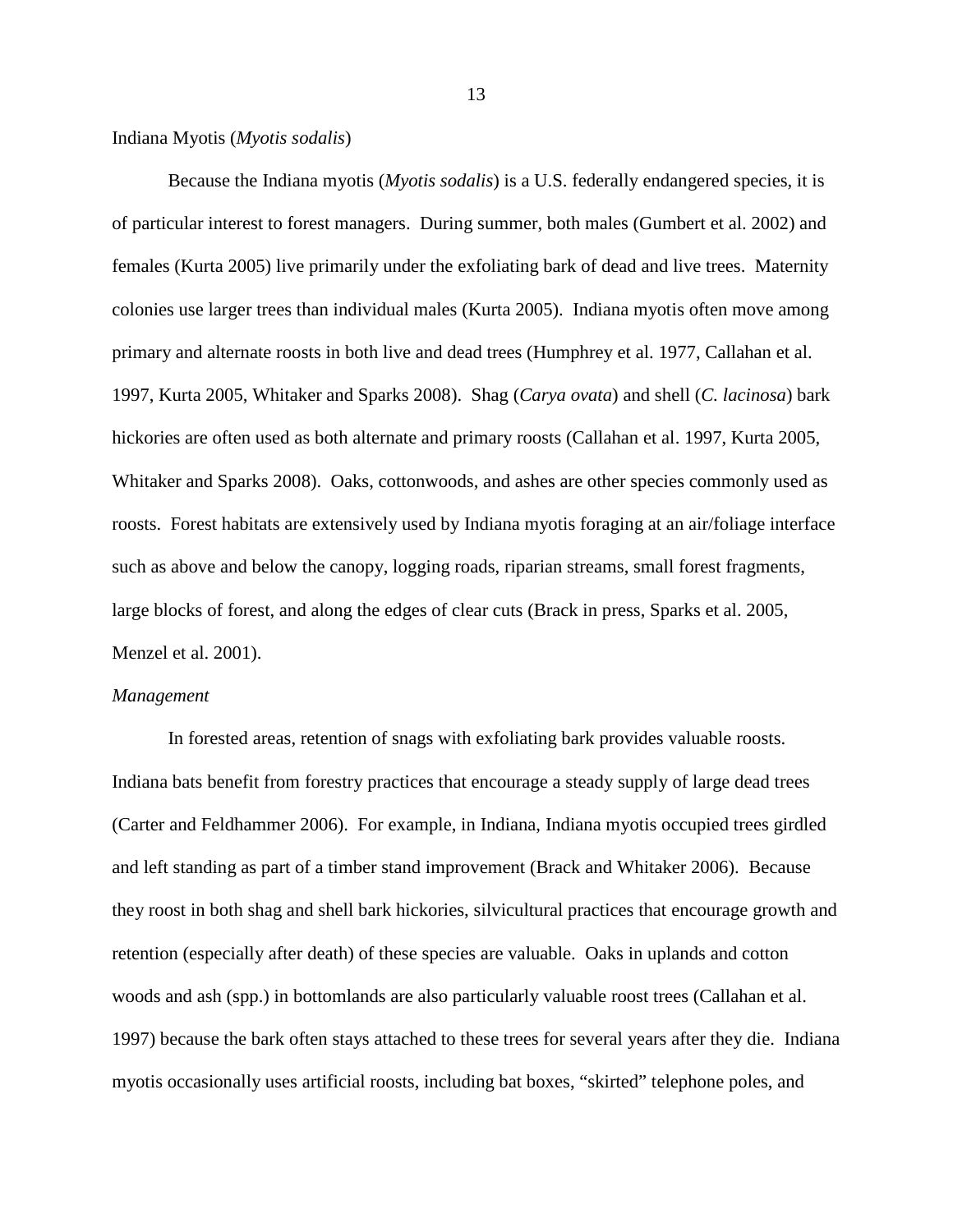even under the siding of homes (Sparks et al. 2009, Whitaker et al. 2006). While, large-scale provisioning of artificial roosts for this species has limited justification (Whitaker et al 2006, Sparks et al. 2009), use of artificial roosts may be justified as part of a collective habitat management and enhancement effort where natural roosts are limited, such as in young forests.

This bat forages in many types of wooded lands, making extensive use of edges and riparian zones. As such, in large areas of unbroken forest, this species will benefit from openings caused by clear cuts, prescribed fires, thinning procedures, and small access roads that provide access (Krusac and Mighton 2002) to and from foraging habitat. Clear cuts create edge habitat within the forest used while foraging and they encourage regeneration of oaks and hickories for future roosts if they are not too small. Prescribed fire can reduce clutter and create snags, and it encourages regeneration of oak and hickory tress that provide future roosts. Thinning procedures such as shelter-wood cuts eliminate the subcanopy, reducing clutter and allowing movement through the forest. Indiana myotis foraged above young saplings at the Indianapolis International Airport (Sheets In Litt.), indicating young regenerating forests and shrubby areas provide high quality foraging habitat.

A visual representation of how timber management practices effect the quality of Indiana myotis summer foraging habitat through time is included (Figure 2). The quality of foraging habitat is largely independent of the size of the timber cut. Clear cuts, shelter-woods, and single tree/group selections can be different in size, but seem to have the same quality of habitat if they consist of uncluttered space surrounded by forest edge. There are exceptions such as single tree selection openings, which may be too small to forage in unless they are connected by a corridor. Indiana myotis summer foraging habitat quality is excellent when a disturbance (clear cut) creates an opening within a forest. The foraging habitat quality decreases as tree clutter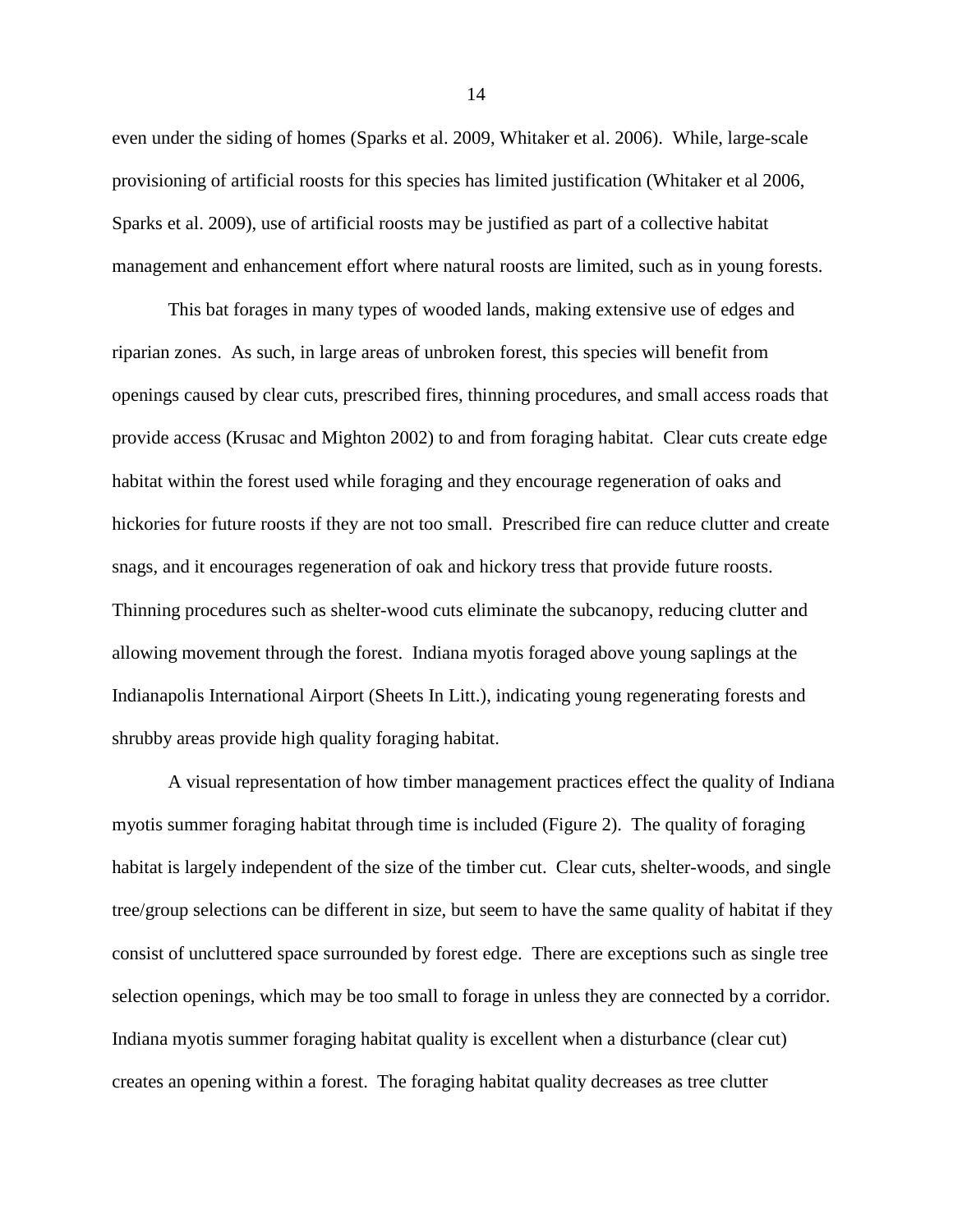increases. Through time the forest structure naturally decreases clutter, eventually providing more small openings resembling single tree/group harvests. Shelter-wood understory cuts mimic the horizontal diversification stage of forest succession until the over story is cut, when succession will essentially "jump" in successional time to a clear cut with saplings; both of which are high quality foraging habitats. TSI and prescribed fire, by decreasing forest clutter, will set the successional time line forward or backward, respectively.



Figure 2. Indiana bat summer foraging habitat quality through forest successional time. Timber harvests are represented by circles that mimic forest successional time periods.

The affect of timber management practices on the quality of Indiana myotis summer roosting habitat through time is depicted in Figure 3. Clear cuts, shelter-wood cuts, and single tree/group selection all impact Indiana myotis summer roosting, i.e. tree snags, differently. Clear cuts, where all trees are cut down regardless of age and size, will destroy most snags and result in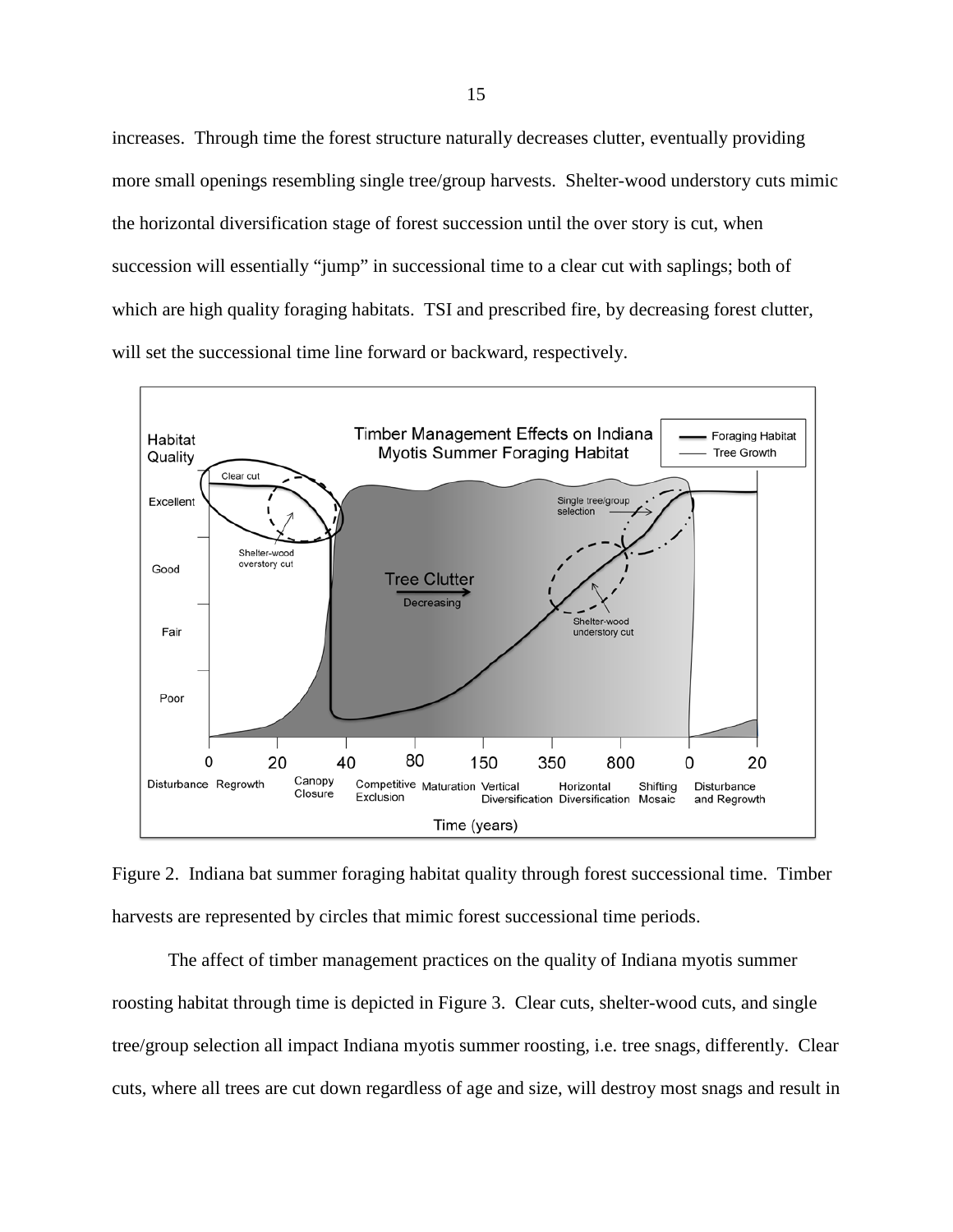poor habitat. Snags of significant sizes might not be available for many years, but snags will be more abundant as succession proceeds. However, snags can be retained during a clear cut and they will provide roosting habitat for some subsequent period. Shelter-wood cuts provide roosting habitat when unwanted tree species are girdled until the overstory is cut. Harvest can also damage trees and create roosts. Most snags created in the first shelter-wood cut may be knocked down or destroyed by either the overstory harvest or weather. Once the overstory is cut the habitat quality will be equivalent to a clear cut that has succeeded to young samplings and will continue to succeed naturally. Single tree/group selection cuts may destroy a few snags but leave most of the forest intact mimicking the shifting mosaic successional stage. TSI and prescribed fire will increase tree snags at any stage in forest succession.



Figure 3. Indiana bat summer roosting habitat quality through forest successional time with different timber harvest techniques.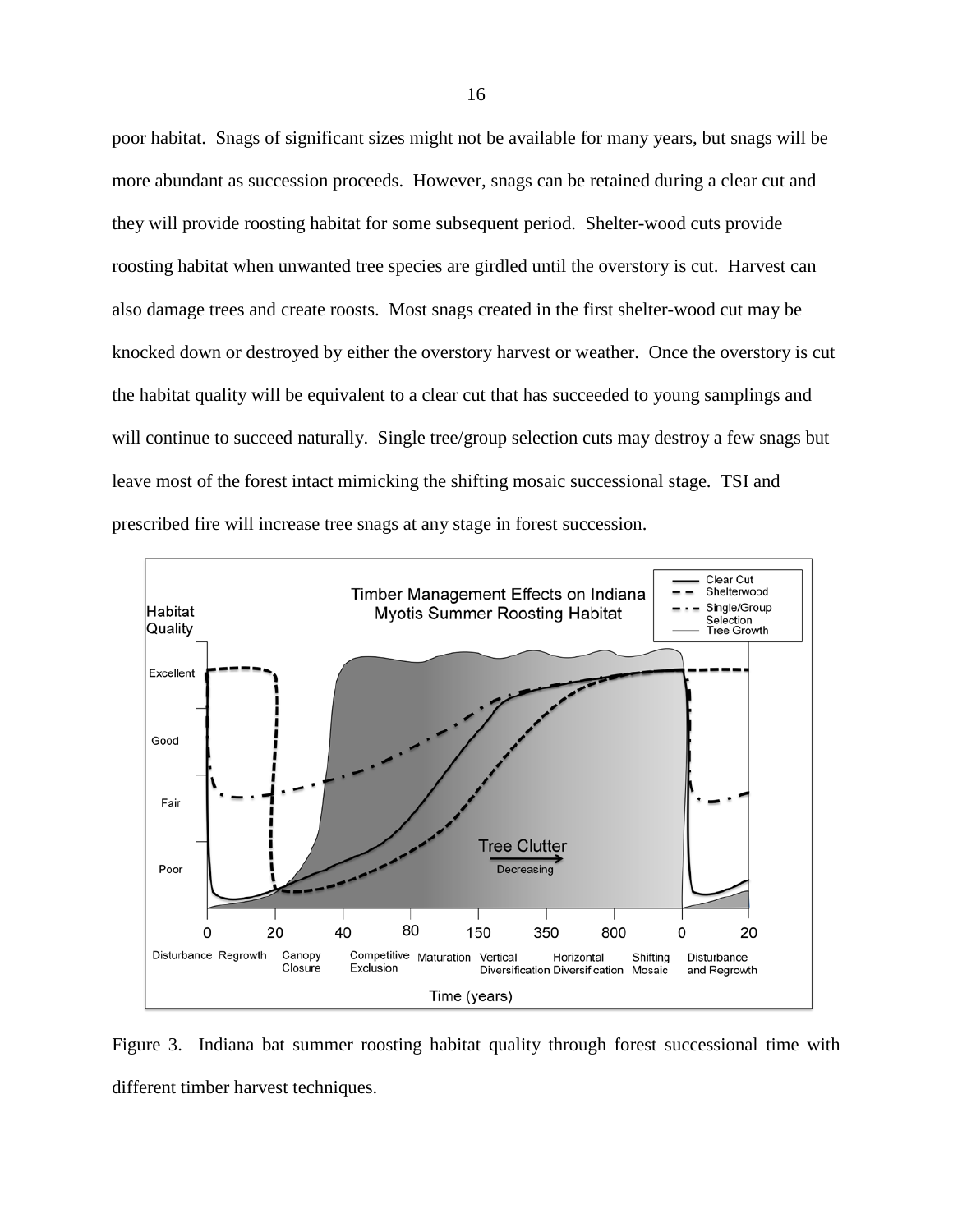Gray Myotis (*Myotis grisescens*)

The gray myotis (*Myotis grisescens*) is federally endangered and roosts in caves in both summer and winter. This does not exclude them from effects of timber management because caves often are located in forested areas, and the gray myotis forages over larger bodies of water and in wooded habitats (Brack and LaVal 2006; LaVal et al 1977, LaVal and LaVal 1980, Tuttle 1976a).

#### *Management*

Forests benefit the gray bat by providing foraging habitat and by protecting aquatic habitats that produce insect prey from siltation and excessive solar exposure and heating. Wooded travel corridors provide access to foraging areas. Retention of uncluttered forest stands near standing water or riparian zones will benefit this bat species.

#### Eastern Red Bat (*Lasiurus borealis*)

The eastern red bat (*Lasiurus borealis*) roosts in foliage, boles of trees, grass or leaf litter, and under shingles in houses (Mager and Nelson 2001), but predominately roost in larger trees than occur randomly over the landscape (Menzel et al. 2000). Red bats forage in wooded areas including woodlots, areas of shrubby and sapling regeneration, and over pastures, open water, and parks (Hutchinson and Lacki 1999, Walters et al. 2006). The long thin wings of red bats suggests adaptation for foraging in relatively open habitats where foraging is more efficient foraging than in a cluttered environment (Elmore et al. 2004, 2005).

#### *Management*

Red bats may lose roosting habitat when timber is harvested, but in areas dominated by forest the impact may be small. Prescribed fires kill trees, possibility reducing roost availability.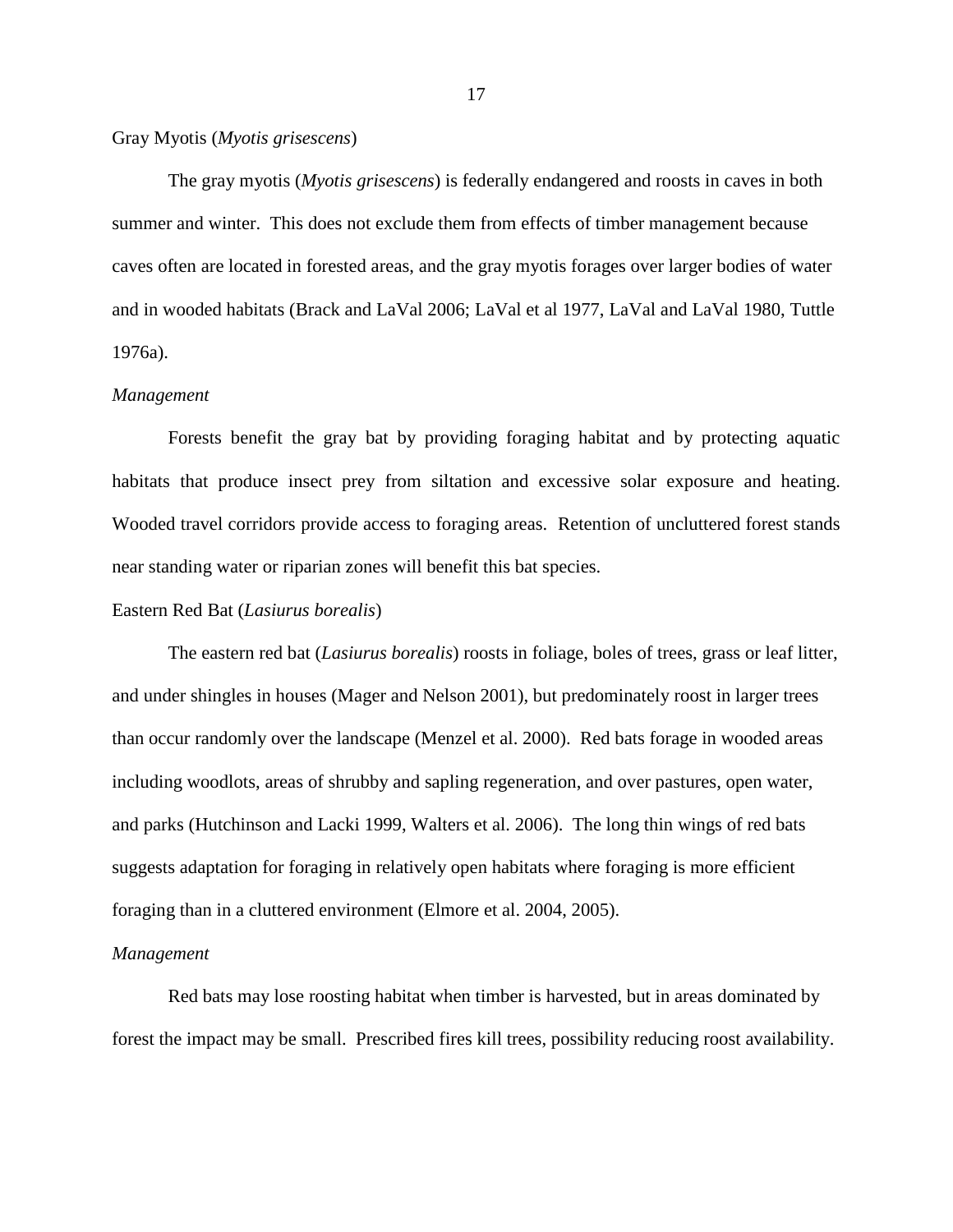In winter, prescribed fires may kill bats that roost in understory trees or leaf litter (Boyles and Aubrey 2005) unless conducted in fall and spring when temperatures are above freezing.

Forest management that incorporates open areas will provide foraging habitat; clear cuts and large group selection cuts create canopy openings. Prescribed burns, herbicide treatment, and other understory management reduce clutter. Logging corridors provides travel routes. Northern Myotis (*Myotis septentrionalis*)

The Northern myotis (*Myotis septentrionalis*) usually lives in small groups in tree cavities or under bark (Sasse and Pekins 1996, Foster and Kurta 1999, Cryan et al. 2001, Lacki and Schwierjohann 2001, Menzel et al. 2002b, Carter and Feldhamer 2005). Northern myotis readily inhabit artificial roosts such as bat boxes (Whitaker et al. 2006). Like the Indiana myotis, the northern myotis, switches roosts often (Sasse and Pekins 1996, Foster and Kurta 1999, Cryan et al. 2001, Lacki and Schwierjohann 2001, Menzel et al. 2002b, Carter and Feldhamer 2005). The species may be a moth specialist and sometimes gleans prey such as spiders from plants (Brack and Whitaker 2001). The species apparently tolerates stand clutter and forages within forest stands (Putriquin and Barclay 2003) on forested hillsides or ridges (Owen et al. 2003). These bats also use scattered woodlots in an otherwise open habitat (Brack and Whitaker 2001, Brack et al. 2004, Owen et al. 2003).

#### *Management*

Northern myotis benefit from the creation of tree hollows and exfoliating bark (Sasse et al. 1996, Lacki and Schwierjohann 2001). Forests with a cluttered subcanopy may provide roosting and foraging habitat infrequently used by other bats. Although the northern myotis is cluttered adapted, forest stands that are "solid walls" of vegetation provide little usable habitat; however, single and group tree selection can create a suitable matrix of habitats composed of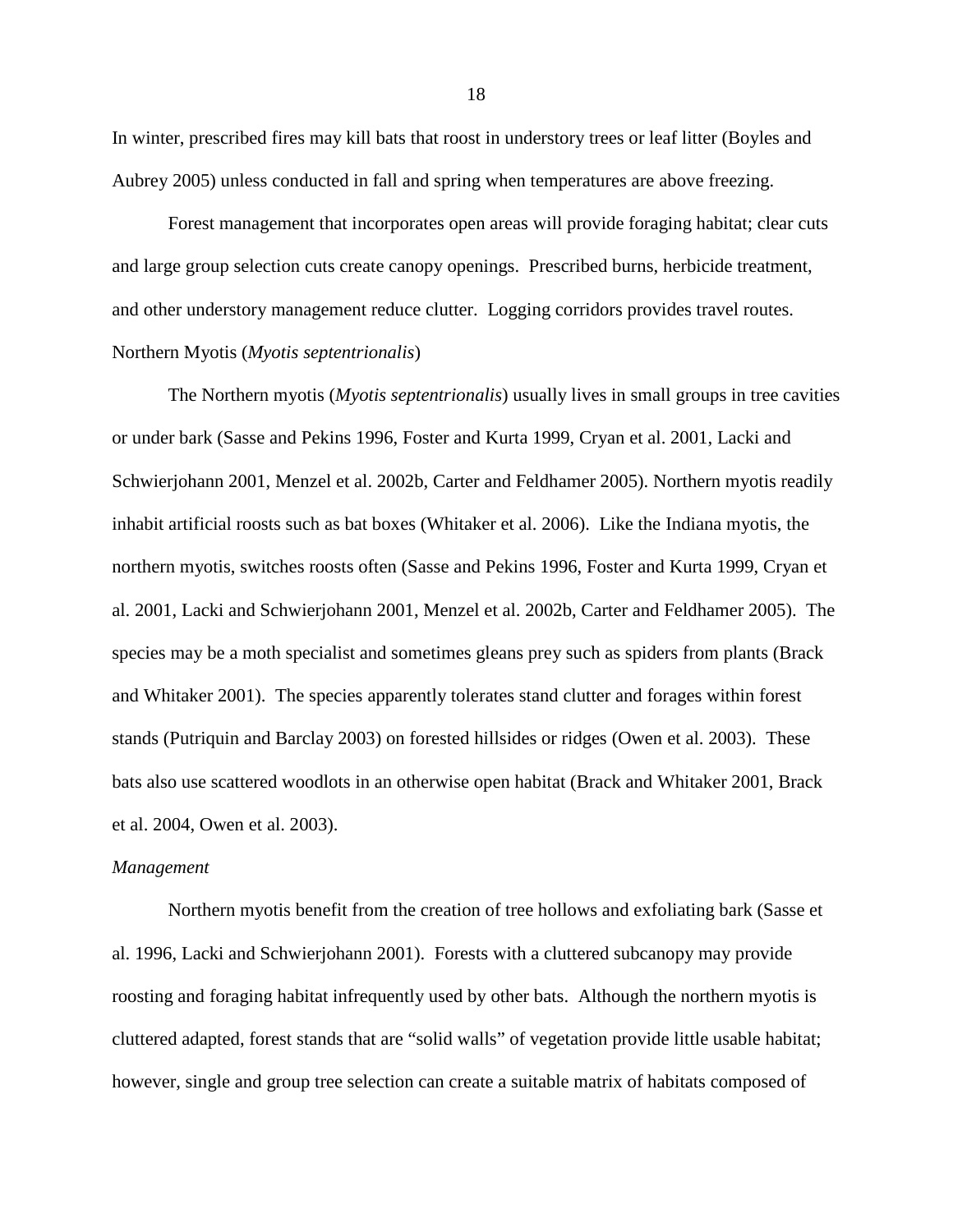different tree age classes over time. The northern myotis is common in Morgan-Monroe and Yellowwood State forests in central Indiana where single and group tree selection dominated timber management for 30 years (Sheldon 2007).

#### Big Brown Bat (*Eptesicus fuscus*)

The big brown bat (*Eptesicus fuscus*) is wide ranging and often encountered by the lay public. Big brown bats are colonial and roost in hollow trees, buildings, and other structures (Whitaker and Gummer 1992, Whitaker and Hamilton 1998, Cryan et al. 2001, Willis and Brigham 2004). Big brown bats forage in early-successional and open habitats and are relatively intolerant of clutter (Loeb and O'Keefe 2006). Specifically, big brown bats also forage in agricultural fields, small uncluttered wood lots, and urban habitats (Duchamp et al. 2004). *Management*

This species often relies heavily on anthropogenic structures for roosts (Cope et al. 1991, Whitaker and Gummer 1992, Whitaker 1997, Duchamp et al. 2004) and artificial roosts. Retention of hollow trees will provide natural roosts for this species with in forests.

Opening the forest canopy in large forest tracts will create foraging habitat. Early successional tree stands resulting from group selection and clear cuts will provide clutter free foraging habitat for a few years but through time the above habitats will become too cluttered for foraging.

#### Little Brown Myotis (*Myotis lucifugus*)

The little brown myotis (*Myotis lucifugus*) often roosts in large colonies in buildings (Whitaker and Hamilton 1998), but in some parts of the range it often roosts in trees (Crampton and Barclay 1998). In Pennsylvania, the little brown myotis was caught disproportionately often in riparian habitat and is more common along streams and near bodies of water (Brack 2009).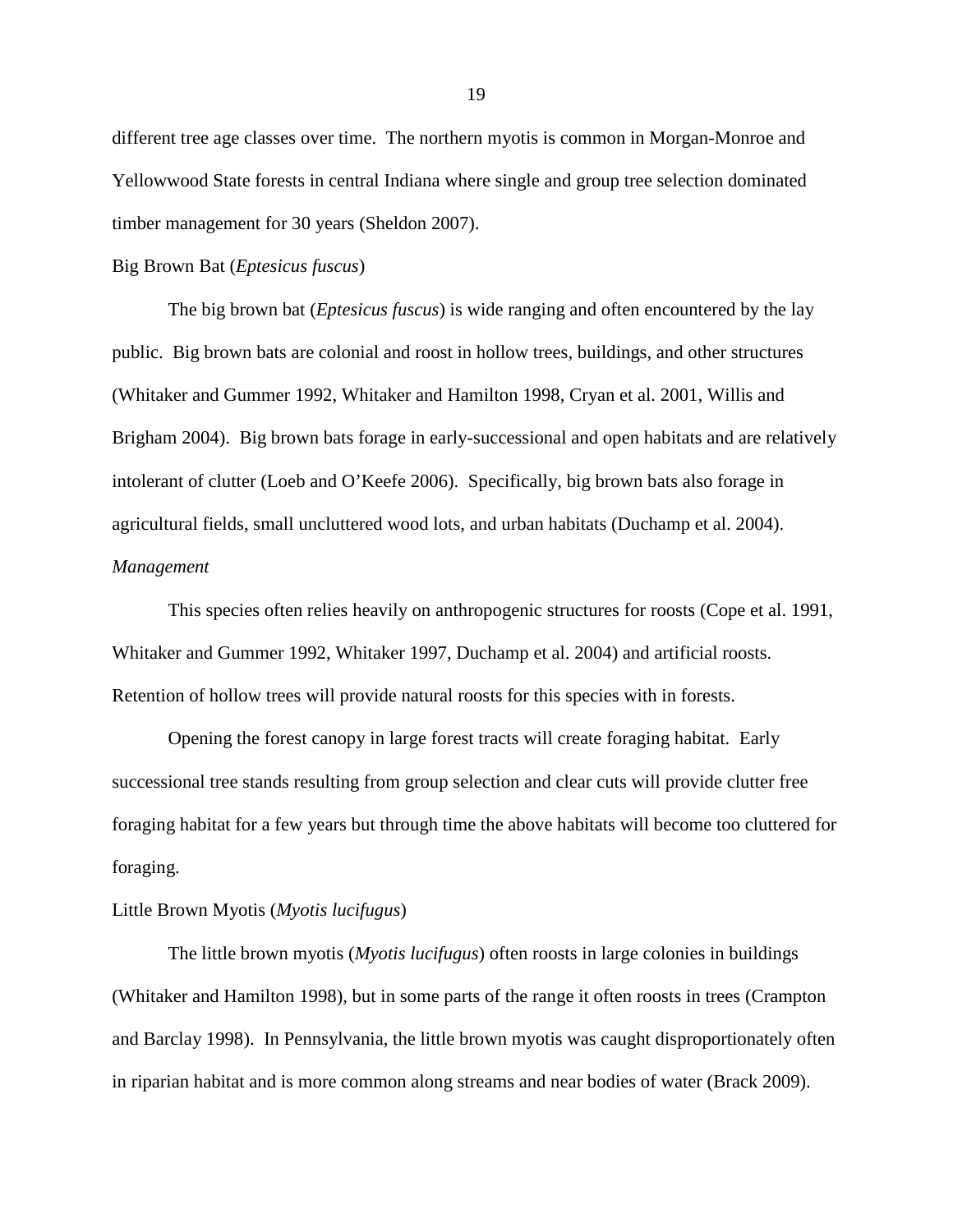Little brown myotis may prefer wetter habitats and frequently forages over water (Barclay and Brigham 1991), often feeding on aquatic insects (Brack and Whitaker 2004). One study (Putriquin and Barclay 2003) suggested this species frequently uses edges of clear cuts but another encountered it in the center of clear cuts (Hogburg et al. 2002), suggesting they use all of the canopy openings. Wing morphology (Arita and Fenton 1997) and characteristics of echolocation calls (Broders et al. 2004) indicate adaptation to less cluttered environments than the Indiana and northern myotis.

#### *Management*

Little brown myotis may respond similarly to the big brown bat to management with artificial roost structures. However, because it also roosts in tree cavities (Crampton and Barclay 1998) and under exfoliating bark (Whitaker et al. 2007) it may benefit from management that produces such roosts, like the Indiana and northern myotis. Because they routinely forage over water (Barclay and Brigham 1991), they should benefit from strategically located wildlife ponds and access to aquatic habitats like reservoirs, wetlands, and streams. Clear cuts and large group selections will provide foraging habitat for little brown myotis but it may benefit the species more if connected by a water body of water corridor.

#### Eastern Pipistrelle (*Perimyotis subflavus*)

The eastern pipistrelle (*Perimyotis subflavus*) is a small bat that roosts in clusters of dead leaves in the canopy (Veilleux et al. 2003) and in cavities (Yates and Muzika 2006). Considered a clutter-adapted species (Menzel et al. 2005b), this bat forages in early-successional stands (Loeb and O'Keefe 2006). However, in suburban Indianapolis, this species foraged in every available habitat (Helms et al. Unpublished), and roosted in larger blocks of forest.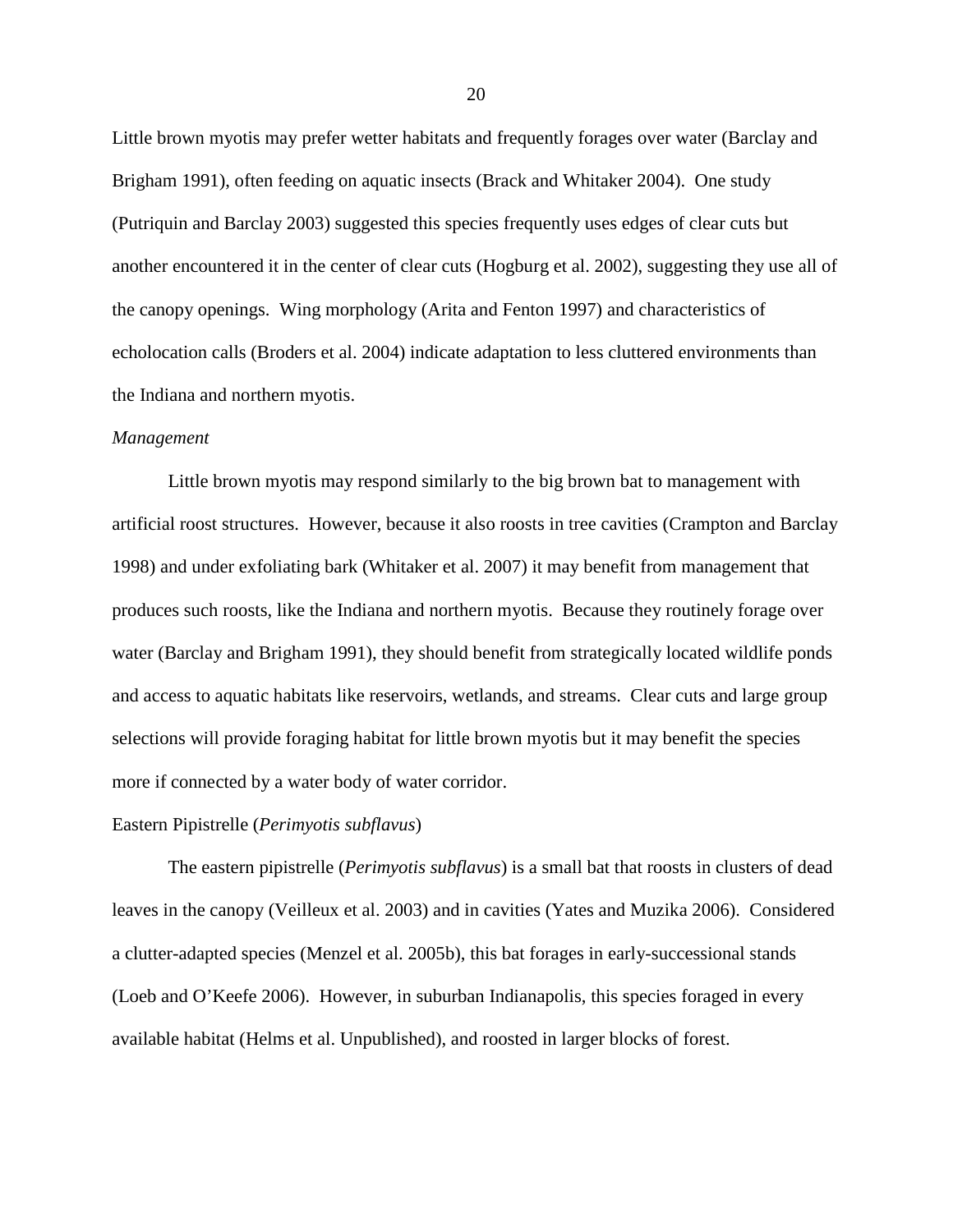#### *Management*

The species benefits from a mosaic of foraging habitats (early-successional stands, mature forest stands, and agricultural land). Management that favors foraging habitat for the northern myotis should also favor the eastern pipistrelle.

#### Hoary Bat (*Lasiurus cinereus*)

The hoary bat (*Lasiurus cinereus*) roosts in tree canopies, often in stands of dominant mature trees (Perry and Thill 2007). In central Indiana, Sparks et al. (2005b) tracked a juvenile hoary bat to three roost trees (all large cottonwoods). Hoary bats may forage in open areas, consistent with their size, wing morphology, and echolocation call configuration (Barclay et al. 1999). At the Indianapolis airport, a juvenile hoary bat foraged predominately over open habits including agricultural areas and old fields during 4 nights (Sparks et al. 2005b).

#### *Management*

The hoary bats may benefit from management similar to that employed for the eastern red bat, although it should include the retention of tall live trees for roosts. Clear cuts and open areas should provide foraging habitat, although the species likely often forages high above forested areas. Water sources adjacent to woodlands with an open canopy should benefit hoary bats. Because hoary bats can forage several miles from their roosts (Barclay et al. 1999), managed forests can provide roosting areas that allow the species to forage in open lands within and near the forests.

#### Silver-haired Bat (*Lasionycteris noctivagans*)

The silver-haired bat (*Lasionycteris noctivagans*) is a migrant through the central Midwest and may only be affected by forest management during spring and fall. Silver-haired bats hibernate in a wide variety of habitats, occasionally including caves (Beer 1956), buildings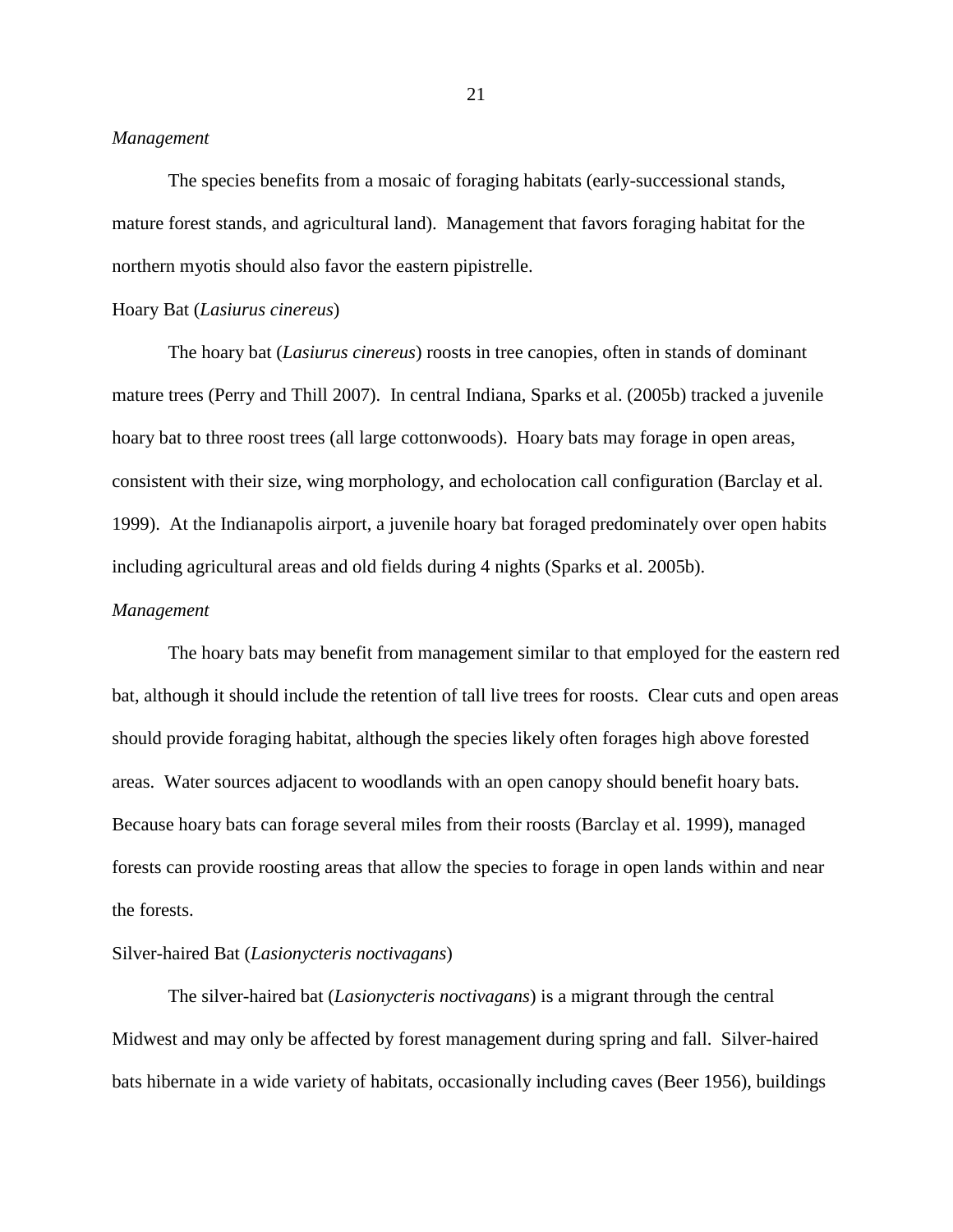(Bartsch 1956), and even rock crevices (Barbour and Davis 1969). During summer, this species roosts in tree hollows (Betts 1998, Crampton and Barclay 1998) and presumably uses similar roosts during migration, although a much wider diversity of roosts may be used at this time (Barbour and Davis, 1969, Kunz 1982, Brack and Carter 1985). Hogburg et al. (2002) only found silver-haired bats foraging in the interior of clear cuts. However, they also feed extensively on caddisflies (Order Trichoptera), which live in streams and wetlands (Whitaker 1972, Whitaker et al. 1981a, b).

#### *Management*

Retention of snags or live hollow trees may provide roosting opportunities during migration. However, during migration, this species, and many others, regularly increase the variety of roosts used (Hayward 1970); cracks and crevices in bark may be frequently used (Barclay et al. 1988), and thus trees such as shagbark hickory (Whitaker et al. 2004) may be of value. Clear cuts, streams, and other forest openings provide foraging habitat.

#### Evening Bat (*Nycticeius humeralis*)

The evening bat (*Nycticeius humeralis*) uses tree cavities or buildings for maternity roosts (Watkins 1972, Whitaker and Gummer 2003). Foraging and roosting habitats may be shared with big brown bats (Duchamp et al. 2004). Evening bats may rely on wooded sites more than big browns, but also selectively forage in agricultural areas (Duchamp et al 2004). This species is detected 3three times more often above the forest canopy than below (Menzel et al. 2005b) making it hard to determine its abundance in forests.

#### *Management*

Management may be similar to that for the Indiana bat, both for roosting and foraging, although the evening bat is more likely to roost in buildings. In addition, this species requires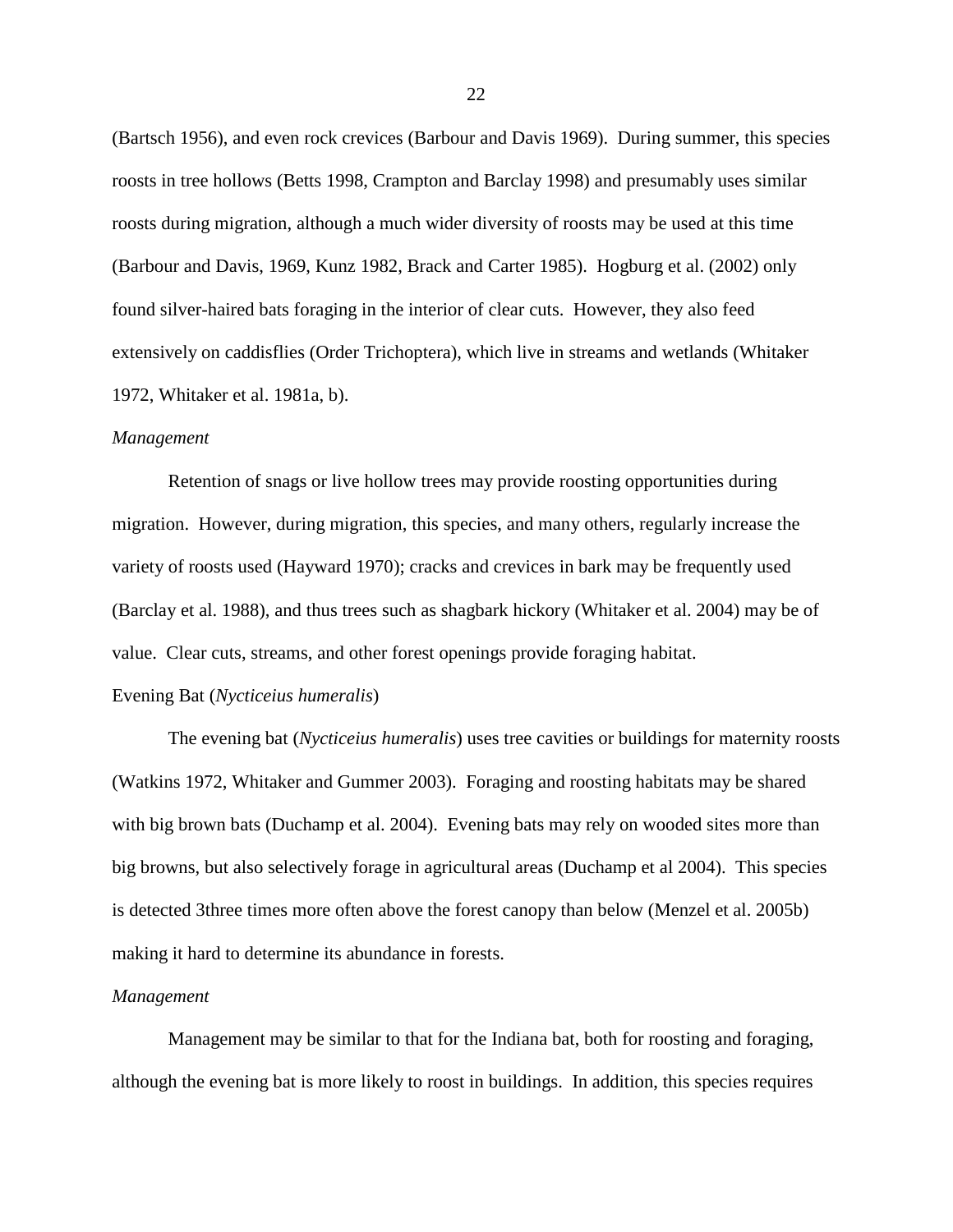foraging areas in close proximity to its roosts (Duchamp et al. 2004). Evening bats may not occupy upland forested areas (Whitaker et al. 2007); no evening bats were found during survey of two Indiana State forests that occupy dry upland ridges (Sheets et al. In Review). Management plans should take this propensity into account.

#### Rafinesque's Big-eared Bat (*Corynorhinus rafinesquii*)

Rafinesque's big-eared bat (*Corynorhinus rafinesquii*) roosts in very large hollow trees, caves, or anthropogenic structures in wooded areas (Clark 1991, Gooding and Langford 2004). Bridges in forested areas are also commonly used as both day and night roosts (MacGregor and Kiser 1998). Foraging habitats vary among regions: pine wood flats in Florida (Brown and Brown 1993), bottomland hardwoods in the Carolinas (Clark 1991), and oak-hickory stands in Kentucky (Hurst and Lacki 1999).

#### *Management*

Large uninterrupted tracts of forest provide this species the foraging habitat it needs. Retention or production of snags or living hollow trees (e.g. large sycamore trees) provides roosting habitat.

#### Townsend's Big-eared Bat (*Corynorhinus townsendii*)

Townsend's big-eared bat (*Corynorhinus townsendii*) occupies a broader range in the western US than in the eastern US, and in the Midwest it is relegated to an isolated and endangered subspecies, the Ozark big-eared bat (*Corynorhinus townsendii ingens*), which historically occurred in Missouri, but is now primarily found in Arkansas. The species primarily occupies caves although anthropogenic roosts are also used (Kunz and Martin 1982). In the eastern United States, anthropogenic structures are typically only used between nocturnal feeding bouts (Kunz and Martin 1982). Townsend's big-eared bat forages in riparian habitats and forest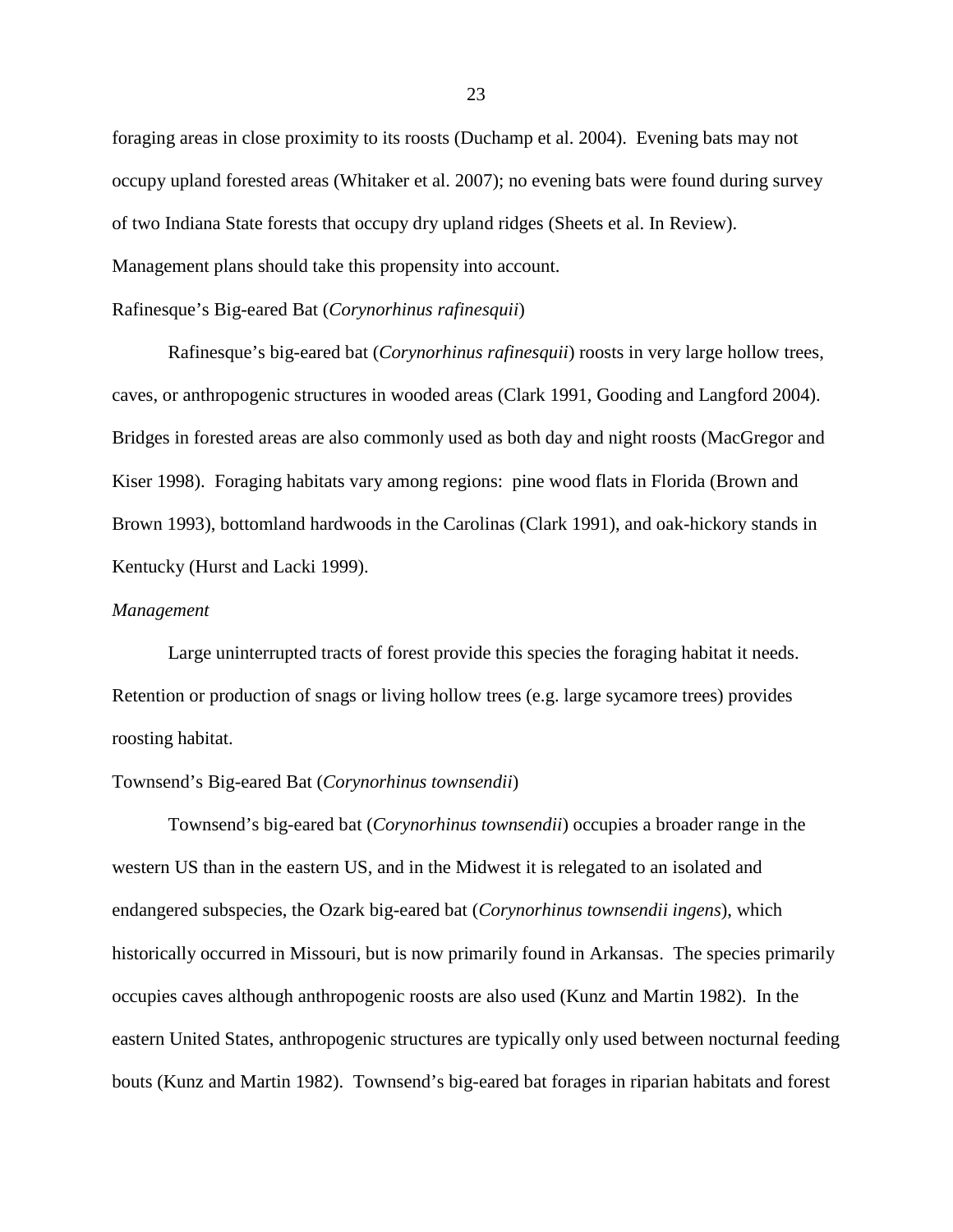edge (Fellers and Pierson 2002) in the west. Eastern populations feed over a variety of habitats including grassy fields (Burford and Lacki 1995), edges of streams (Clark et al. 1993), along the edges of forests (Wethington et al. 1996), and over agricultural crops (Brack pers comm.). *Management*

If not extirpated from Missouri, the species might benefit from forest management options discussed for Rafinesque's big-eared bat with more canopy openings and less clutter. Eastern Small-Footed Myotis (*Myotis leibii*)

The eastern small-footed myotis occupies mountainous regions mostly in the eastern U.S., (Whitaker and Hamliton 1998). Little information is known on summer roosts of eastern small-footed myotis some have been found in barns (Tuttle and Heaney 1974) and may use caves and cracks in hillsides (Whitaker and Hamilton 1998). Foraging ecology of this bat is still little understood, but most likely forages in forested areas. Moorsman et al. (2007) suggest that the diet of the small-footed myotis is similar to the northern myotis and little brown myotis, and may forage in similar habitats.

#### *Management*

The lack of information on foraging and roosting habits of the eastern small-footed myotis and its rarity in the Midwest makes it nearly impossible to suggest management techniques. However, protections of forested areas adjacent to preferred roosting habitat, cliff faces, would be a priority. Forests with reduced clutter will benefit the eastern small-footed myotis by providing foraging habitat; travel corridors will also benefit the species.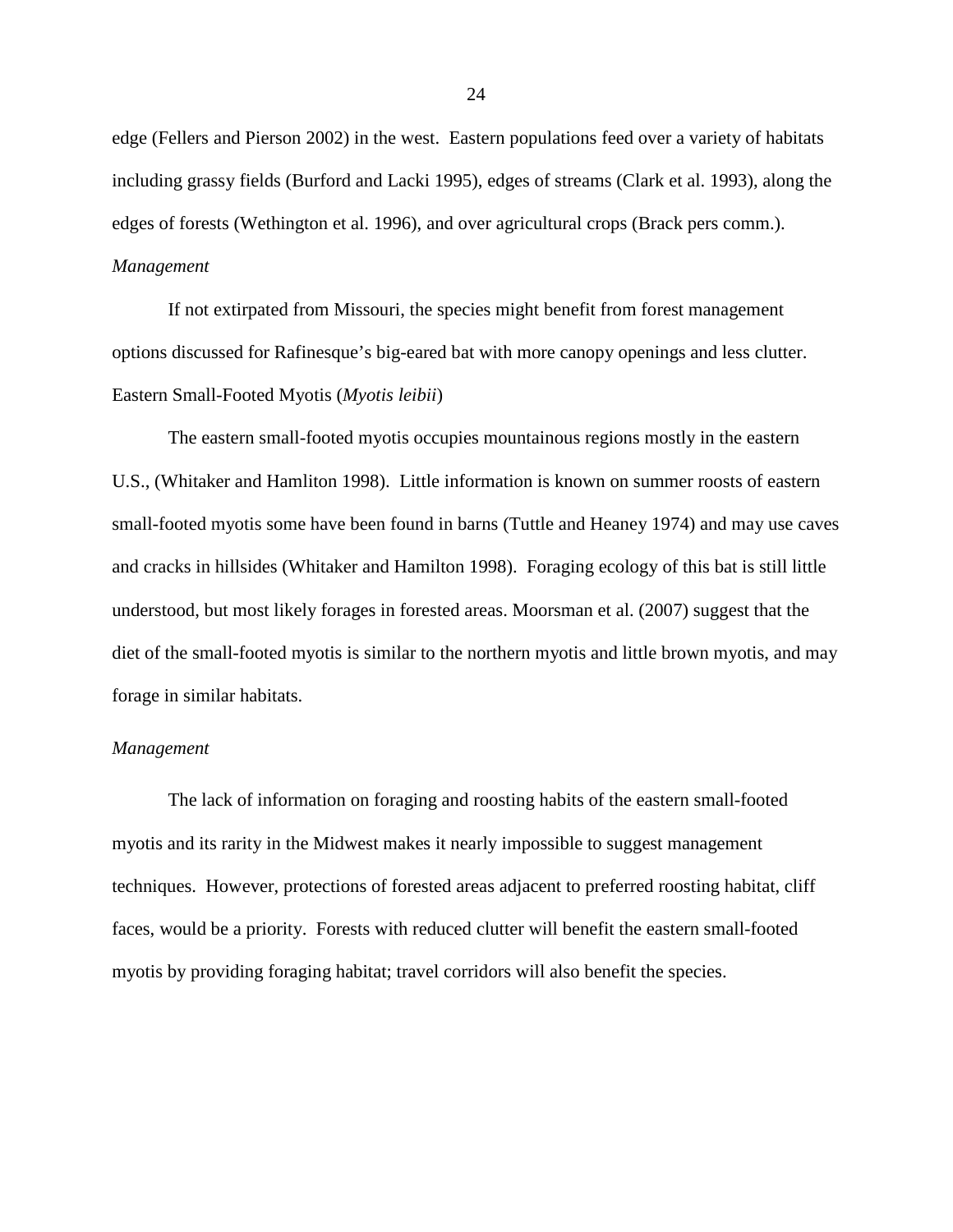Southeastern myotis (*Myotis austroriparius*)

Southeastern myotis is a species of special concern in the Midwest and throughout its range. The southeastern myotis is found rarely in southern Illinois and in the past in Indiana; it is more common in the southern U.S. This species uses hollow trees as maternity roosts in Southern Illinois and is known to use anthropogenic structures and caves throughout its range (Whitaker and Hamilton 1998). In Southern Indiana, this species has only been found hibernating in caves and is likely extirpated from the state (Whitaker et al. 2007).

#### *Management*

There is little natural history information on southeastern myotis in the Midwest. Determining how timber harvest may affect this species proves difficult. Southeastern and little brown myotis may share similar foraging habitats; Zinn and Humphrey (1981) report that southeastern myotis feed over water ways. Roosting in hollow trees and using the same foraging habitat may suggest the southeastern myotis will benefit from management similar to that described for the little brown myotis.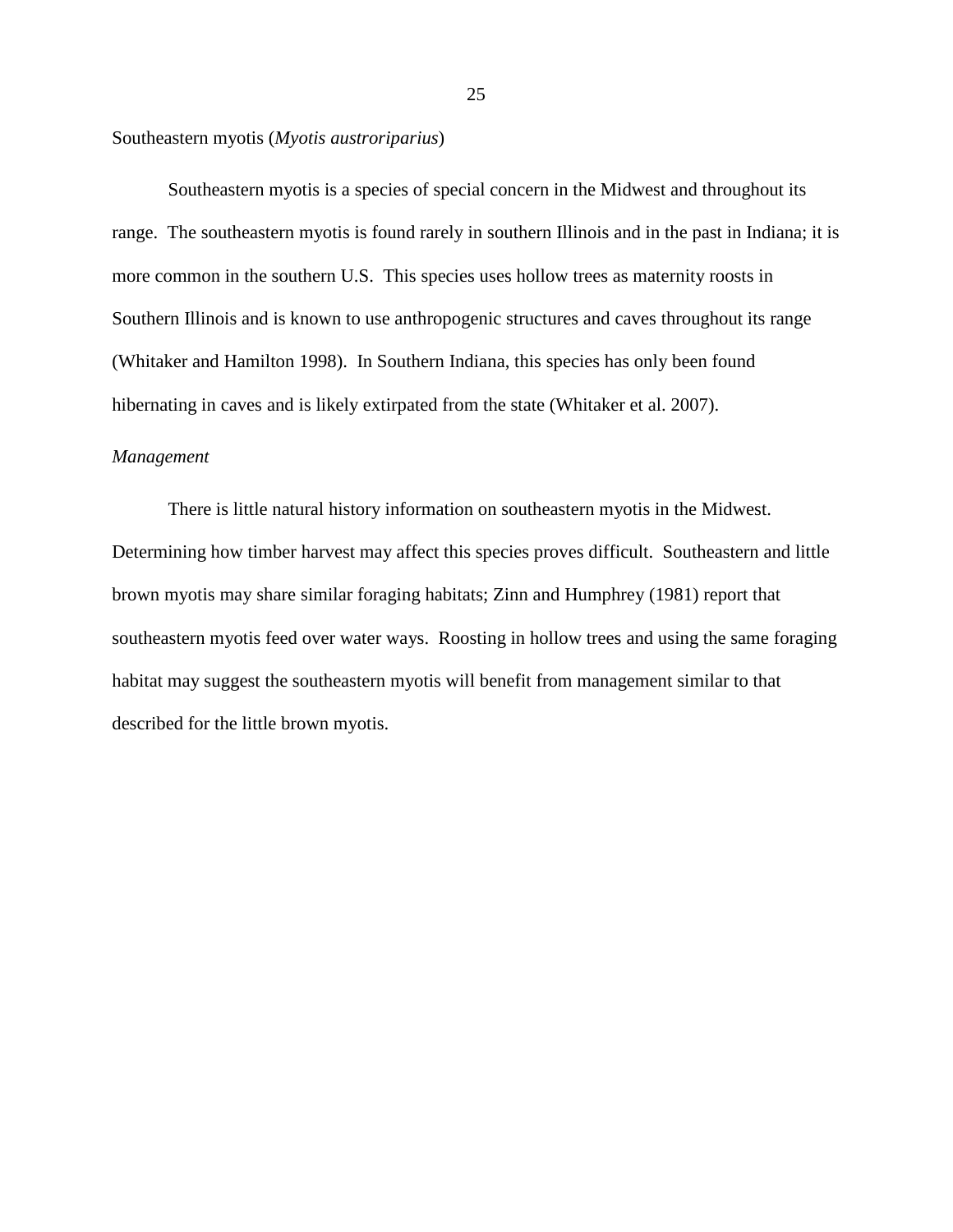#### CHAPTER 2

# BATS OF YELLOWWOOD AND MORGAN-MONROE STATE FORESTS BEFORE TIMBER HARVEST

This study is part of the Hardwood Ecosystem Experiment, a multi-agency, multiuniversity effort to study effects of forest management practices on a variety of wildlife, including bats, on the Yellowwood and Morgan-Monroe state forests in Indiana. Before experimental harvest of the forests, bats were sampled using mist nets at four locations in Morgan-Monroe and five locations in Yellowwood State Forests twice during each summer 2006-2008. Netting locations were adjacent to forest stands scheduled for experimental manipulations following conclusion of netting in 2008. This effort produced 342 bats (in order of abundance): northern myotis (*Myotis septentrionalis*), eastern red bat (*Lasiurus borealis*), big brown bat (*Eptesicus fuscus*), Indiana bat *(Myotis sodalis*), little brown bat (*Myotis lucifugus*), eastern pipistrelle (*Perimyotis subflavus*), hoary bat (*Lasiurus cinereus*), and silver-haired bat (*Lasionycteris noctivagans*). These data are supplemented with those from a survey at Morgan-Monroe and Yellowwood state forests during 2004 that yielded 222 bats and supplemental netting in 2006-2008 that added 16 bats. These data provide a baseline to understand how bats are affected by long-term forest manipulations initiated in summer 2008.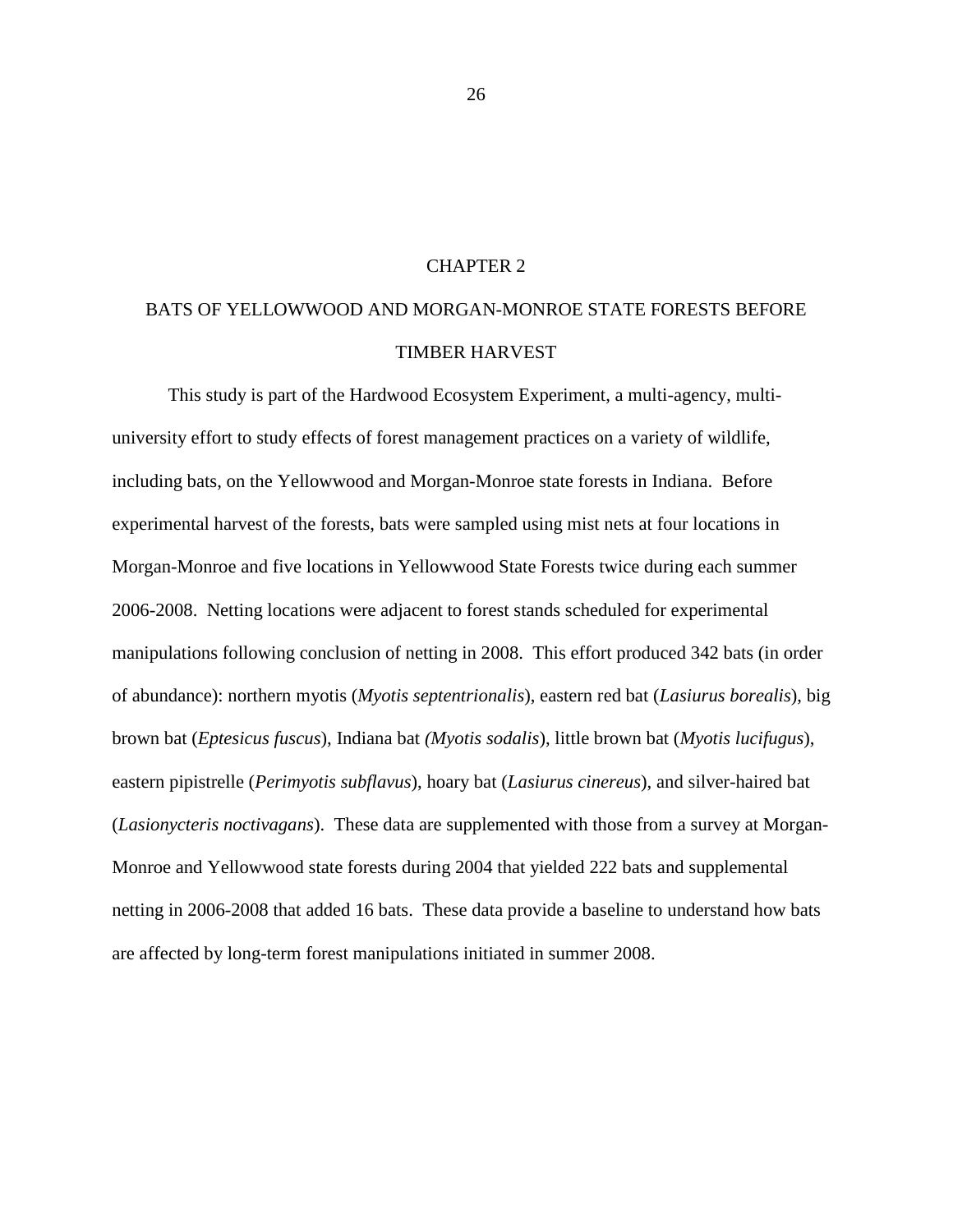Many bats rely on forested habitats for foraging and roosting (Barclay and Brigham 1996, Barclay and Kurta 2007). Although bats are a critical element of forests, an understanding of how bats are affected by many forest management practices remains elusive (Lacki et al. 2007). Most research has addressed short-term responses of bats to common management techniques, such as thinning (Kurta and Kennedy 2002, Tibbels and Kurta 2003, Miller 2003, Fisher and Wilkinson 2005), prescribed burning (Boyles and Aubrey 2005, Boyles et al. 2005, Carter et al. 2000), and clear cuttings (Hogburg et al. 2002, Putriquin and Barclay 2003, Owen et al. 2004). However, effects of other commonly used techniques on bats, especially single tree and group selection, remain unknown, despite the fact that in Morgan-Monroe and Yellowwood state forests this has been the management paradigm. Further, little is known about long-term effects of management practices on bats. Finally, past research involving bats typically considered only one management activity at a time, even when conducted within forest ecosystems receiving manipulations across multiple temporal and spatial scales. To better understand impacts of forest management techniques, the Indiana Department of Natural Resources (IDNR), Division of Forestry (DOF) designed a series of forest manipulations to examine the effects on bats, within the context of the Hardwood Ecosystem Experiment (HEE, Appendix A), which plans to continue the experiment for 100 years at Morgan-Monroe and Yellowwood state forests. Provided herein is an overview of the bat community before timber harvest, and hypotheses on how each species will respond to these manipulations.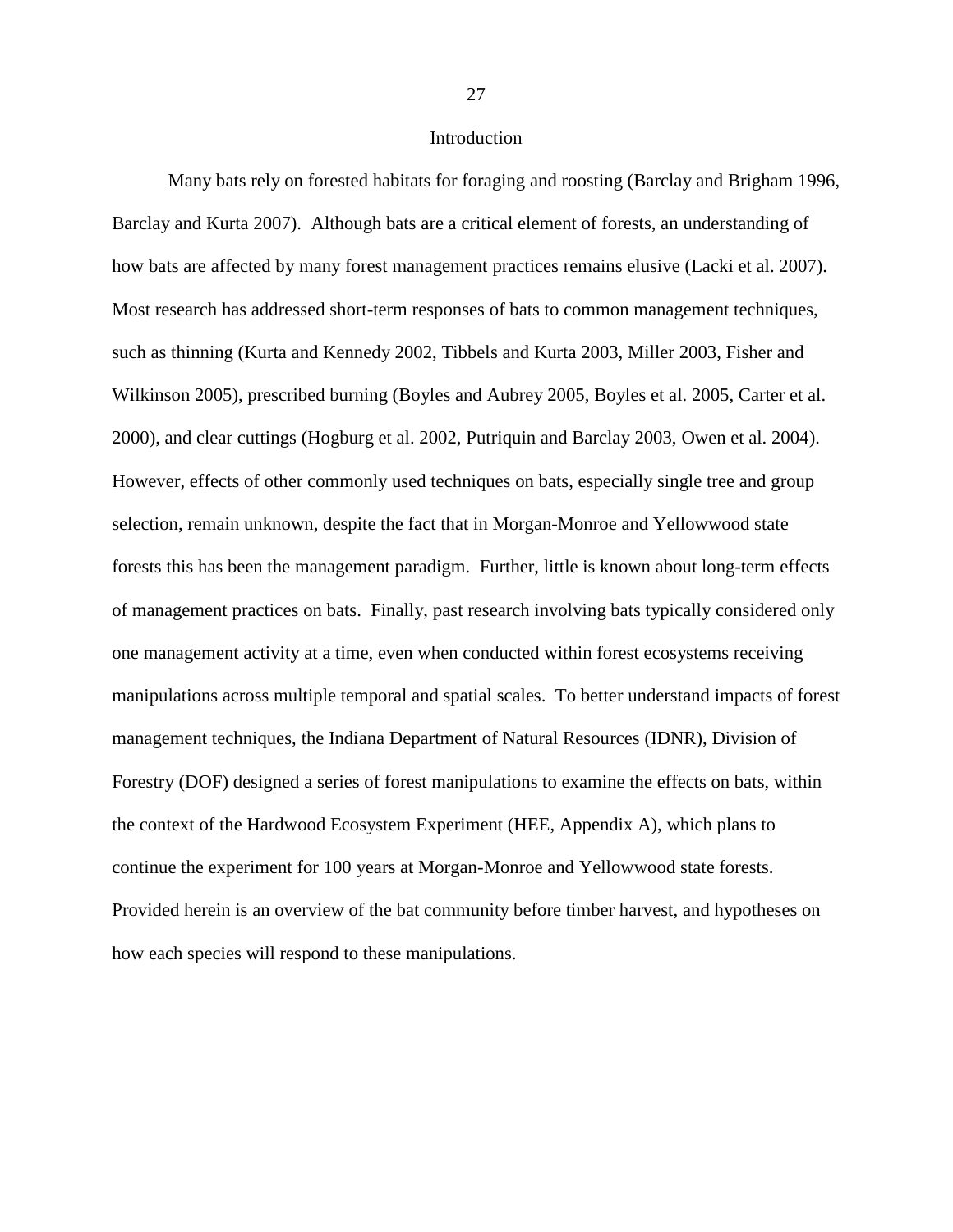## Methods and Materials

# *Study Area*

Morgan-Monroe and Yellowwood state forests are in Morgan, Monroe, and Brown counties in south-central Indiana (Figure 2). The forests are similar in composition (oak and hickory) and are managed as one unit by DOF. Both consist mainly of high ridges with steep runoff streams and upland forests. Yellowwood has 9,459 ha and Morgan-Monroe >9,720 ha of forest subject to harvest. Both forests were established by Indiana legislation during the 1920s and 1930s after they proved unsuitable for agriculture (Sheldon 2007).



Figure 4. Location of Morgan-Monroe (MM) and Yellowwood (YW) state forests (gray areas) in relation to Bloomington, Indiana (hash mark). Solid circles denote net sites.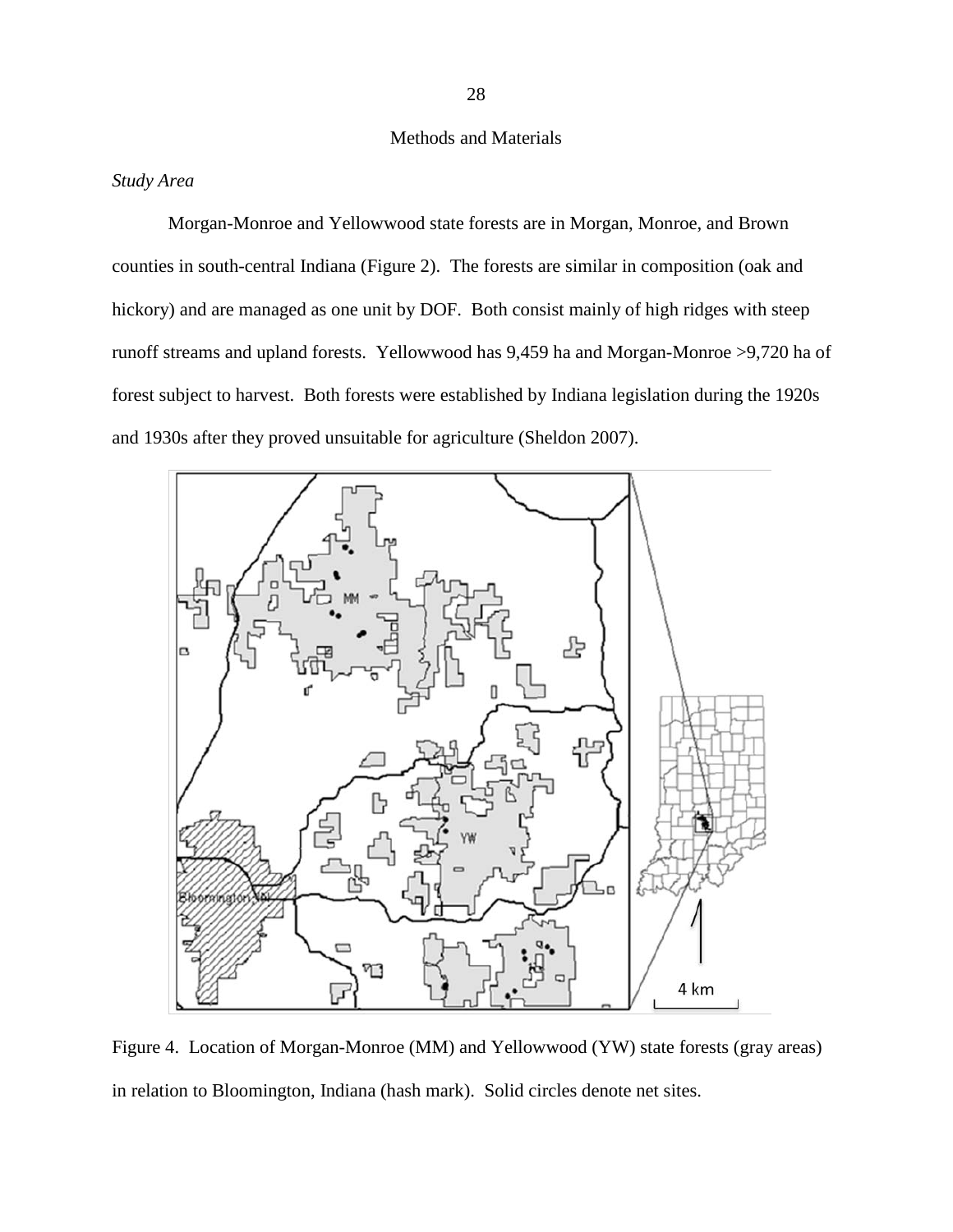Bats were captured using four multi-tiered mist net sets (Avinet, Inc. Dryden, New York) placed at two sites in each of the nine SUs. Sites were netted twice per summer (May 15 to August 15) during years of 2006, 2007, and 2008 on nonconsecutive nights, resulting in 144 net nights of sampling each year with total of 432 net nights. At each site mist nets sets were arranged to maximize bat captures with most placed across logging roads. Habitat descriptions, including tree species, potential roost trees, undergrowth species, and distance to water sources were recorded. Weather conditions were monitored including temperature (Celsius), estimated cloud cover, and wind speed. Mist nets were set by nightfall and left in place for 5 hours. Nets were monitored constantly and checked at least every 10 minutes. Data collected on captured bats included species, sex, reproductive condition, right forearm length, weight, and an estimate of age (juvenile or adult). Numbered metal bands (Prozana Ltd, Icklesham, East Sussex, United Kingdom) were fitted to the right (males) or left (females) forearm to allow identification of individual bats. Statistical analyses were conducted with SPSS 11.0 for Windows with a rejection level of  $\alpha$  = 0.05 used throughout. A Kruskal-Wallis one-way analysis of variance test for non-parametric data was used to compare the capture rates of each species among years and MacArthur's (1972) diversity index across all years.

In addition to this standardized netting, I will also report data from two supplemental data sets. First, during 2004 bats were surveyed with mist nets in Morgan-Monroe and Yellowwood state forests as part of an effort to locate colonies of the federally endangered Indiana bat (*Myotis sodalis*) while developing a Habitat Conservation Plan for this species on DOF properties. Second, 24 net nights during 2006-2008 did not meet pre-specified weather conditions of rain or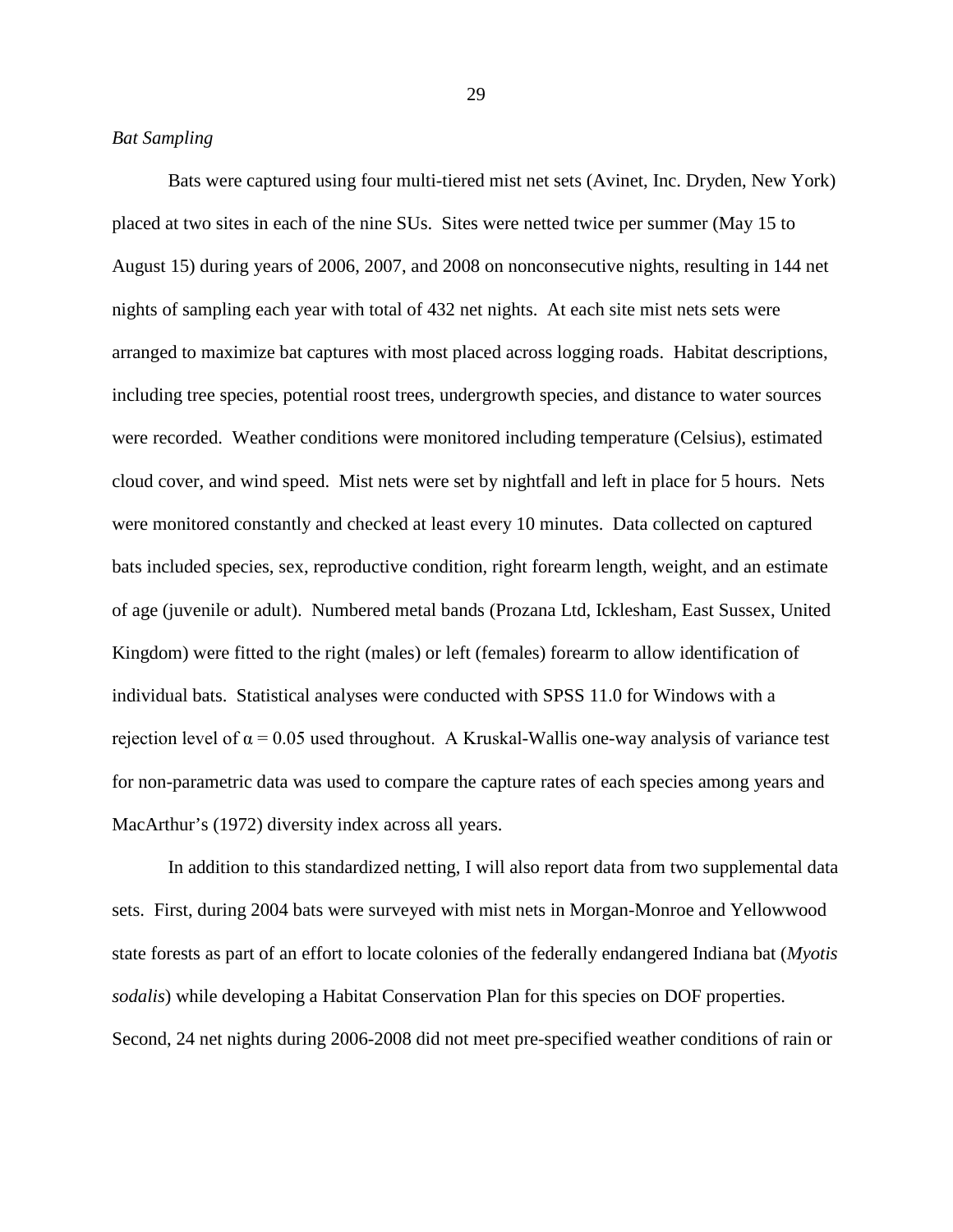temperature. Bats captured on those nights were not included in the analysis of standardized data and the site was netted again. Both data sets are included to provide a more complete survey.

#### Results

In 2006, 140 bats representing 6 species were captured, 67 Morgan-Monroe State Forest and 73in Yellowwood State Forest, including 53 northern myotis (*Myotis septentrionalis*), 46 eastern red bats (*Lasiurus borealis*), 27 big brown bats (*Eptesicus fuscus*), 5 little brown myotis (*Myotis lucifugus*), 5 Indiana myotis, and 4 eastern pipistrelles (*Perimyotis subflavus*) (Table 2). The MacArthur (1972) diversity index for Morgan-Monroe and Yellowwood forests was 2.7 and 3.5, respectively, and 3.5 combined.

In 2007, 87 bats representing 7 species were captured, 47 Morgan-Monroe State Forest and 40 in Yellowwood State Forest (Table 2), including 37 northern myotis, 26 eastern red bats, 12 big brown bats, 4 little brown myotis, 3 Indiana myotis, 3 eastern pipistrelles, and 2 hoary bats (*Lasiurus cinereus*)*.* The MacArthur (1972) diversity index for Morgan-Monroe and Yellowwood forests was 2.4 and 4.0, respectively, and 3.0 combined.

In 2008, 115 bats were captured, 46 in Morgan-Monroe State Forest and 69 in Yellowwood State Forest, including 41 northern myotis, 32 eastern red bats, 21 big brown bats, 2 little brown myotis, 8 Indiana myotis, 10 eastern pipistrelles, and 1 silver-haired bat (*Lasionycteris noctivagans*)*.* The MacArthur (1972) diversity index for Morgan-Monroe and Yellowwood forests was 4.6 and 4.5, respectively, and 4.0 combined. Capture rates for each species were similar across the 3 years  $(p = 0.091)$  (Table 2).

In 2004, 222 bats representing 6 species were captured (Table 3), including 109 northern myotis, 76 eastern red bats, 21 big brown bats, 5 little brown myotis, 9 Indiana myotis, and 2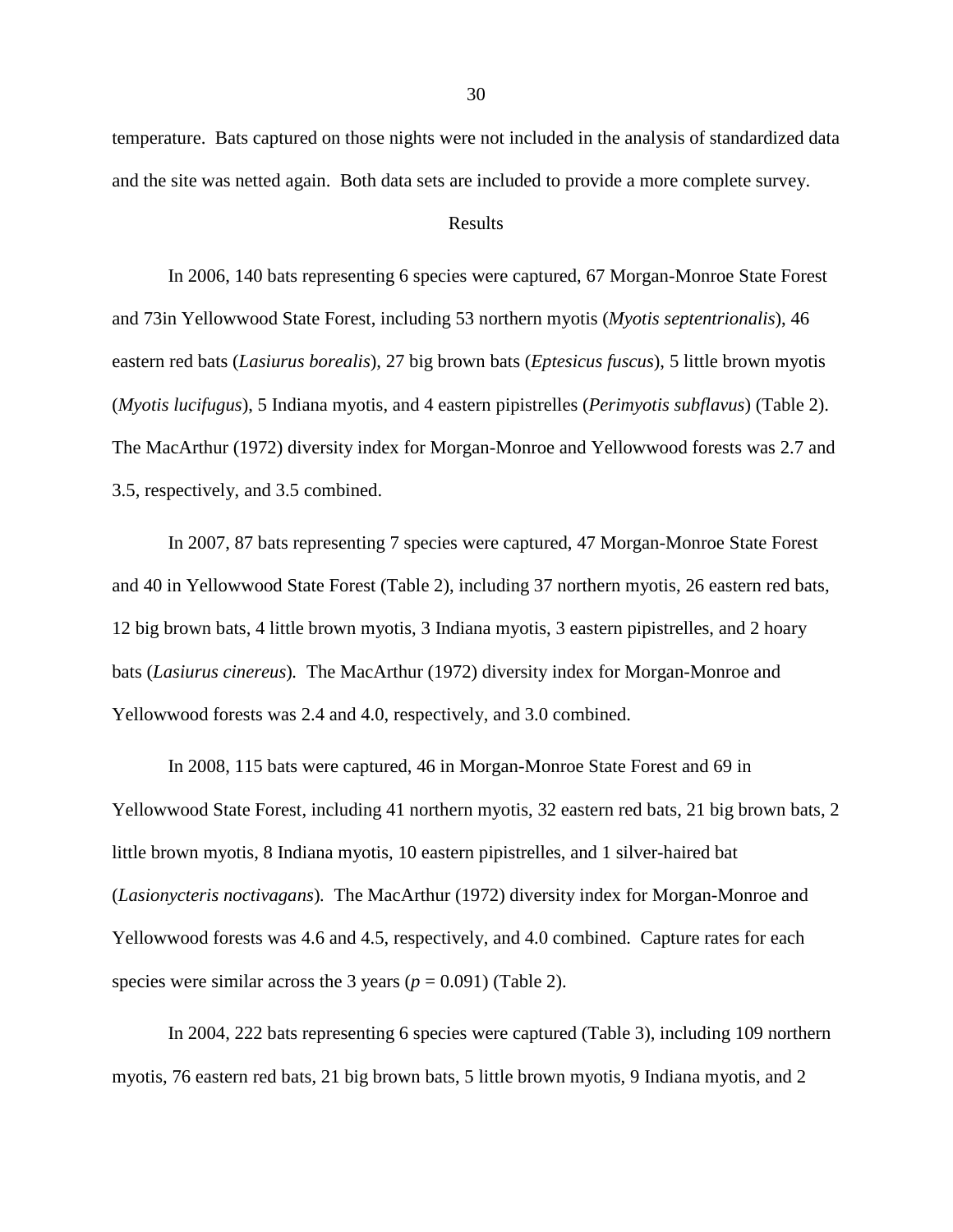hoary bats (Brack and Hawkins In Litt)*.* The MacArthur (1972) diversity index for Morgan-Monroe and Yellowwood forests was 2.7 individually and combined. Supplemental netting in 2007 (5 bats) and 2008 (11 bats) yielded 5 big brown bats, 6 eastern red bats, 4 northern myotis, and 1 silver-haired bat (Table 3).

Table 2. Numbers of bats captured while mist netting in 2006, 2007, and 2008 (each with 144 net nights), within Morgan-Monroe and Yellowwood state forests, Indiana. Kruskal-Wallis test comparing capture rates of species among years, 2006-2008.

|                    |                | 2006              |                | 2007           |                | 2008            |                | <b>Total</b>    |          | <b>Kruskal-</b><br><b>Wallis</b> |
|--------------------|----------------|-------------------|----------------|----------------|----------------|-----------------|----------------|-----------------|----------|----------------------------------|
| <b>Species</b>     | #              | $#/net-$<br>night | #              | $#$ /net-night | #              | $\#$ /net-night | #              | $\#$ /net-night | $\chi^2$ | P                                |
| M. septentrionalis | 53             | 0.37              | 37             | 0.26           | 41             | 0.28            | 131            | 0.30            | 0.853    | 0.653                            |
| L. borealis        | 46             | 0.32              | 26             | 0.18           | 32             | 0.22            | 104            | 0.24            | 5.293    | 0.071                            |
| E. fuscus          | 27             | 0.19              | 12             | 0.08           | 21             | 0.15            | 60             | 0.14            | 3.590    | 0.166                            |
| M. sodalis         | 5              | 0.03              | 3              | 0.02           | 8              | 0.06            | 16             | 0.04            | 0.303    | 0.859                            |
| P. subflavus       | $\overline{4}$ | 0.03              | 3              | 0.02           | 10             | 0.07            | 17             | 0.04            | 0.889    | 0.641                            |
| M. lucifugus       | 5              | 0.03              | $\overline{4}$ | 0.03           | $\mathfrak{2}$ | 0.01            | 11             | 0.03            | 1.121    | 0.571                            |
| L. cinereus        | $\mathbf{0}$   | 0.00              | $\overline{2}$ | 0.01           | $\mathbf{0}$   | 0.00            | $\overline{2}$ | 0.00            | 4.077    | 0.130                            |
| L. noctivagans     | $\mathbf{0}$   | 0.00              | $\mathbf{0}$   | 0.00           | 1              | 0.01            | 1              | 0.00            | 2.000    | 0.368                            |
| <b>Total</b>       | 140            | 0.97              | 87             | 0.60           | 115            | 0.80            | 342            | 0.79            | 4.784    | 0.091                            |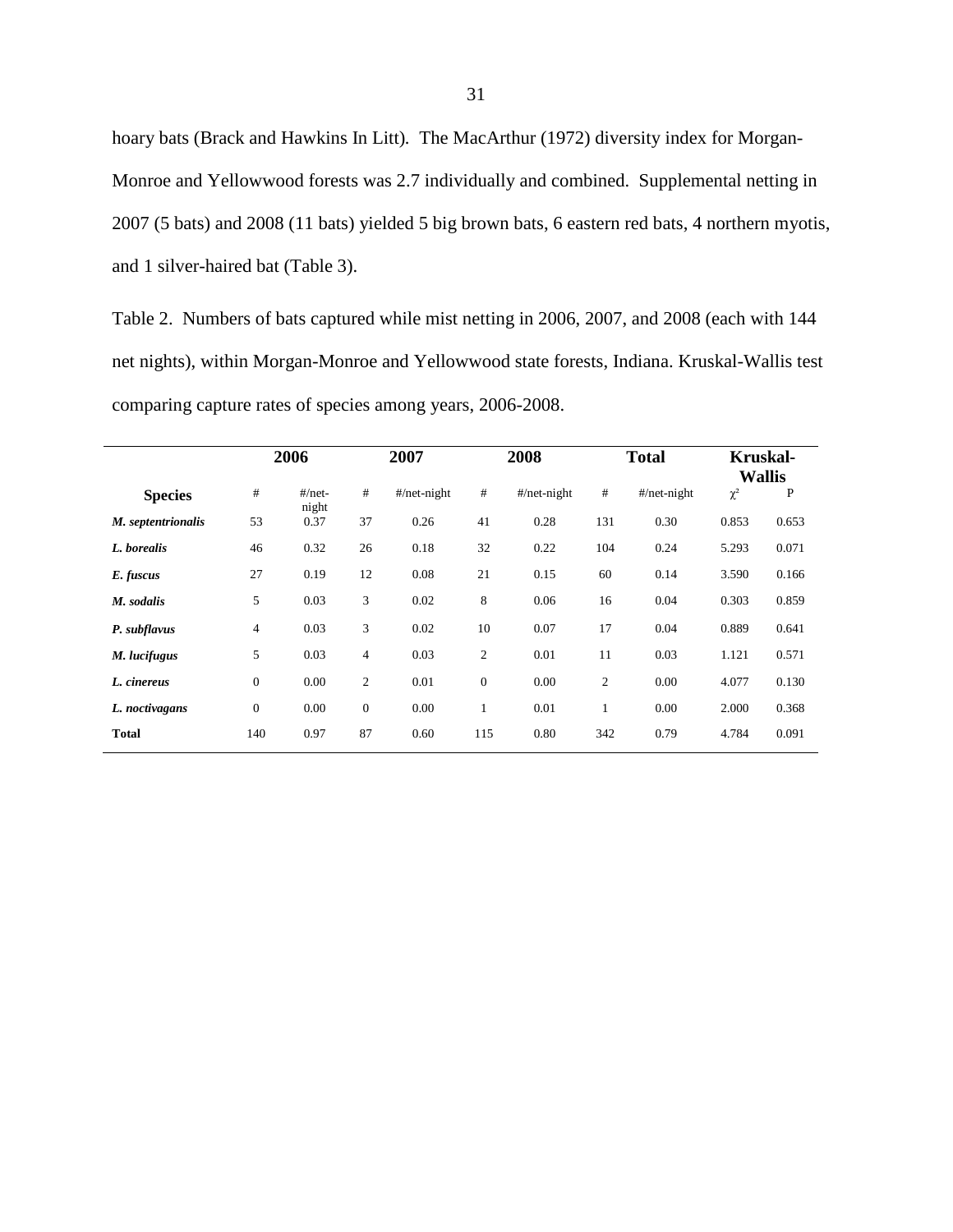Table 3. Supplemental mist netting data for 2004 (101 net nights) (Brack and Hawkins, In Litt.), 2007 (8 net-nights), and 2008 (16 net-nights) at Morgan-Monroe and Yellowwood state forests, Indiana.

|                    |                | 2004            | 2007             |                 | 2008           |                 |  |
|--------------------|----------------|-----------------|------------------|-----------------|----------------|-----------------|--|
| <b>Species</b>     | $\#$           | $\#$ /net-night | $\#$             | $\#$ /net-night | #              | $\#$ /net-night |  |
| M. septentrionalis | 109            | 1.08            | $\overline{2}$   | 0.25            | $\overline{c}$ | 0.13            |  |
| L. borealis        | 76             | 0.75            | 3                | 0.38            | 3              | 0.19            |  |
| E. fuscus          | 21             | 0.21            | $\boldsymbol{0}$ | 0.00            | 5              | 0.31            |  |
| M. sodalis         | 9              | 0.09            | $\boldsymbol{0}$ | 0.00            | $\mathbf{0}$   | 0.00            |  |
| P. subflavus       | 5              | 0.05            | $\boldsymbol{0}$ | $0.00\,$        | $\mathbf{0}$   | 0.00            |  |
| M. lucifugus       | $\mathbf{2}$   | 0.02            | $\boldsymbol{0}$ | 0.00            | $\mathbf{0}$   | 0.00            |  |
| L. cinereus        | $\mathbf{0}$   | 0.00            | $\boldsymbol{0}$ | 0.00            | $\mathbf{0}$   | 0.00            |  |
| L. noctivagans     | $\overline{0}$ | 0.00            | $\boldsymbol{0}$ | 0.00            | $\mathbf{1}$   | 0.06            |  |
| <b>Total</b>       | 222            | 2.20            | 5                | 0.63            | 11             | 0.69            |  |

## Discussion

The eight species of bats currently found in these two state forests are typical of the region's forested areas (Whitaker and Hamilton 1998, Mumford and Whitaker 1982). A ninth species, the evening bat (*Nycticeius humeralis*) also may inhabit these forests, but is most often caught in lowland areas (Whitaker et al. 2007), which were not well represented in the sample.

Bat species numbers reflect the structure of Morgan-Monroe and Yellowwood state forests. A cluttered adapted species, northern myotis, was most commonly caught in both forests. Single tree and group selection (the timber management paradigm for both forests) mimics forest structure that the northern myotis prefers (Putriquin and Barclay 2003). Eastern red and big brown bats were also common, but most net sites were in uncluttered corridors, where red and big brown bats travel and forage. The eastern pipistrelle was caught infrequently, which dissimilar to other studies in similar forests in southern Indiana were they are common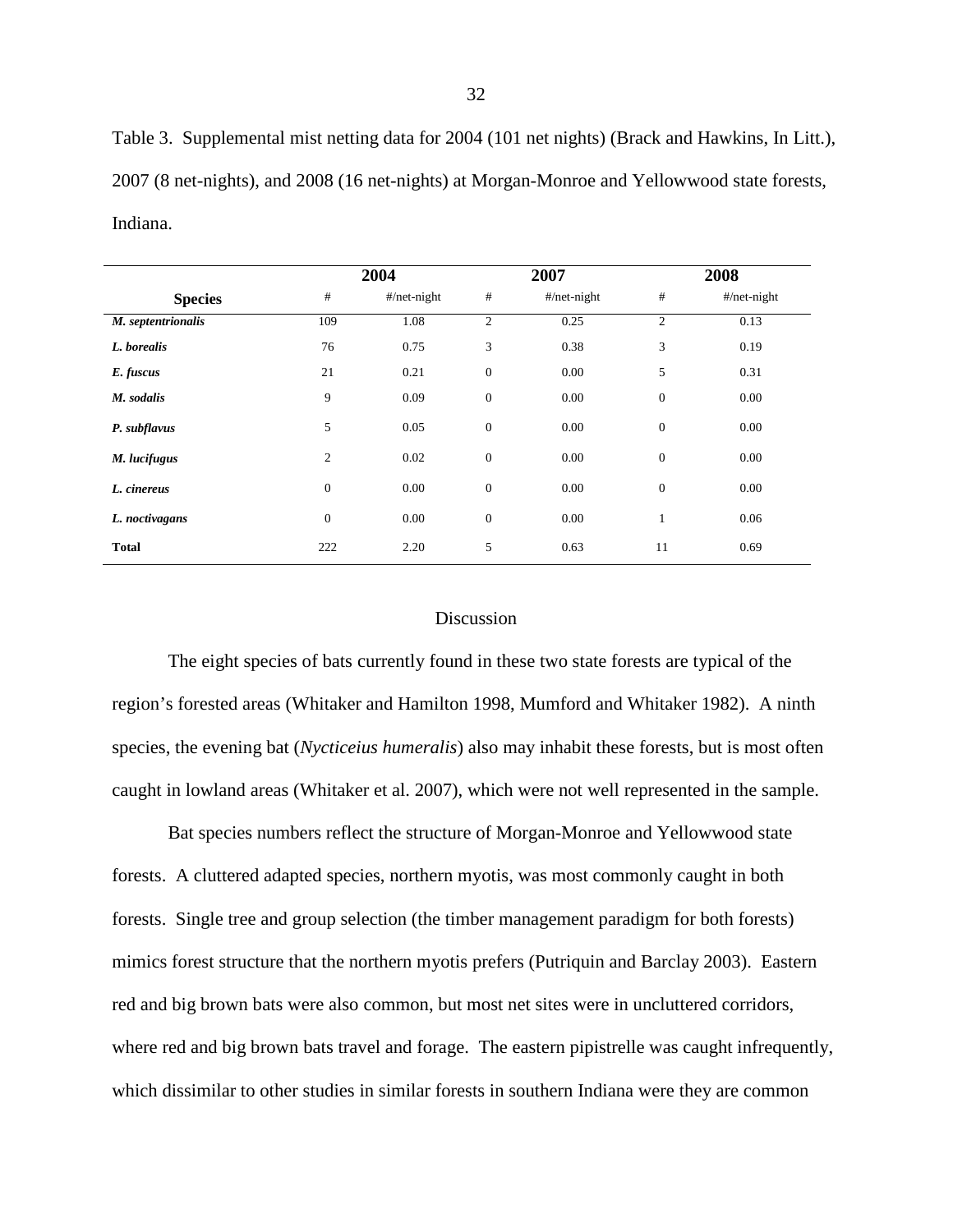(Brack et al. 2004, Brack and Whitaker 2004). The Indiana bat was caught infrequently, suggestive of its endangered status. Little browns myotis prefer to forage over water (Anthony and Kunz 1977, Brack In Press) which was rare in the upland forest. Hoary bats are rarely caught in mist nets, possibly because they are commonly active above the area sampled with mist nets. Silver-haired bats are usually caught in early spring during migration and not expected in large numbers.

Our expectation is that all eight species will be present following timber harvest, but that the community composition may change as each species responds to changes in habitat. Short term, bats may be killed if they are roosting in a tree when it is harvested (Humphrey et al. 1977, Belwood 2002). However, succession from young dense forests to more open mature forest will benefit most species, especially the Indiana bats. Below we summarize the foraging and roosting needs of the eight species in Morgan-Monroe and Yellowwood forests, and based on these habitat needs, make predictions about how each species will respond to the various planned timber harvests in both the short-term (i.e. immediately after harvest) and long-term.

Indiana bats typically roost under tree bark (Humphrey et al. 1977) and forage at the airvegetation interface (Sparks et al. 2005a), including along logging roads, riparian streams, above and below the canopy, and at the edge of clearings. Foraging Indiana bats may make increased use of edge habitat created by clear cuts and the more open forests created by other timber harvest techniques (Menzel et al 2001). Further, regenerating clear cuts will closely resemble seedling plantations at the Indianapolis Airport where Indiana bats forage; (Sparks et al. 2005a); if dominated by oak species (as planned), clear cuts may provide a source of Asiatic oak weevils (*Cyrtepistomus castaneus*) which are both an important consumer of young oaks and acorns and a common food item of several bat species including the Indiana bat (Brack 1983, Brack and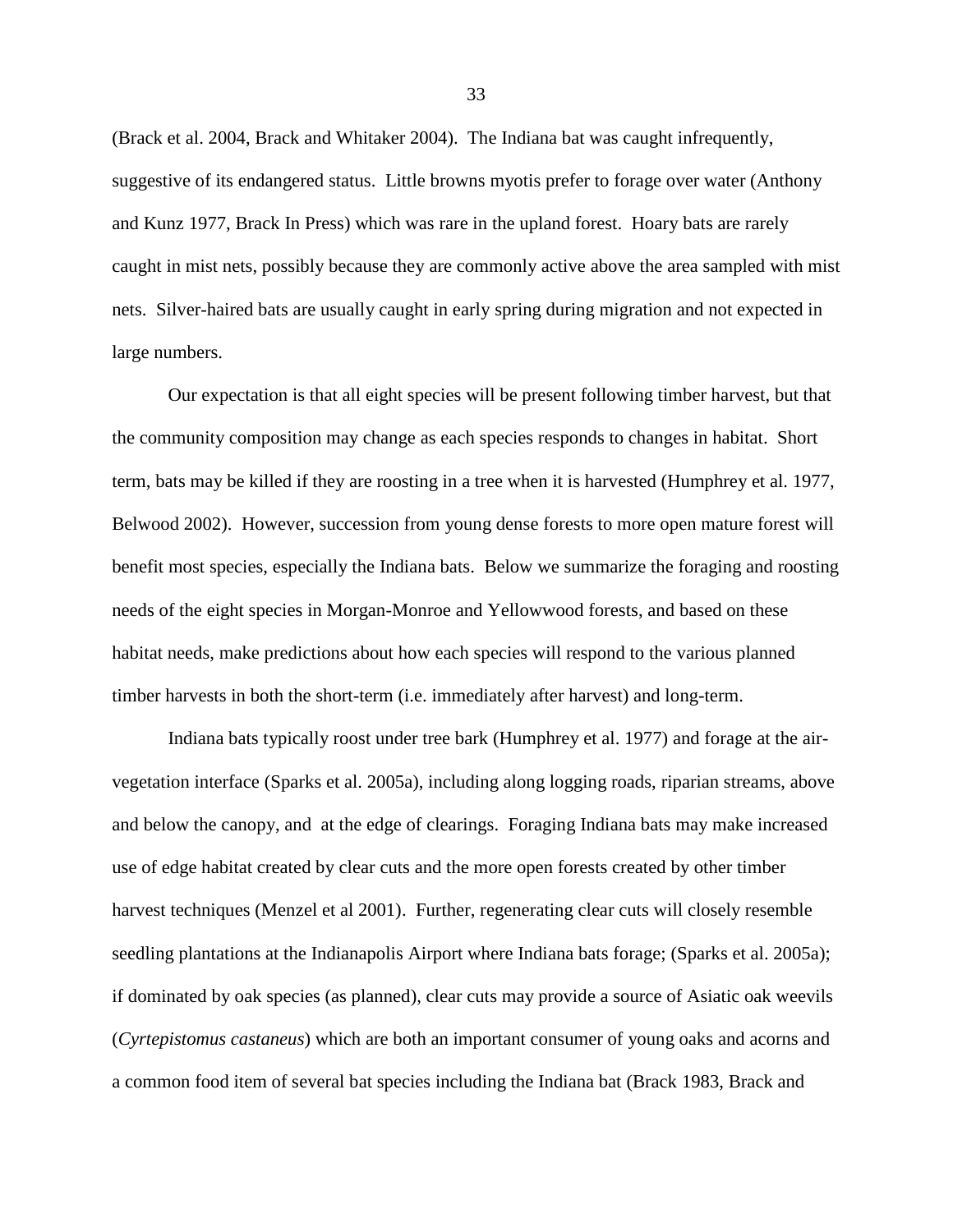LaVal 1985; Tuttle et al. 2006). However, it is also likely that in 30-80 year old timber stands will be too cluttered for Indiana bats.

It is likely that some Indiana bat roost trees will be lost to harvest. However, given the relatively small size of clear cuts  $(\leq 10$  acres), the presence of suitable roost trees in unharvested blocks, buffer areas, and retention of snags in harvested areas, should provide much suitable roosting habitat will remain. Outside clear cuts, falling trees and logging equipment will damage some trees, which may help create suitable roosts for this species (Gumbert et al. 2002). Areas that successfully yield mature oak-hickory forests may benefit this species as it frequently roosts in shagbark (*Carya ovata*) and shellbark (*C. lacinosa*) hickories and oaks (Callahan et al. 1997, Kurta 2005, Whitaker and Sparks 2008) during summer. Long-term, the senescence and death of oaks and hickories during succession may provide valuable roost sites.

Northern myotis typically roost in tree cavities or under bark (Lacki and Schwierjohann. 2001) and forage in forest interiors (Brack and Whitaker 2001; Owen et al. 2003, Putriquin and Barclay 2003). Northern myotis are interior forest species (Owen et al. 2003, Putriquin and Barclay 2003), so these bats are less likely to use clear cut areas than other species. For example northern myotis were captured less frequently following clearing of a large forest patch along Prairie Creek in Vigo County, Indiana (Sparks et al. 1998). Other types of timber harvest are unlikely to seriously impact this species as long as the preferred roosts (hollow trees) remain common in the surrounding landscape, and the harvest protocol calls for the retention of snags. The species may be among the most tolerant of cluttered forests (dense subcanopy) (Owen et al. 2003), and thus as forest management practices create less cluttered forest it may face competition with other species for foraging and roosting habitat.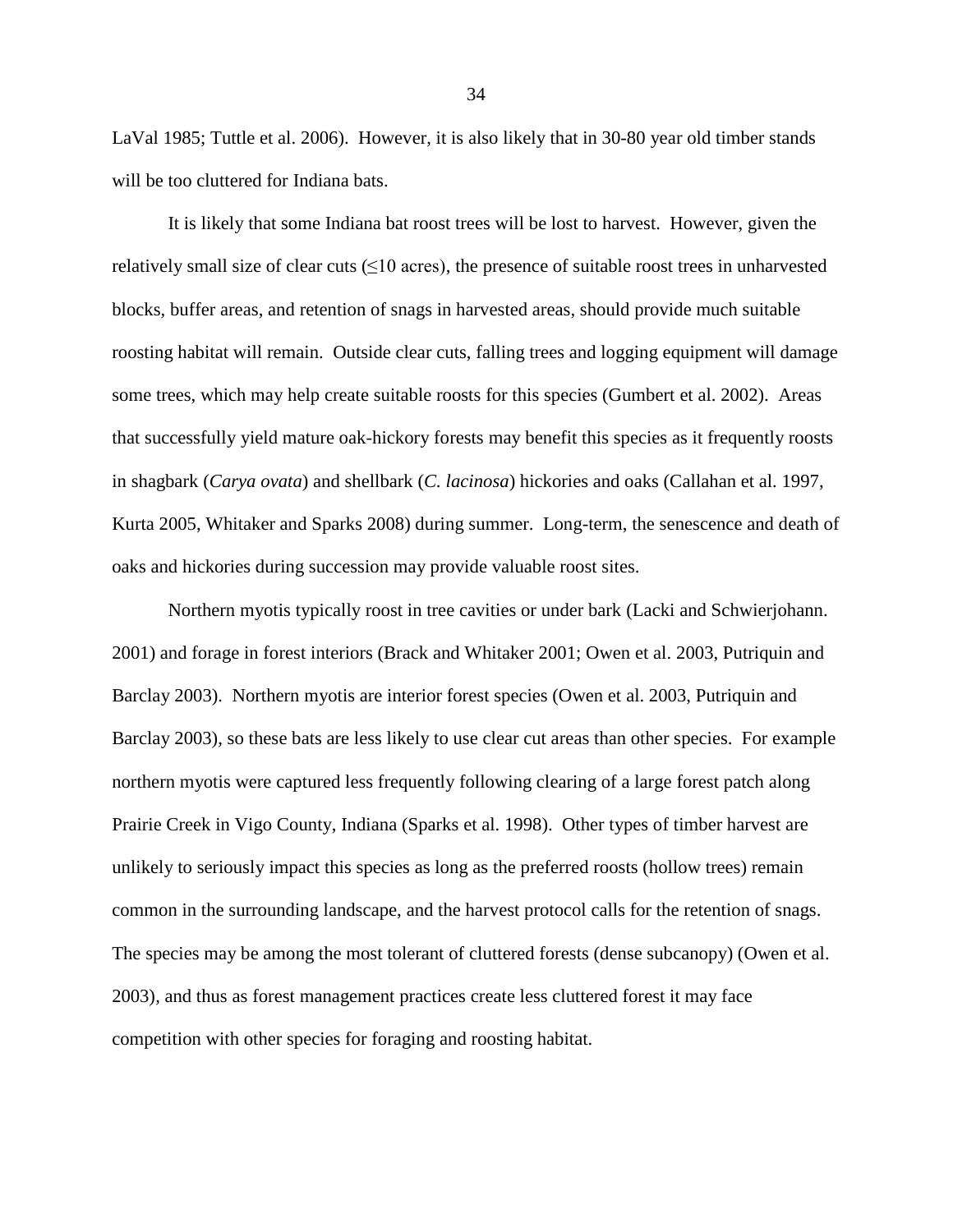In Indiana, most documented summer roosts of little brown myotis have been in anthropogenic structures, especially attics of buildings and expansion cracks of bridges, although they occasionally roost under the exfoliating bark of dead trees (Whitaker et al. 2007). Little brown myotis forage along forest edges (Putriquin and Barclay 2003), in centers of clear cuts (Hogburg et al. 2002), and over aquatic habitats (Anthony and Kunz 1977, Brack In Press). As such, these bats are likely to benefit from small clear cuts and shelter-woods and not single or group selection harvests. As clear cuts and shelter-woods age, they are likely to become too cluttered for this species to use extensively.

Big brown bats use anthropogenic structures for roosting during both summer and winter (Whitaker et al. 2007), although some individuals roost in tree cavities after maternity colonies break up in late summer (Duchamp et al. 2004, Whitaker 1996). Big brown bats forage in early successional and open forested habitats (Loeb and O'Keefe 2006) and a wide variety of other non-forested habitats (Duchamp et al. 2004). It is suspected that openings created by clear cuts and shelter-woods will provide increased foraging opportunities for big brown bats.

Eastern red bats roost primarily in tree foliage (Mager and Nelson 2001), and forage in open habitats (Hutchinson and Lacki 1999, Walters et al. 2006). Clear cuts will remove potential roost trees but create open foraging habitat in a cluttered landscape (Elmore et al. 2004). It is suspected that the overall availability of roost trees in the surrounding uncut blocks will provide a ready supply of suitable roost trees for roosting. As such, the greatest impact on red bats may be the increase in open lands where they can forage.

Eastern pipistrelles roost in leaf clusters in trees (Veilleux et al. 2003), tree cavities (Yates and Muzika 2006), and anthropogenic structures (Whitaker 1998). Pipistrelles foraged in forest openings and early successional areas in South Carolina (Loeb and O'Keefe 2006) and in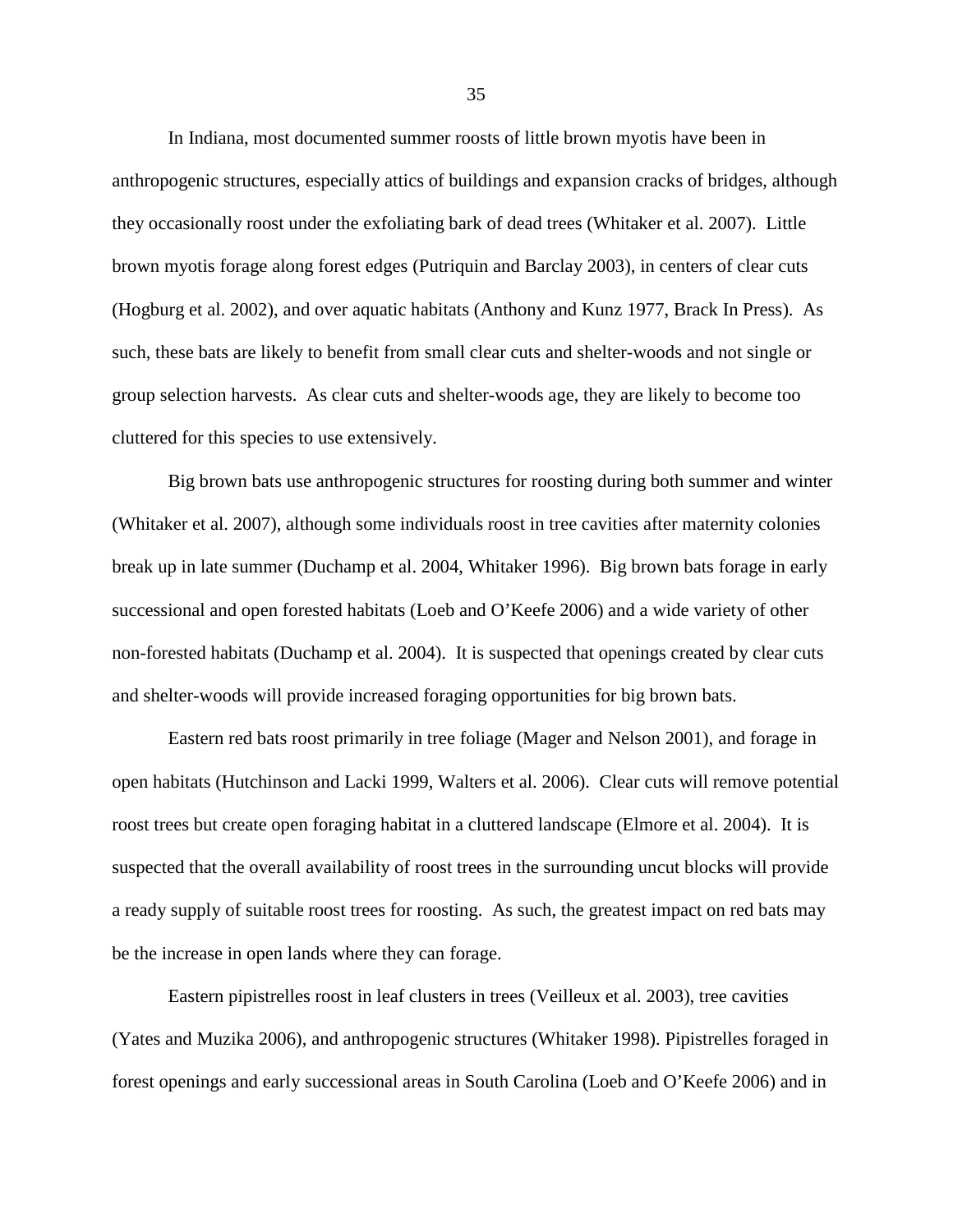cluttered forests (Menzel et al. 2005b), but at the Indianapolis Airport, closer to our project area, this species uses a variety of land classes such as open fields, above saplings, and forest (Helms et al. Unpublished). As such, eastern pipistrelles may be a habitat generalist and will forage in habitats in different successional stages.

Hoary bats roost mainly in tree canopies (Perry and Thill 2007, Sparks et al 2005b) and based on wing size and call frequency, forage in open areas (Barclay et al. 1999, Elmore et al. 2004). Hoary bats may forage in new clear-cut and shelter-wood harvest areas. Currently hoary bats are rarely encountered (we captured 2 during this study), but we suspect that the species roosts in these forests and forages in surrounding un-forested areas and above the canopy (Sparks et al. 2005b). Roosting habitat will remain abundant in the surrounding areas that will not be harvested.

Silver-haired bats summer in upper states of the Midwest and Canada where they roost in tree hollows (Parsons et al. 1986, Whitaker and Hamilton 1998) and forage in centers of clear cuts (Hogburg et al 2002). Silver-haired bats migrate through central Indiana during spring and autumn (Novakowski 1956, Munford and Whitaker 1982), although some hibernate in southern Indiana (Whitaker et al. 2007). As such, it is unlikely that timber harvests in Indiana will impact this species in a meaningful way if suitable roosts remain on the landscape.

As the HEE moves forward, the data presented herein will provide a valuable reference point to determine how the bat community responds to forest management techniques. With new openings created by timber harvest every 20 years, a mosaic of clear-cuts in varying successional states, uneven-aged stands, and controls (which eventually will succeed to shifting mosaic, beech maple stands) will provide species of bats with foraging habitats throughout this 100 year project. Eventually, comparison of the bat community within these habitat types before and after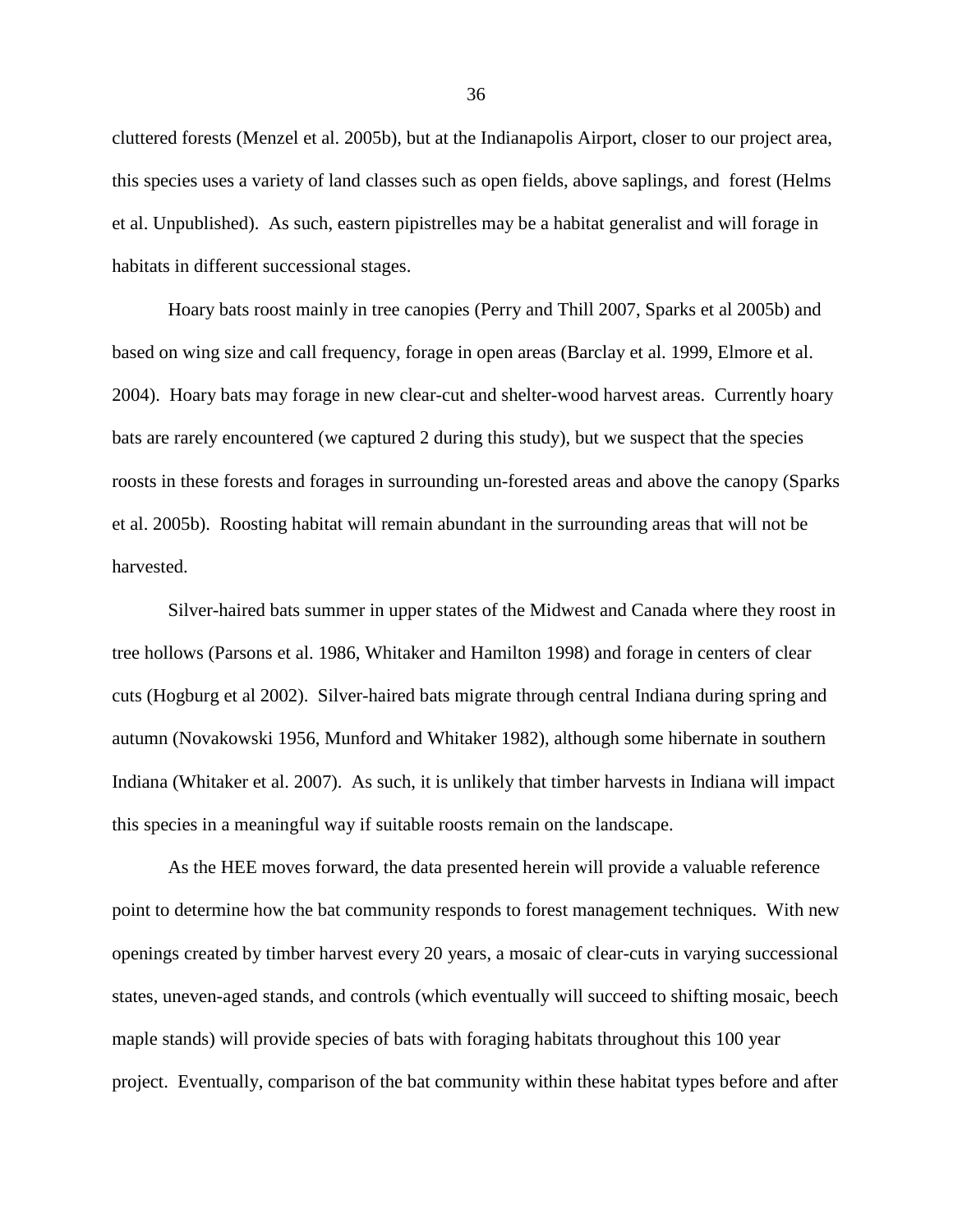timber harvests should provide substantial insight into ways to manage bats and timber production on the same land and will provide base line data when White Nose Syndrome (WNS) arrives in the Midwest likely killing large numbers of bats.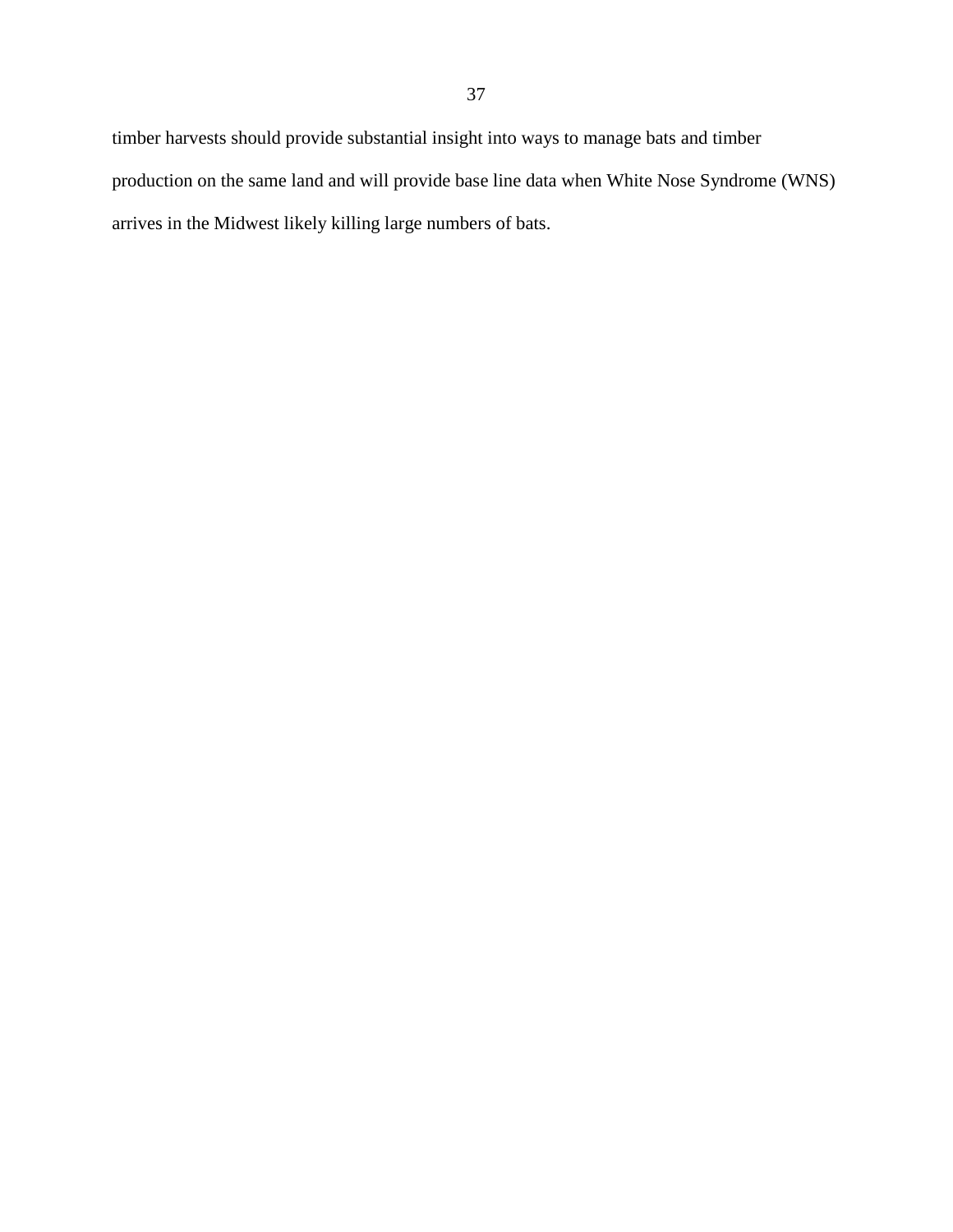# CHAPTER 3

# HABITAT OCCUPANCY BY BATS IN TWO INDIANA FORESTS PRIOR TO TIMBER HARVEST

To study timber management effects on habitat occupancy by different bats species in two state forests in Indiana, I placed Anabat II bat detectors in four habitat types: interior forest, canopy gap, forest edge, and corridor. In summer 2007, I obtained calls from 7 species: eastern red bat (*Lasiurus borealis*), eastern pipistrelle (*Perimyotis subflavus*), big brown bat (*Eptesicus fuscus*), northern myotis (*Myotis septentrionalis*), Indiana myotis *(Myotis sodalis*), little brown myotis (*Myotis lucifugus*), and hoary bat (*Lasiurus cinereus*). During 337 sample nights 3113 calls (842 corridor, 681 edge, 1075 canopy gap, and 515 interior) were obtained. I modeled habitat occupancy after correcting for bats that were not detected. Northern myotis used all habitats equally. All other species occupied canopy gaps the most followed by forest edge, corridors, and forest interior. This study provides an opportunity to predict likely impacts of management activities on the bat community, and indicates that nocturnal habitat will be improved for most species of bats.

#### Introduction

Differences in occupancy (use) of habitats by different bat species may be important predictors of the response of bats to various timber management practices (Yates and Muzika 2006). I predicted that species of bats would differ in their proportional occupancy of four types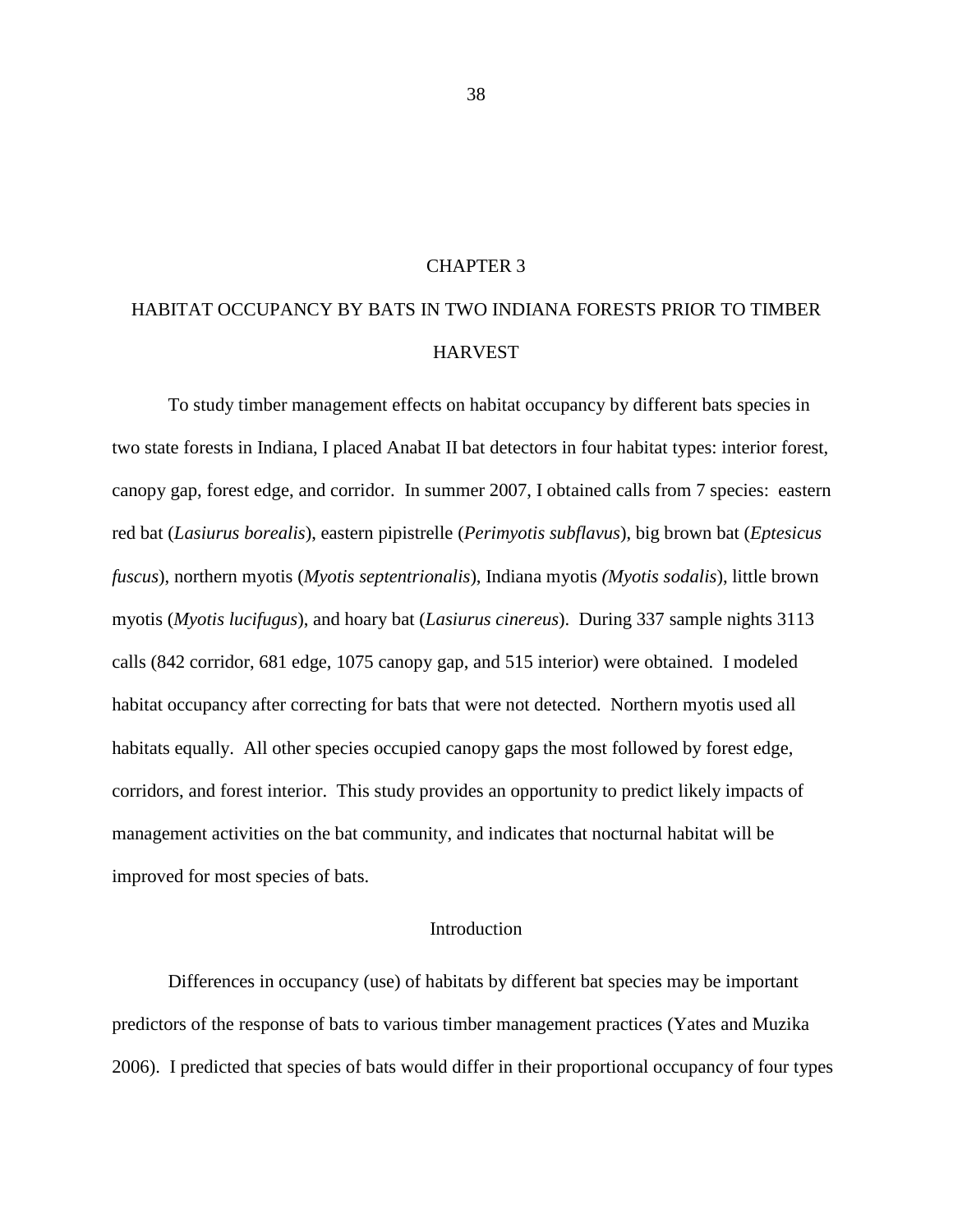of habitats that characterize Midwestern forests (interior forest, forest edge, forest canopy gaps, and corridors). To test this hypothesis, I sampled these habitats with bat (ultra sonic sound) detectors in Morgan-Monroe State Forest and Yellowwood State Forest in Indiana prior to a series of experimental timber harvests (Appendix A), where I previously captured eight species of bats during a mist netting survey (Sheets et al. In Review). Bat detectors have become an increasing important tool to study bats and can be used to sample large or multiple locations simultaneously. Permanent detecting stations can be used for long-term studies and to compare activity of bats among habitats (Brigham et al. 1997, Zimmerman and Glanz 2000, Owen et al. 2004). The experimental timber harvests in Morgan-Monroe and Yellowwood state forests is a long term study (100 years) that will create new canopy gaps, edge, and logging roads. From these data I hope to predict the response of bats to planned forest manipulations.

Bat species may use forest habitats differently; activity levels may vary across habitats for a variety of reasons (Hayes 1997) and their response to timber management may determine species occupancy in certain habitats. I predicted corridors would have the highest occupancy, followed by edge, canopy gaps, and interior forest. Corridors were predicted to have the highest occupancy because bats use them to commute among roosts and foraging areas. It was anticipated that edge habitat would have more occupancy throughout the night, because they are often used by foraging eastern pipistrelles (*Perimyotis subflavus*), Indiana myotis (*Myotis sodalis*), and little brown myotis (*Myotis lucifugus*) (Menzel et al 2001, Menzel et al. 2005a, Putriquin and Barclay 2003). Eastern red (*Lasiurus borealis*), big brown (*Eptesicus fuscus*), silver-haired (*Nycticeius humeralis*), eastern pipistrelle, and hoary bats (*Lasiurus cinereus*) was predicted to occupy canopy gaps more than other habitats. Canopy gaps may be avoided at dusk and dawn to avoid predation by diurnal birds of prey (Sparks et al. 2000), resulting in low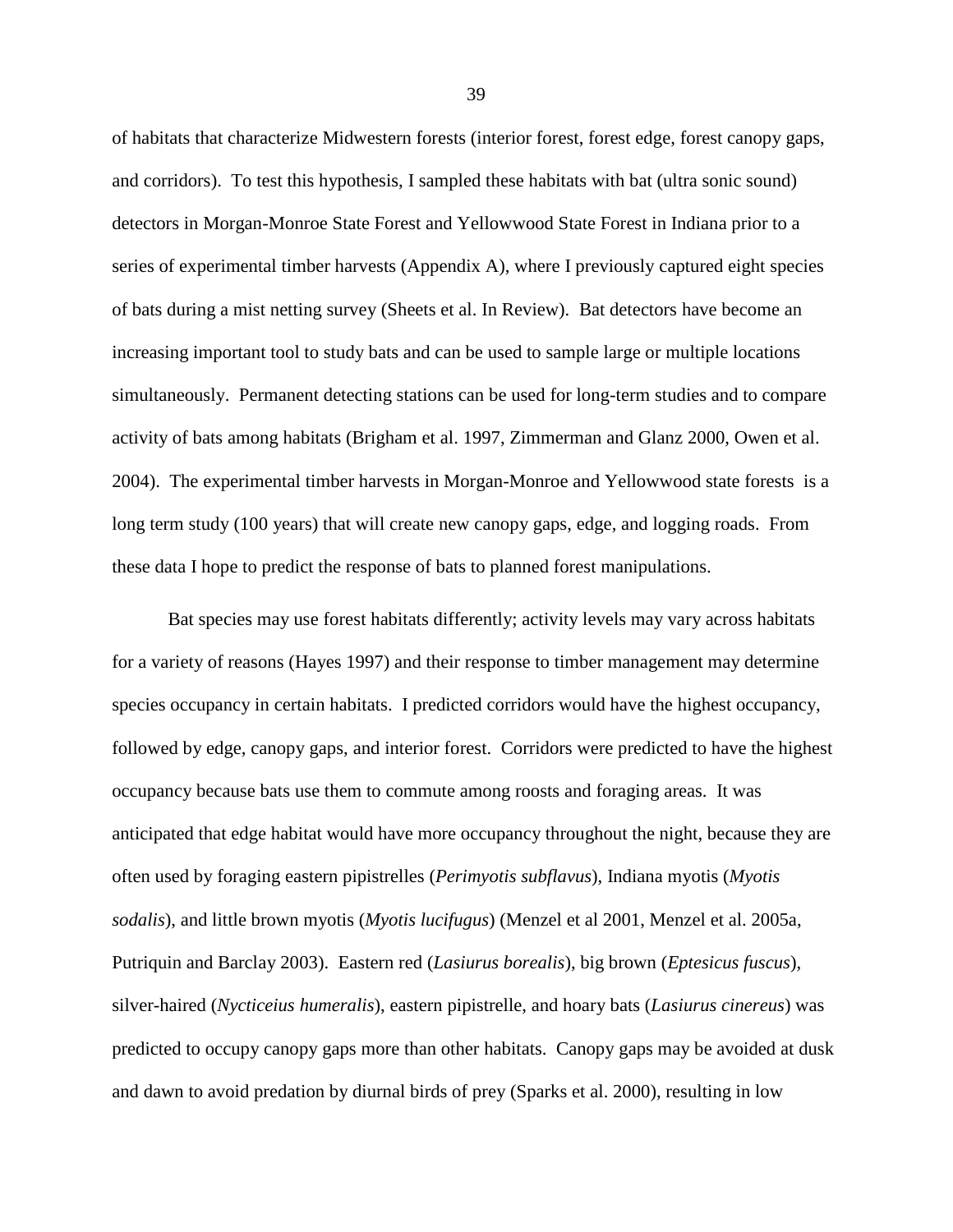number of calls at these times. I predicted that forest interior would have the lowest occupancy. The northern myotis (*Myotis septentrionalis*) was predicted as most likely to occupy forest interiors (Putriquin and Barclay 2003, Owen et al. 2003).

## Methods and Materials

# *Study Area*

This study was conducted on Morgan-Monroe State Forest and Yellowwood State Forest in Morgan, Monroe, and Brown counties in south-central Indiana (Figure 3). Both forests (19,000 ha combined) were established in the 1920s after the high ridges, steep slopes, and narrow streams proved unsuitable for agriculture (Sheldon 2007). Today, these sites are covered in upland forests dominated by oaks (*Quercus* sp.) and hickories (*Carya* sp.), broken by occasional corridors (mostly logging roads) and previously harvested areas. Timber management consisted of single tree and group selection in both forests (Sheldon 2007). During the next 100 years, 9 management units within these forests will be subjected to a variety of timber management practices including even-aged (clear cuts and shelter-wood cuts) and uneven-aged (single-tree and group-tree selection) harvest, and control areas of no harvest areas (Appendix A).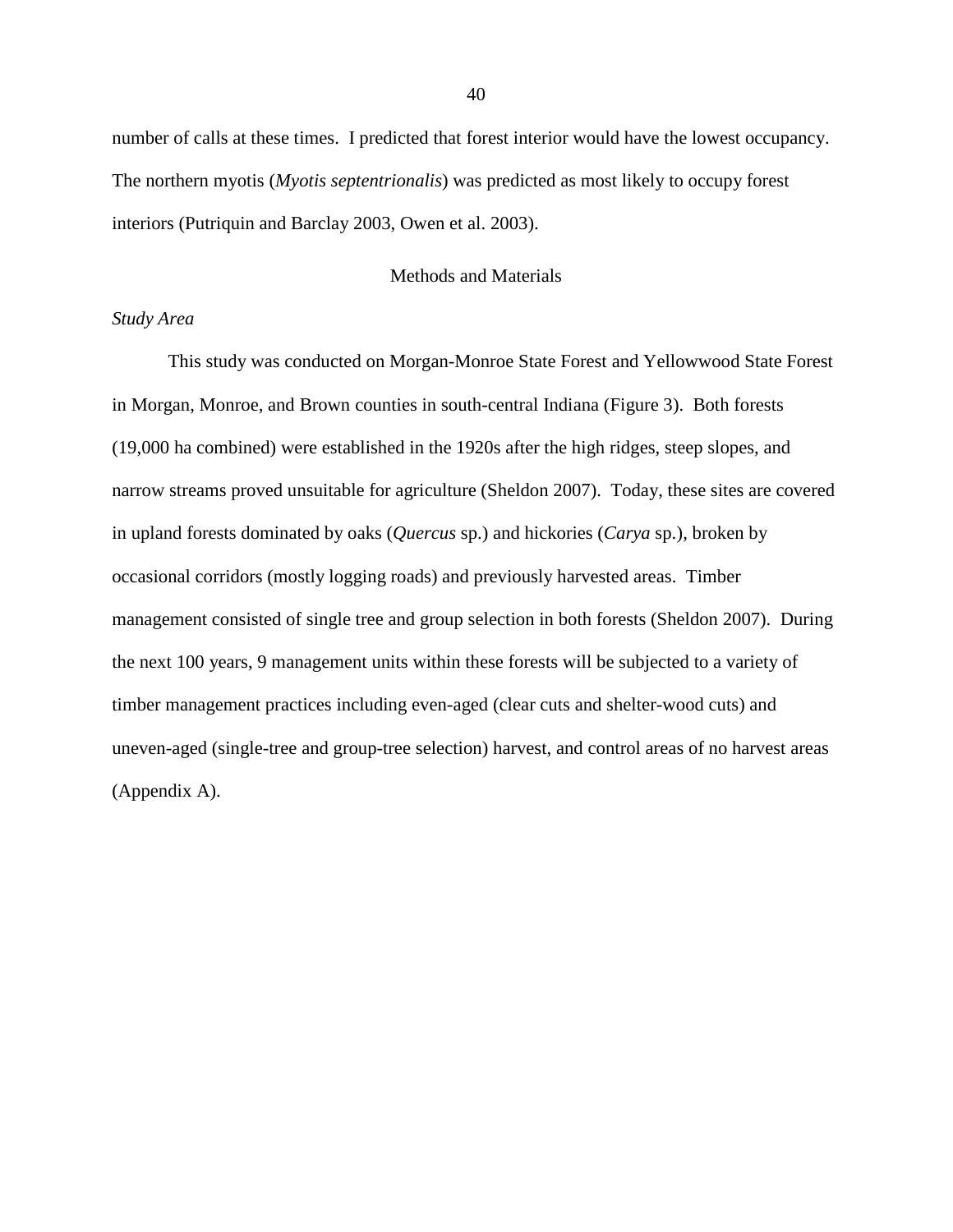

Figure 5. Location of Morgan-Monroe (MM) and Yellowwood (YW) state forests (gray areas) in relation to Bloomington, Indiana (hash mark). Solid circles denote detector sites. *Habitats*

I sampled 4 types of habitats (forest interior, forest edge, canopy gaps, and corridors) that are abundant and easily defined. Forest interior is a matrix of trees of different ages (i.e. forest). Forest edge habitat is the interface of the forest with open lands, largely agricultural fields. Canopy gaps are non-linear openings (<1 ha - 2 ha) in the forest canopy. Corridors are fire and hiking trails, logging and access roads, and utility corridors.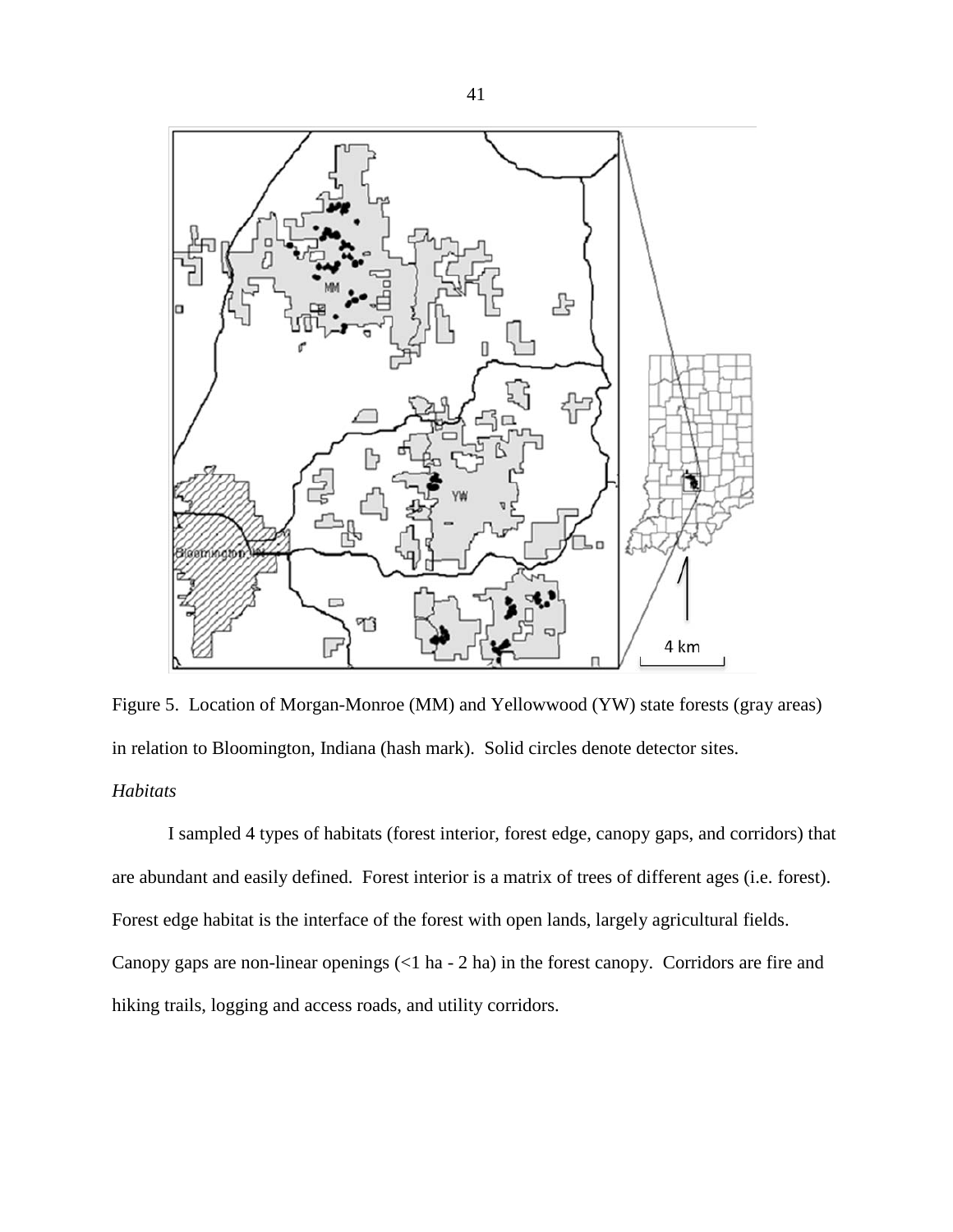# *Sampling of Bats*

Bat communities at each site were sampled acoustically in the summer of 2007 using Anabat II ®bat detectors and a digital recording device (Anabat II Zero Crossing Analysis Interface Modules, ZCAIMs, Titley Electronics, Ballina, New South Whales, Australia: Detectors hereafter). Each detector was set 1 m above ground on a polyvinyl chloride (PVC) pipe and housed in a plastic storage container with a 45º PVC elbow at one end. Within the storage container, microphones were placed 1 cm behind the PVC elbow (Duchamp et al. 2006), and detectors were aligned on an azimuth selected from a random numbers table. If detectors aligned with an obstacle or road that could impede recordings, another direction was selected. To improve accuracy of call identification, detectors were placed in areas relatively free of clutter, which increases detection and decrease intraspecific call variability. Inherent with the use of bat detectors are assumptions that the probability of detection is constant and is affected by abundance (Duchamp et al. 2006).

A total of 337 nights of sampling was conducted with 24 nights in forest edges, 36 in corridors, 48 in canopy gaps, and 229 in interior forests. Sample sites for forest edge and canopy gap habitats were picked by locating as many sites of each as possible and randomly selecting among these using a random numbers table. Corridor sites were chosen at established net sites on existing logging trails (Sheets et al. In Review). Additional corridor sites were chosen using the methods used for edges and canopy gaps. At forest interior sites, a single detector was placed at each of three locations (one outside, one at the edge, and one inside) of the proposed timber harvest sites (Appendix A). Each detector site was sampled twice for a single night each once early (15 May-July 8) and once late (July 9-15 August) in the season (Duchamp et al. 2006).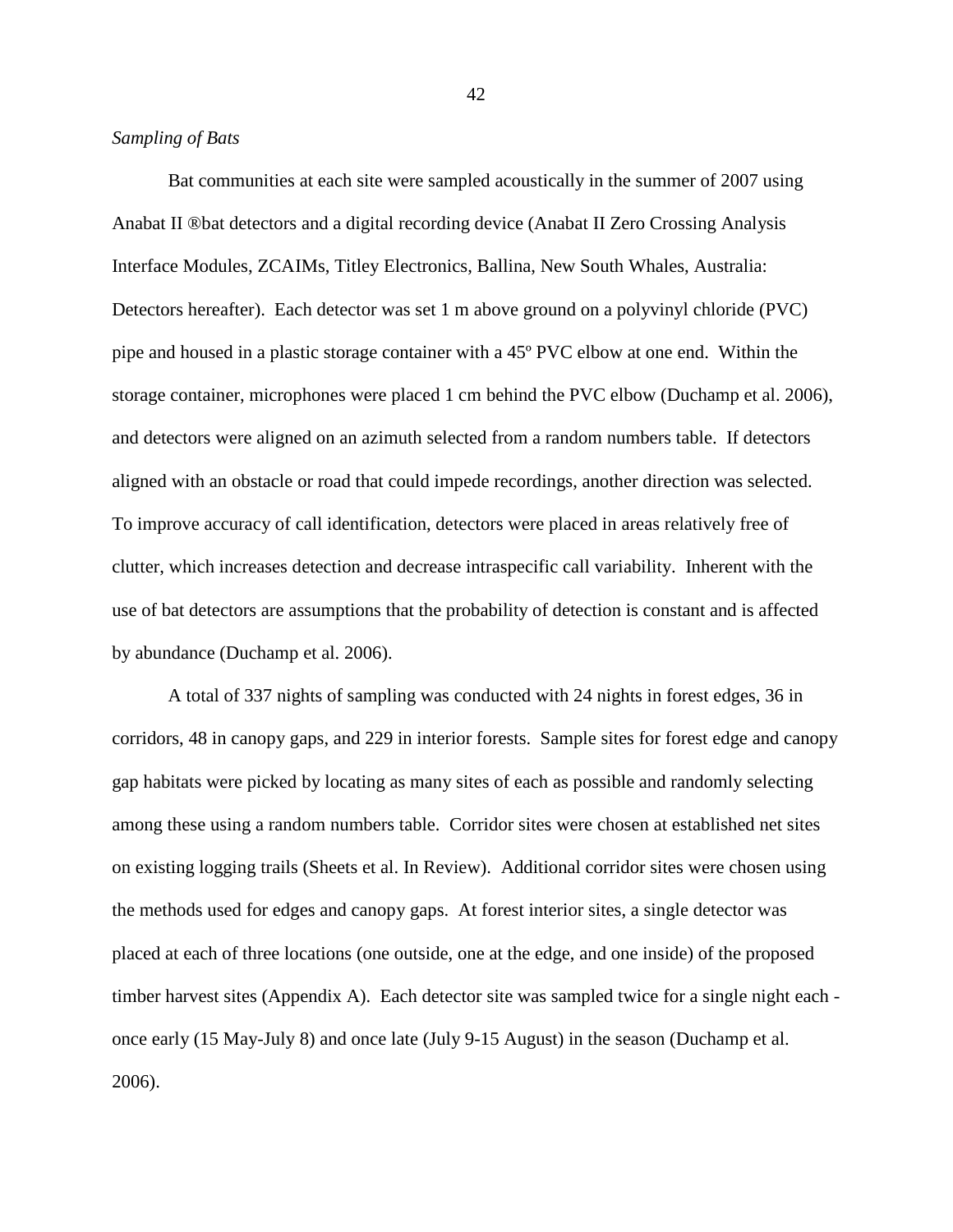Calls were analyzed using program ANALOOK (version 1.6, Titley Electronics) and identified to species based on comparison with calls in reference libraries (Britzke 2000, Murray 2001, Britzke 2003). This comparison was completed using an artificial neural network. Bat calls were identified to species by looking at the proportion of calls identified as a species and setting a cut off of 0.6 (i.e. at least 60% of the calls in a sequence had to be identified as the same bat species) and more than three calls present in the sequence, using Identification (run in program R version 2.41, package MASS). We used identified calls to determine presence or absence of a species and the level of activity. Activity levels were measured as the number of minutes in which a call of each species was detected throughout the night (Miller 2001). Measuring calls per minute reduces bias from bats that circled near a detector (Miller 2001). Bat detection probability (potential of a bat being detected when present) at a given habitat, can influence perceived occupancy (Loeb and O'Keefe 2006, Yates and Muzika 2006). Occupancy is the probability of "use" estimated by how often a bat species was missed, by calculating how hard a species is to detect and compensates for low detection. Bat detection probabilities for species differences and habitat differences were estimated by occupancy models in program MARK for "high intensity use" (Gorresen et al 2008). Quantified intensity of use based on minutes of use was used instead of number of call pulses and with identified call sequences, ignoring feeding buzzes. We used these data to determine whether species were evenly proportioning their time among the 4 habitat types. Seven occupancy models were developed with Akaike's Information Criteria corrected for sample size (AICc), difference between models (Delta AICc), detection probability (p), portion of habitat used (Psi), and the number of parameters (npar) calculated.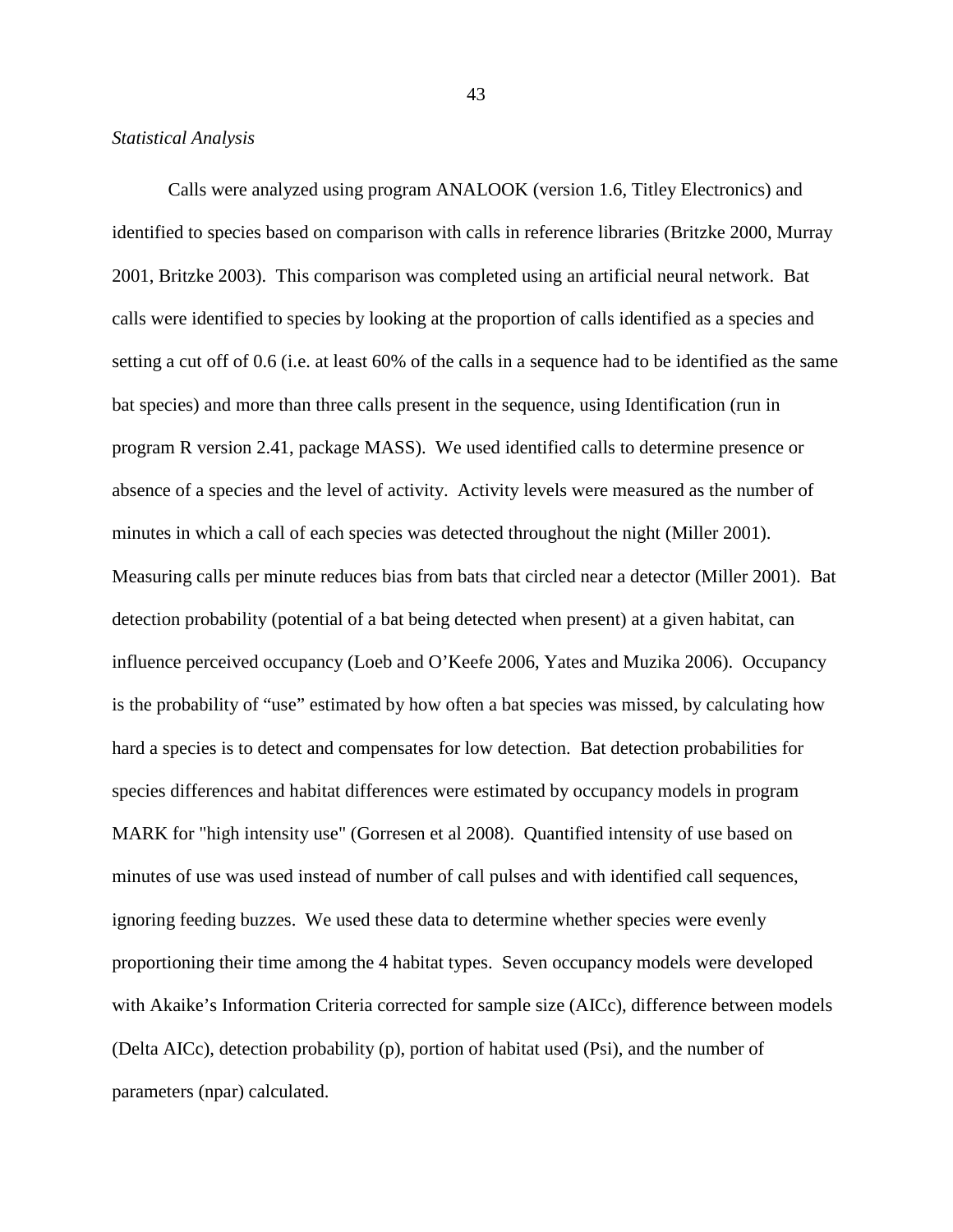44

Seven bat species were detected and a total of 4841 calls identified: 1473 eastern red bat, 1364 eastern pipistrelle, 928 big brown bat, 549 northern myotis, 409 Indiana myotis, 104 little brown myotis, and 14 hoary bat. After filtering to one call per minute, we obtained 3113 minutes of useable calls, including 842 in corridors, 681 along edges, 1075 in canopy gaps and 515 in interior forests. Out of 337 detector sampling nights, more bats were proportionally detected in edge, than corridors, followed by canopy gaps, and interior forest (Figure 6). Bats of all species were equally detectable in each habitat except for Indiana and northern myotis which were harder to detect in forest interior than in other habitats (Table 4). The model with the lowest AICc (best fit) considered each habitat and species separately (Table 5). Samples with high intensity use were those where the number of minutes was greater than the median number of minutes recorded for that species (4 minutes for *L. borealis*, 3 minutes for *E. fuscus*: and 2 minutes for all other species, Figure 7).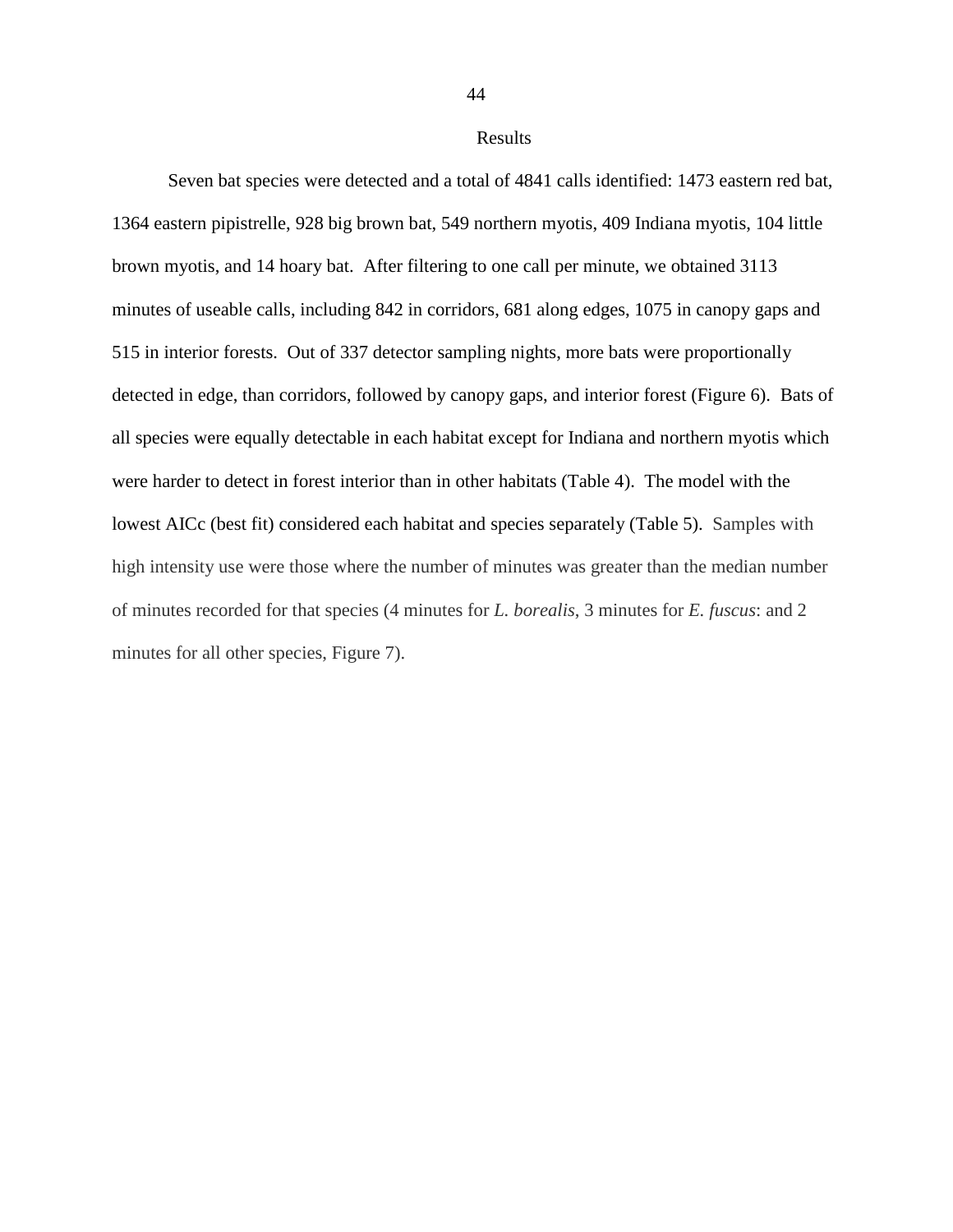

Figure 6. Bat species (counting one call per minute) for each species in each habitat per detector night, based on 337 bat detector sample nights: corridor (36), edge (24), canopy gap (48), and interior forest (229).

|                     | E. fuscus | L. borealis | M. lucifugus | M. sept.   | M. sodalis | P. subflavus |
|---------------------|-----------|-------------|--------------|------------|------------|--------------|
| <b>Corridors</b>    | 0.9491    | 0.8964      | 0.3816       | 0.4389     | 0.3677     | 0.7907       |
|                     | ±0.1608   | ±0.1294     | ±0.1336      | ±0.0828    | ±0.0853    | ±0.1714      |
| <b>Forest Edges</b> | 0.9631    | 0.9156      | 0.4216       | 0.4812     | 0.4070     | 0.8227       |
|                     | ±0.1377   | ±0.1330     | ±0.1259      | ±0.0941    | ±0.0946    | ±0.1641      |
| <b>Canopy Gaps</b>  | 0.8650    | 0.8005      | 0.2564       | 0.3020     | 0.2457     | 0.6528       |
|                     | ±0.1194   | ±0.1252     | ±0.0797      | ±0.0644    | ±0.0624    | ±0.1277      |
| <b>Forest</b>       | 0.6409    | 0.5871      | 0.1294       | 0.1559     | 0.1233     | 0.4200       |
| <b>Interiors</b>    | ±0.1773   | ±0.1564     | ±0.0503      | $±0.0250*$ | $±0.0387*$ | ±0.1164      |

\* significant difference  $(p < 0.05)$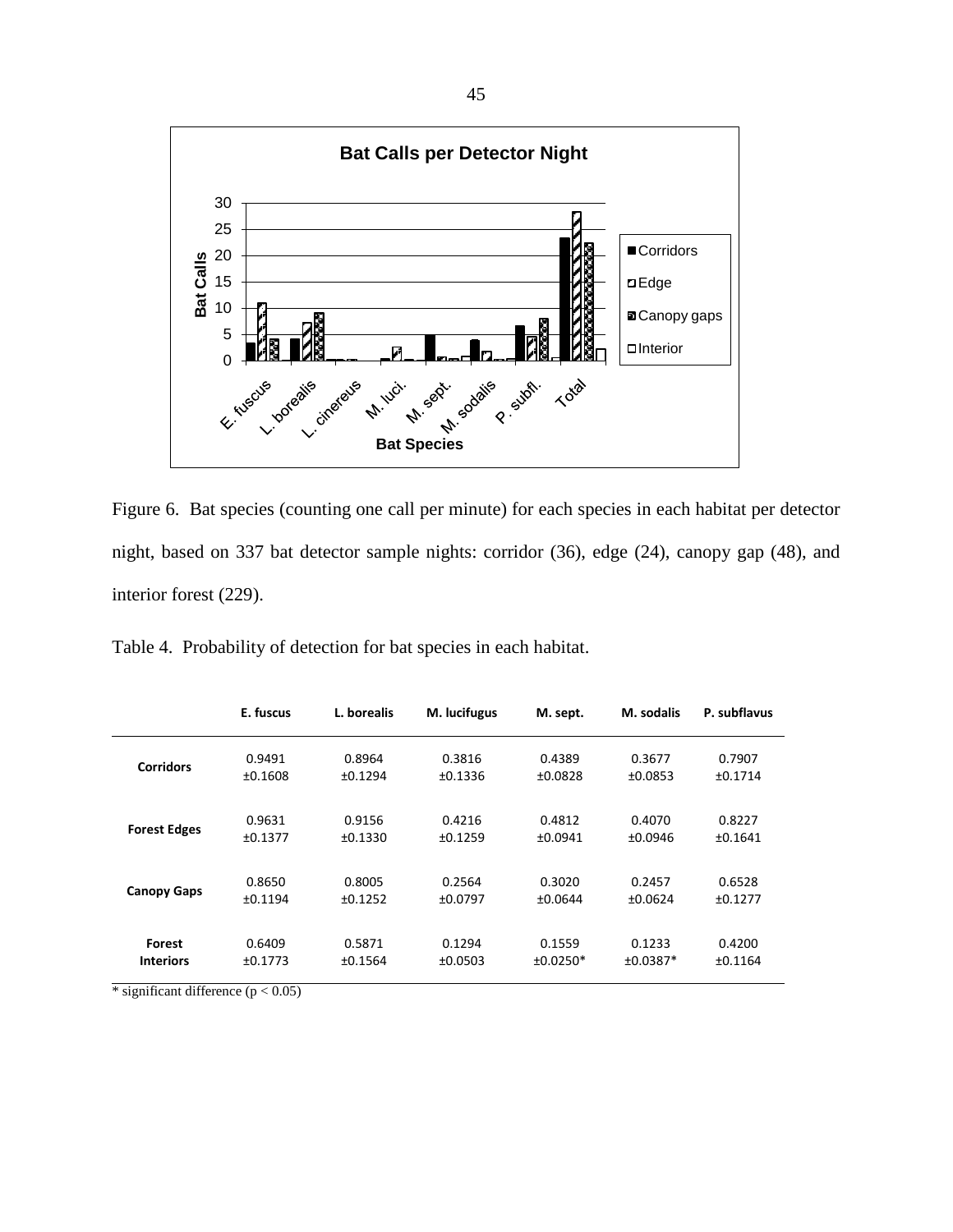Table 5. Occupancy models:  $p =$  detection probability, Psi = portion of habitat used, AICc = Akaike's Information Criteria, Delta AICc = difference between model AICc and of the best model, npar = number of parameters in the model.

| <b>Psi Description</b>                                            | Model                                                   | npar | <b>AICc</b> | <b>Delta AICc</b> |
|-------------------------------------------------------------------|---------------------------------------------------------|------|-------------|-------------------|
| Psi-separate habitat and species<br>differences                   | $p(\sim habitat + species)Psi(\sim habitat + species)$  | 18   | 923.7605    | 0.00000           |
| Psi-separate habitat and EPLA                                     | $p(\sim habitat + species)Psi(\sim habitat + EPLA)$     | 14   | 928.2764    | 4.51593           |
| Psi-separate habitat and Myotis Sp.<br>differences                | $p(\sim habitat + species)Psi(\sim habitat + MYSP)$     | 14   | 930.2360    | 6.47552           |
| Psi-separate interior habitat specific $+$<br>species differences | $p(\sim habitat + species)Psi(\sim interior + species)$ | 16   | 935.3456    | 11.58508          |
| Psi-separate interior habitat and<br>EPLA                         | $p(\sim habitat + species)Psi(\sim interior + EPLA)$    | 12   | 935.8835    | 12.12299          |
| Psi-separate habitat and PISU<br>differences                      | $p(\sim)$ habitat + species) $Psi(\sim)$ habitat + PISU | 14   | 939.2024    | 15.44188          |
| Psi-separate habitat                                              | $p(\sim habitat + species)Psi(\sim habitat)$            | 13   | 942.9997    | 19.23917          |

EPLA = combined big brown and red bat differences, MYSP = northern myotis, and PISU = eastern pipistrelle.



Figure 7. Occupancy of bat species in each habitat: corridors, forest edge, canopy gaps, and forest interior; where one is the highest occupancy.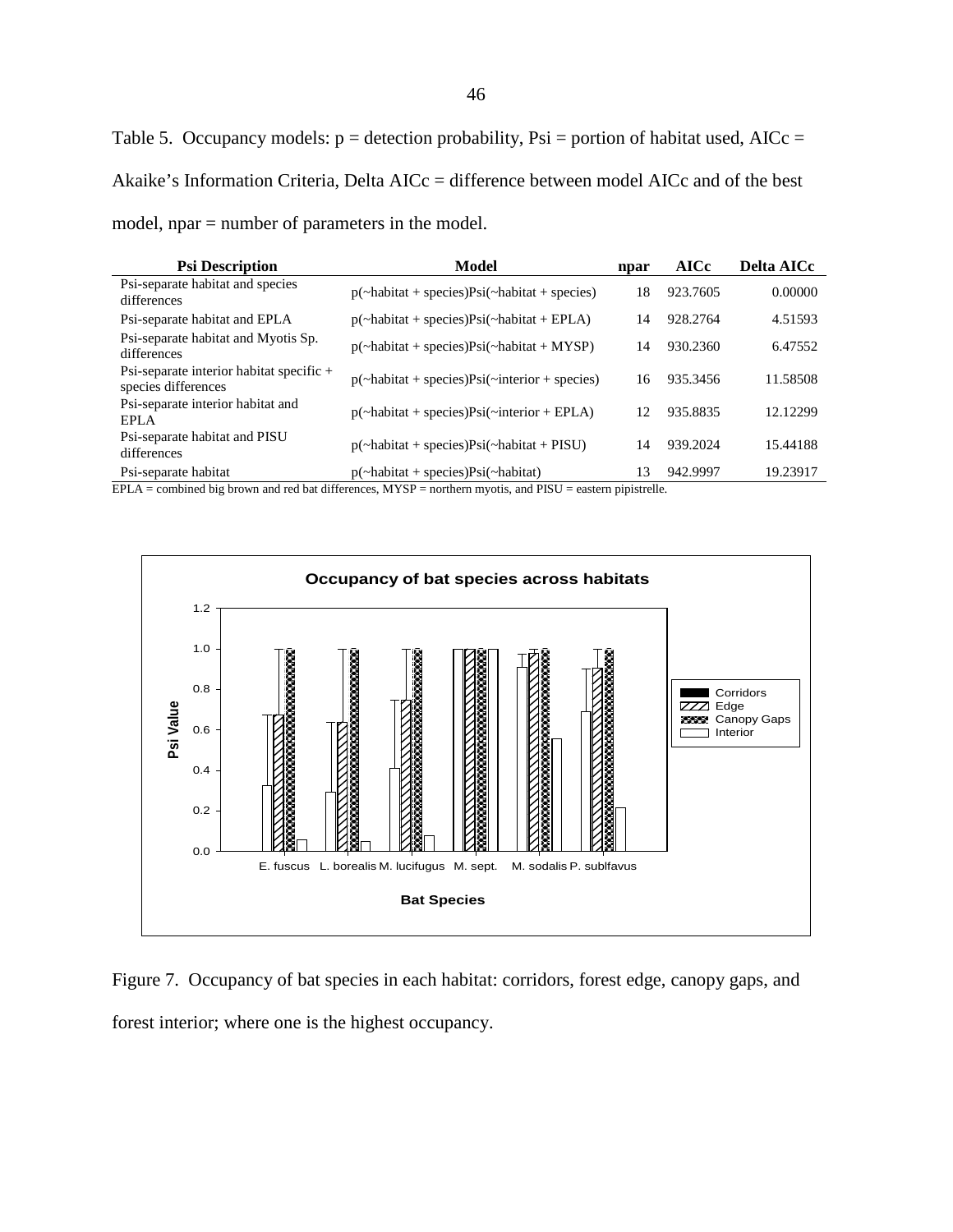## Discussion

#### *Bat Calls Detected*

Seven species of bats were detected, but two additional species, silver-haired bat and evening bat (*Nycticeius humeralis*), occur in this region of Indiana (Whitaker et al. 2007). Silver-haired and evening bats were not detected during the acoustic survey. During a concurrent survey with mist nets (Sheets et al. In Review) evening bats were not caught, and silver-haired bats were only caught during spring migration. Acoustic sampling began after the migration of silver-haired bats, so our failure to detect this species was expected and logical. In contrast, the evening bat does occur in the region, but the distribution is spotty and is most often found in lowland areas (Whitaker et al. 2007), which were not sampled.

Like every sampling method, bat detectors have their bias. In forests, clutter from vegetation, vertical vegetation layering, and call intensity, weather conditions, theft, vandalism, among others, may affect the accuracy, quantity, and quality of calls detected (Hayes 2000, Weller and Zabel 2002, Duchamp et al. 2006). This was controlled by directing or placing the bat detectors away from roads and heavily cluttered stands of vegetation. Vandalism or theft did not occur and were not an issue. On occasion, adverse weather conditions may have occurred, but where not frequent enough effected call detection.

By their very nature, the acoustical differences between calls produced by different species can result in species-specific differences in detectability within different habitats. Unlike some previous studies (Yates and Muzika 2006, Loeb and O'Keefe 2006) I accounted for this difference by comparing detection probabilities across each habitat for each species. Detection probability was significantly lower ( $p < 0.05$ ) for northern and Indiana myotis within interior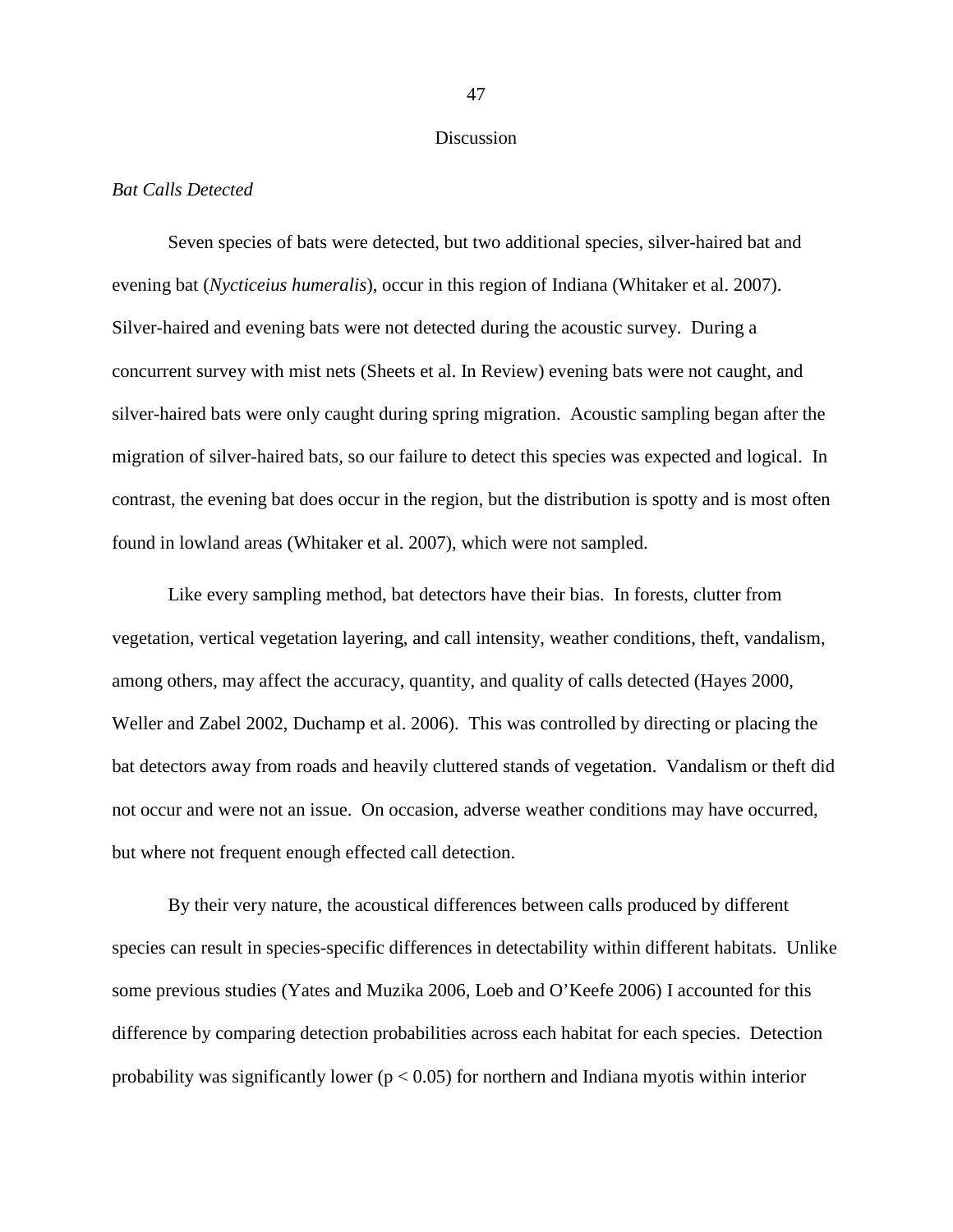forest, likely as a result of these higher-pitched calls being broken up by vegetation. Detection probability did not differ between habitats for other species (Table 4).

## *Habitats Occupied*

The predicted order of occupied habitats across all species combined was: corridor, forest edge, canopy gap, and forest interior. Even though the northern myotis had a high occupancy in all of the habitats, the rest of the species occupied canopy gaps the most followed by forest edge, corridors, and forest interior (Figure 7). Bats occupied canopy gaps the most because they are an uncluttered habitat surrounded by forest edge. Bats that cannot tolerate clutter spend most of their time foraging in canopy gaps (Hogburg et al. 2002, Putriquin and Barclay 2003, Owen et al. 2004). Forest edge is second in occupancy among species and is clutter free, but may not be occupied by some myotis species that roost and forage in the forest (Menzel et al 2001, Menzel et al. 2005a, Putriquin and Barclay 2003). Corridors are the third most occupied habitat, as in previous studies (Limpens et al. 1989). Timing of use suggests these are used primarily when bats commute to and from roosts, although some bats were present through the night. Forest interior, with the most clutter, is avoided by most bat species (Loeb and O'Keefe 2006) and thus is occupied least.

#### *Timber Harvest Effects on Habitat Use*

Occupancy of habitats for each species can help us understand effects timber harvest management may have on foraging bats (Yates and Muzika 2006). Data from this survey supports the literature that each species uses different habitats due to varying morphological characteristics. Canopy gaps and edge habitats are used by bats more than cluttered interior forest. Using this information will determine if certain timber management treatments, in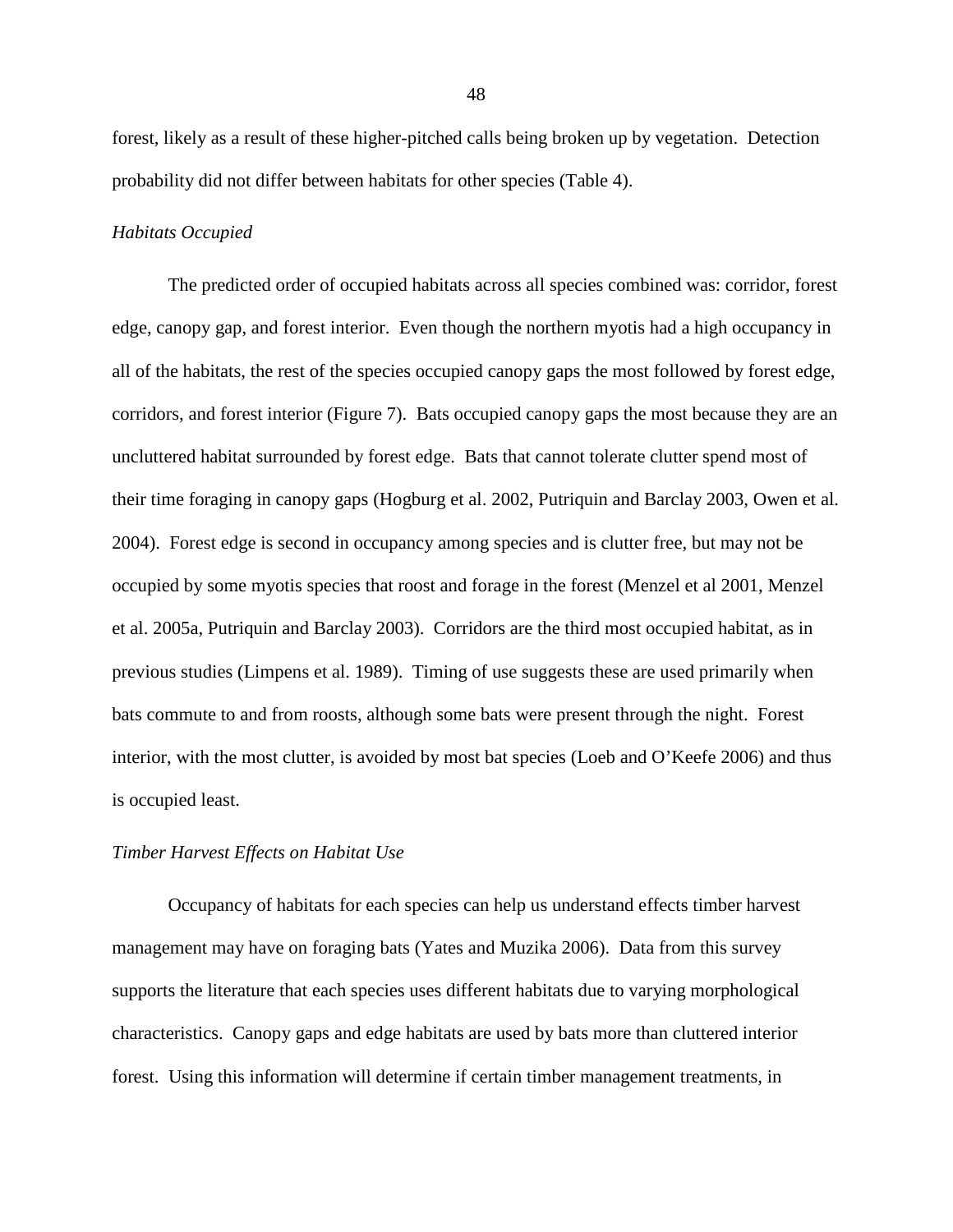creating or disturbing certain habitats, will positively or negatively affect bat species. Timber harvests will increase corridor, canopy gap, and edge habitats, and we anticipate that this will create foraging habitat for most species.

Roosting habitat is not represented in this data. Timber harvest may destroy roost sites but this should be minimal within large forested areas. Older forest stands where roosts are available situated or connected to open uncluttered foraging habitat will benefit most species of bats (Loeb and O'Keefe 2006).

## *Specific Bat Species*

As expected, big brown bats occupied canopy gaps and edges more than corridors and interior forest habitats. This bat forages in agricultural lands (Duchamp et al. 2004) and in uncluttered environments (Loeb and O'Keefe 2006). This species may commute, using corridors, into and out of Morgan-Monroe and Yellowwood state forests from anthropogenic roosts. Small clear cuts connected to non-forested areas will provide adequate foraging habitat for big brown bats.

Eastern red bats most occupied canopy gaps followed by edge, consistent with wing morphology that is specialized for habitats with minimal clutter (Elmore et al. 2004). Because they roost in foliage (Mager and Nelson 2001) within the forest, red bats characteristically exploited gaps within the forest. Corridors were likely used during commutes between foraging bouts and roosts. Yates and Muzika (2006) found that red bat occupancy rates were higher in stands with more open understory. Small clear and shelter-woods cuts, that reduce tree clutter, will provide foraging habitat for red bats.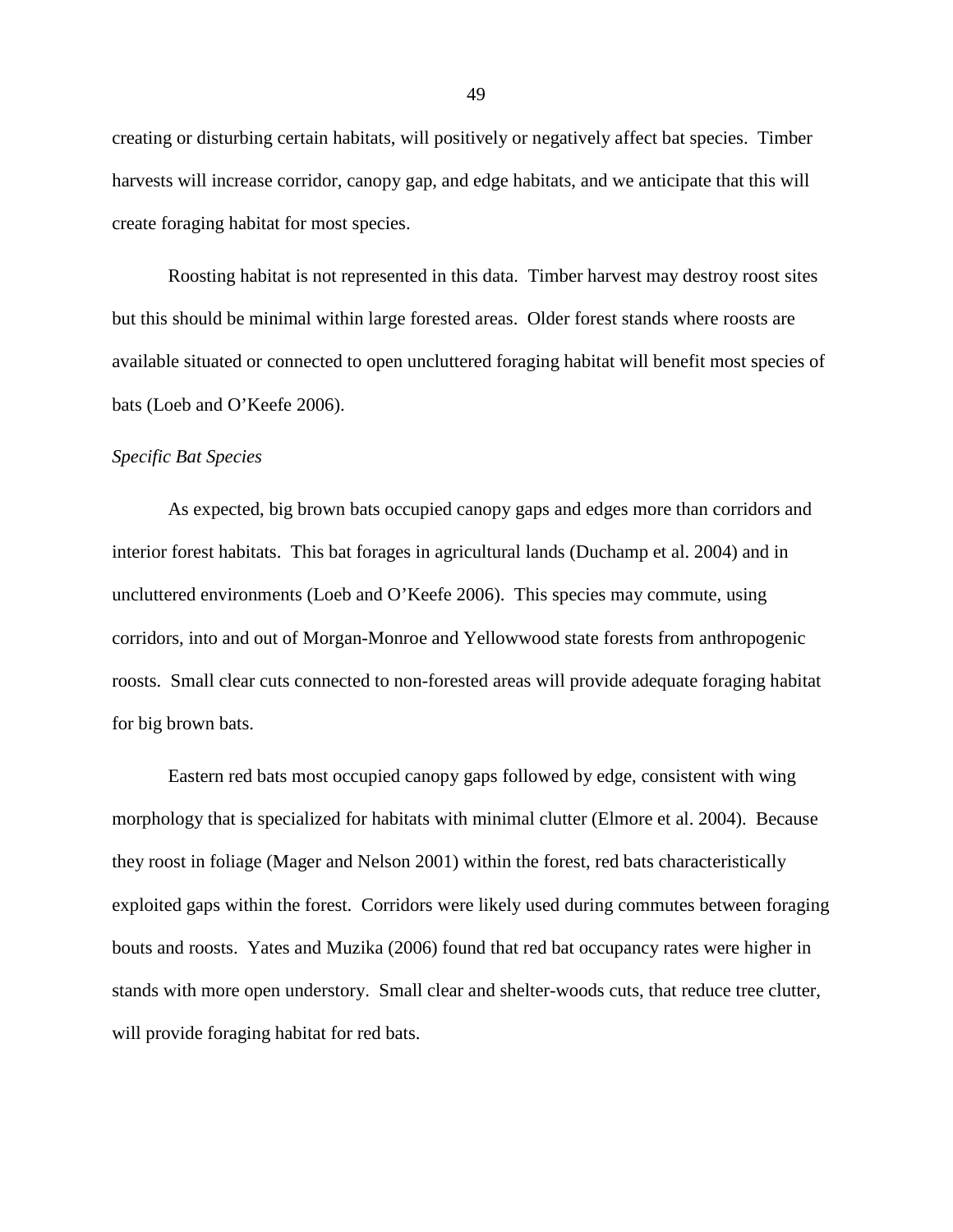The echolocation call (Arita and Fenton 1997) and medium wing loading (Broders et al. 2004) of little brown myotis suggest this species uses a moderately cluttered habitat and they are known to forage along edges (Hogburg et al. 2002) and over still water (Barclay and Brigham 1991), which was rare in the upland study area. A lack of still water for foraging and few anthropogenic roosts may explain the relative rarity of this species in Morgan-Monroe and Yellowwood state forests (Sheets et al. In Review). Little brown myotis like big brown bats may use corridors to commute from roosts outside the forest. This species will benefit from small clear, shelter-wood, and small group cuts near or connected to water.

The northern myotis, a clutter-adapted species, is considered to prefer continuous forests and older forest stands (Owen et al. 2003, Loeb and O'Keefe 2006), and could be negatively affected by timber harvests. Yates and Muzika (2006) found that northern myotis are not negatively affected by fragmentation. With timber harvests creating areas that are open or less cluttered, northern myotis, may prefer forest structured like Morgan-Monroe and Yellowwood state forests as of 2007 (30 to 80 years in age) which timber harvest regime was mostly single tree and small group selection cuts.

The Indiana myotis occupied canopy gaps and forest edges the most, which was expected. Corridors were also more occupied compared to other less-cluttered adapted species. The Indiana bat occupied forest interior more that other bats but use was low enough to suggest that this species prefers less cluttered habitats. Indiana myotis can tolerate some clutter, but are more often detected along forest edges, forest openings and corridors (Sparks et al. 2005, Brack in press). If Indiana bats have limited access to edges and canopy gaps they may be use more cluttered interior forests. Forest with timber management goals to increase low clutter habitats in conjunction with leaving mature tree stands, which provide roosts, will benefit this endangered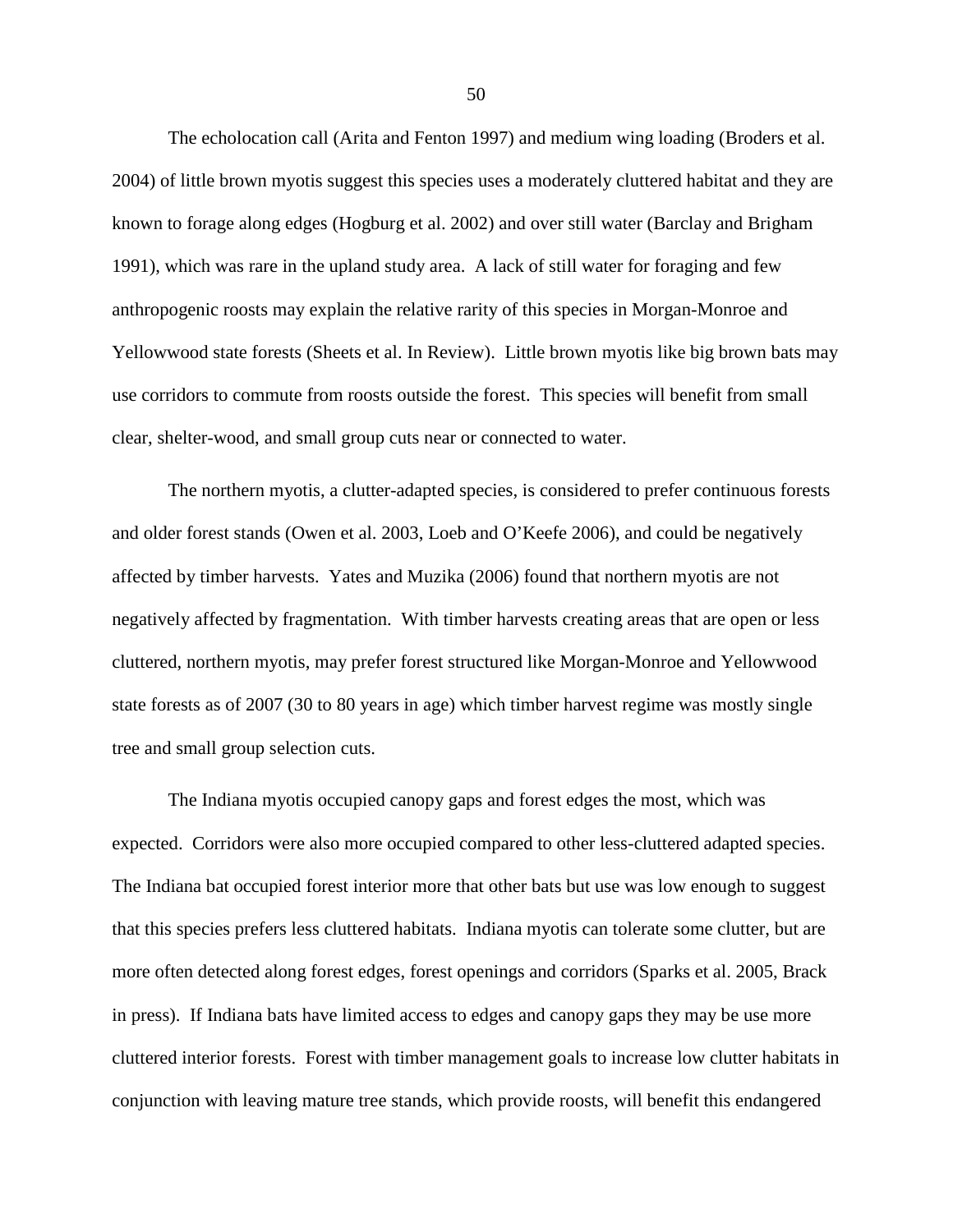species. The absence of such habitats may explain its rarity at this site. With implantation of new timber harvests including clear cuts and shelter-wood cuts more suitable habitat will be created.

The eastern pipistrelle is considered a cluttered-adapted species (Menzel et al. 2005b), but it was most common in canopy gaps and was common in all habitat types suggesting it should perhaps be considered a habitat generalist (Loeb and O'Keefe 2006, Helms et al. Unpublished). Eastern pipistrelle will benefit from timber management that creates a variety of habitats, especially early successional habitat.

The hoary bat was only detected in corridors and edges and was not included in the occupancy model. Hoary bats echolocation calls and high wing loading suggest use of a clutterfree environment (Barclay et al. 1999). Corridors and edges are both relatively clutter free. Hoary bats may be more commonly found foraging above the forest canopy, but will benefit from small clear cuts within the forest.

These results provide some insight into the potential responses of these seven species of bats to forest management practices. Timber managers can use occupancy data as a tool to determine methods to successfully provide both forest products and high quality habitat for bats. To sustain the whole bat community in forests, timber management, must employ multiple harvest methods creating habitats at many successional stages to insure that all bat species will continue be a part of the forest community. As the fungal disease, White Nose Syndrome (WNS) approaches the Midwest; there will be an added emphasis on managing quality habitats for all bat species.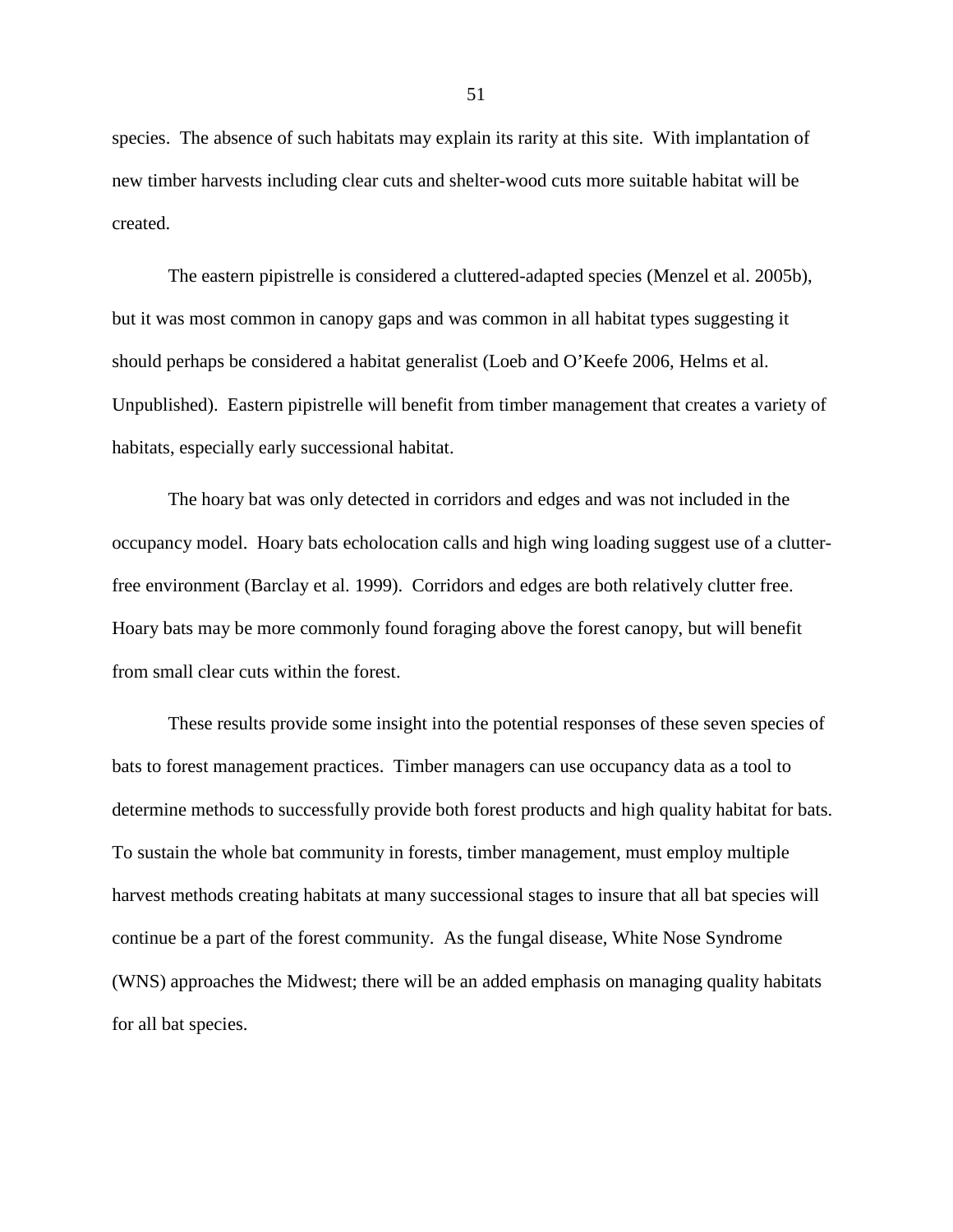## REFERENCES

- Anthony, E.L.P. and T.H. Kunz. 1977. Feeding strategies of the little brown bat, *Myotis lucifugus,* in southern New Hampshire. Ecology 58:775-786.
- Arita, H.T. and M.B. Fenton. 1997. Flight and echolocation in the ecology and evolution of bats. Trends Ecological Evolution 12:53-58.
- Audubon, J.J. and J. Bachman, 1842. Descriptions of new species of quadrupeds inhabiting North America. Journal of the Academy of Natural Sciences of Philadelphia 8:284.
- Barbour, R.W. and W.H. Davis. 1969. Bats of America. University Kentucky Press, Lexington, Kentucky 286 pp.
- Barclay, R.M.R. and Brigham, R.M. 1991. Prey detection, dietary niche breadth, and body size in bats: why are aerial insectivorous bats so small? American Naturalist 137:693-703.
- Barclay, R.M.R. and Brigham, R.M. (eds.). 1996. Bat and forests symposium, 19-21 October 1995, Victoria, B.C. British Columbia Ministry of Forests, Victoria, B. C.
- Barclay, R.M.R., P.A. Faure, and D.R. Farr. 1988. Roosting behavior and roost selection by migrating silver-haired bats (*Lasionycteris noctivagans*). Journal of Mammalogy 69:821- 825.
- Barclay, R.M.R. and A. Kurta. 2007. Ecology and behavior of bats roosting in tree cavities and under bark. *In* Lacki, M.J., J.P. Hayes, and A. Kurta (eds.). Conservation and management of forests bats. Johns Hopkins University, Baltimore, Maryland, USA.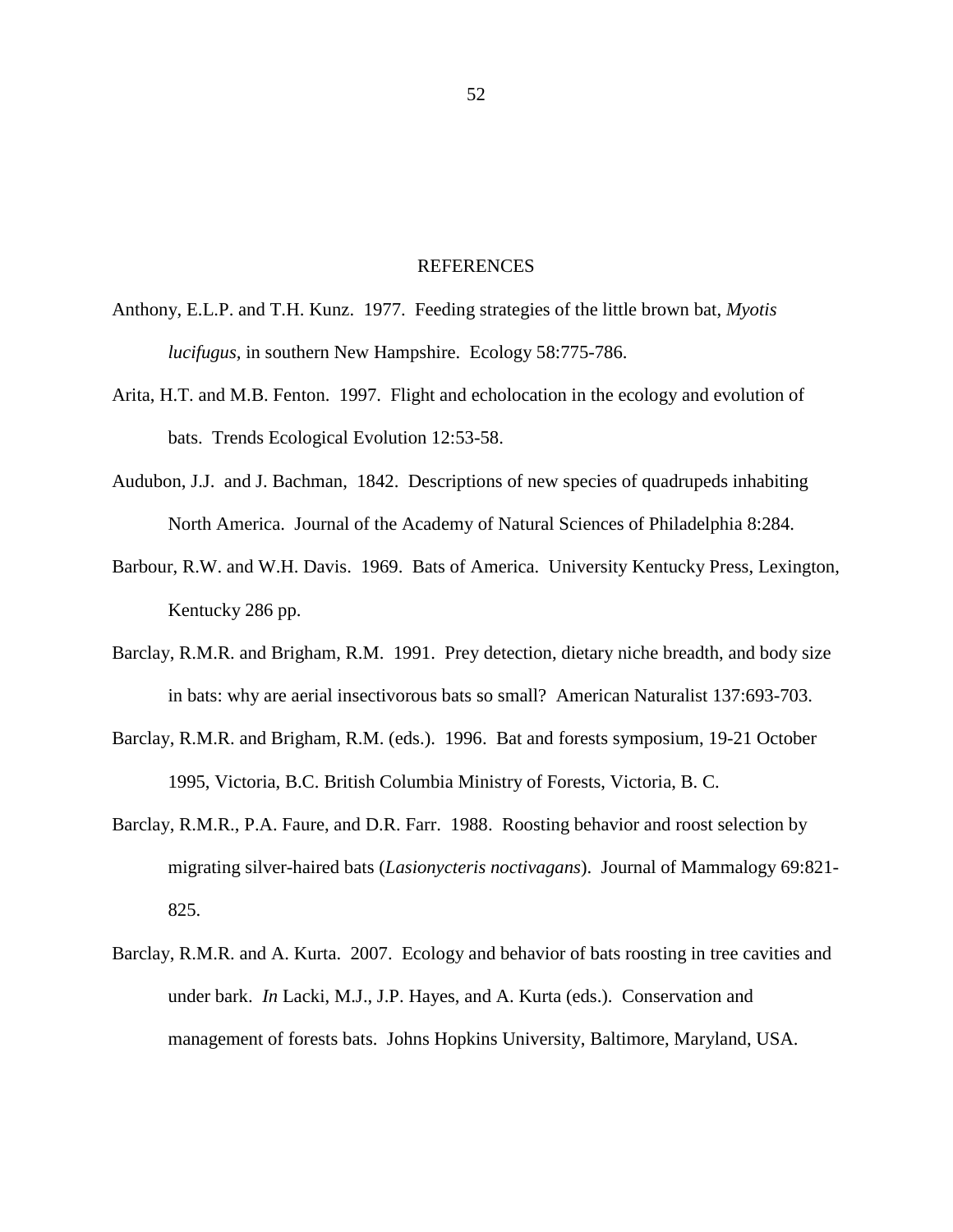- Barclay, R.M.R., J.H. Fullard, and D.S. Jacobs. 1999. Variation in the echolocation calls of the hoary bat (*Lasiurus cinereus*): influence of body size, habitat structure, and geographic location. Canadian Journal of Zoology 77:530-534.
- Bartsch, P. 1956. An interesting catch. Journal of Mammalogy 37:111.
- Beer, J.R. 1956. A record of a silver-haired bat in a cave. Journal of Mammalogy 37:282.
- Belwood, J.J. 1979. Feeding ecology of the Indiana bat community with emphasis on the endangered Indiana bat, *Myotis sodalis*. M.S. thesis, University of Florida, Gainesville, Florida.
- Betts, B.J. 1998. Roosts used by maternity colonies of silver-haired bats in north-eastern Oregon. Journal of Mammalogy 79:643-650
- Blehart D.S., A.C. Hicks, M. Behr, C.U. Meteyer, B.M. Berlowski-Zier, E.L. Buckles, J.T.H. Coleman, S.R. Darling, A. Gargas, R. Niver, J.C. Okoniewski, R.J. Rudd, W.B. Stone. 2009. Bat white-nose syndrome: an emerging fungal pathogen? Science 323:227.
- Boyles, J.G. and D.P. Aubrey. 2005. Managing forests with prescribed fire; Implications for a cavity-dwelling bat species. Forest Ecology and Management 222:108-115.
- Boyles, J.G., B.M. Mormann, and L.W. Robbins. 2005. Use of underground winter roost by a male evening bat (*Nycticeius humeralis*). Southeastern Naturalist 4:375-377.
- Brack, V., Jr. 1983. The nonhibernating ecology of bats in Indiana with emphasis on the endangered Indiana bat (*Myotis sodalis*). MS thesis. Purdue University 279pp.
- Brack, V., Jr. 2009. Summer bats of Potter and McKean counties, Pennsylvania and adjacent Cattaraugus County, New York. Pennsylvania Academy of Science 83:17-23.
- Brack, V., Jr. Unpublished data.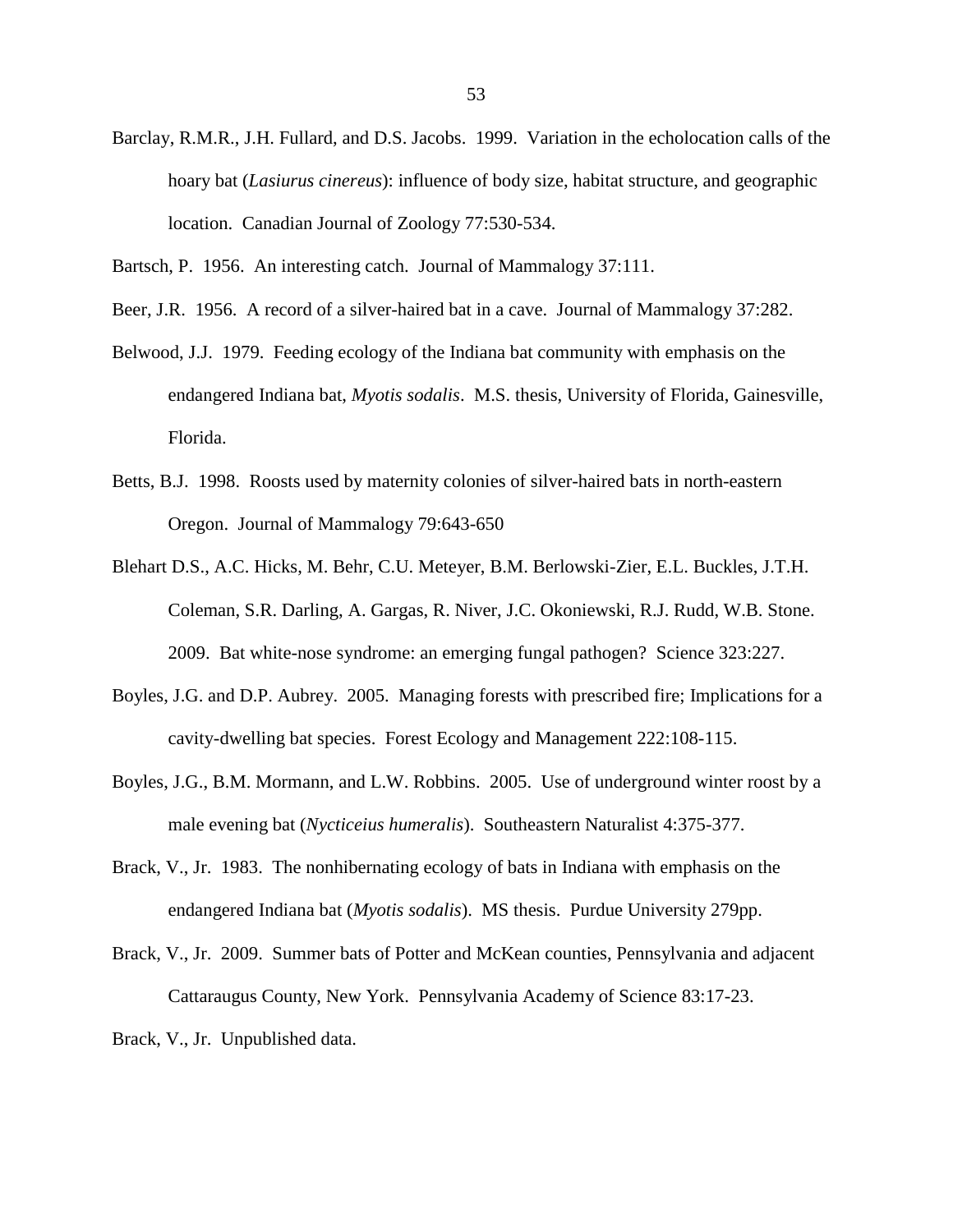- Brack. V., Jr. and J.C. Carter. 1985. Use of an underground burrow by *Lasionyteris*. Bat Research News 26:28-29.
- Brack, V., Jr. and J.A. Hawkings. In Litt. Habitat conservation plan: 2004 summer mist netting and telemetry study of maternity colonies of the Indiana bat (*Myotis sodalis*). Indiana DNR HCP technical reports pp 1-27.
- Brack, V., Jr. and R.K LaVal. 1985. Food habits of the Indiana bat in Missouri. Journal of Mammalogy 66:308-315.
- Brack, V., Jr. and R.K. LaVal. 2006. The diet of the gray myotis (*Myotis grisescens*): variability and consistency, opportunism and selectivity. Journal of Mammalogy 87:7-18.
- Brack, V., Jr. and J.O. Whitaker Jr. 2001. Foods of the northern myotis, *Myotis septentrionalis*, from Missouri and Indiana, with notes on foraging. Acta Chiropterologica 3:203-210.
- Brack, V., Jr. and J.O. Whitaker Jr. 2004. Bats of the Naval Surface Warfare Center at Crane, Indiana. Proceedings of the Indiana Academy of Science 113:66-75.
- Brack, V., Jr. and J.O. Whitaker Jr. 2006. The Indiana myotis (*Myotis sodalis*) on an anthropogenic landscape: Newport Chemical Depot, Vermillion County, Indiana. Proceedings of the Indiana Academy of Science 115:44-52.
- Brack, V., Jr., R.E. Mumford, and V.R. Holmes. 1984. The gray bat (*Myotis griescens*) in Indiana. American Midland Naturalist 111:205.
- Brack, V. Jr., J.O. Whitaker Jr. and S.E. Pruitt. 2004. Bats of Hoosier National Forest. Proceedings of the Indiana Academy of Science 113:76-86.
- Brigham, R.M. and M.B. Fenton. 1986. The influence of roost closure on the roosting and foraging behavior of *Eptesicus fuscus* (Chiroptera: Vespertilionidae). Canadian Journal of Zoology 64:1128-1133.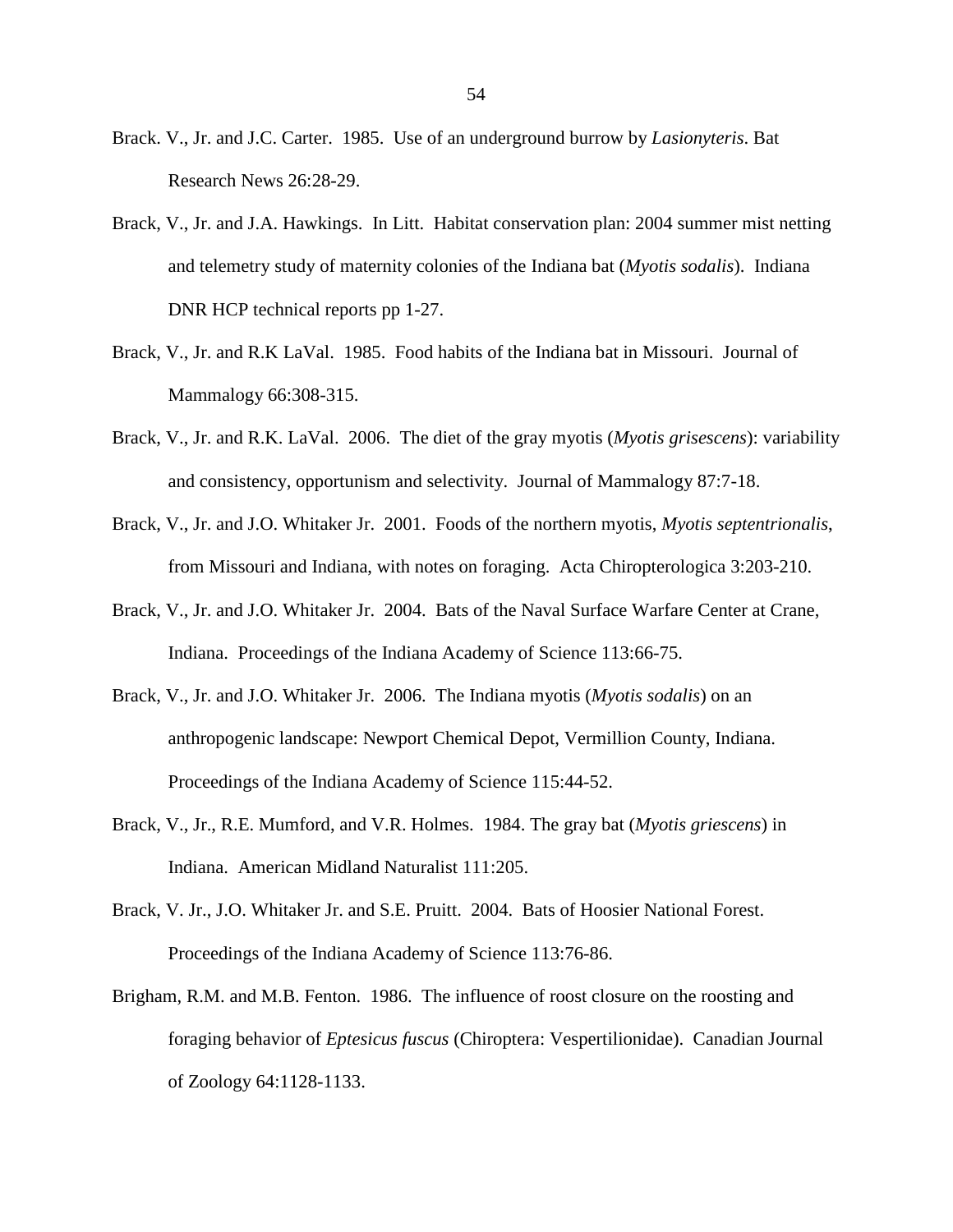- Brigham, R.M., S.D. Grindal, M.C. Firman, and J.L. Morisette. 1997. The influence of structural clutter on activity patterns of insectivorous bats. Canadian Journal of Zoology 75:131-136.
- Britzke, E.R. 2003. Use of ultrasonic detectors for acoustic identification and study of bat ecology in the eastern United States. Dissertation, Tennessee Technological University.
- Britzke, E.R. and K.L. Murray. 2000. A quantitative method for selection of identifiable searchphase calls using the Anabat system. Bat Res. News 41:33–36.
- Broders, H.G., C.S. Findlay and L. Zheng. 2004. Effects of clutter on echolocation call structure of Myotis septentrionalis and M. lucifugus. Journal of Mammalogy 85:273- 281.
- Brooks, R.T. and W.M. Ford. 2005. Introduction to the special section-bat habitat use in Eastern Temperate Forests: site, stand, landscape effects. Journal of Wildlife Management 70:1117-1173.
- Brown, R.J. and V. Brack Jr. 2003. An unusually productive net site over an upland road used as a travel corridor. Bat Res. News 44:187-188.
- Brown, L.N. and C.K. Brown. 1993. First record of the eastern big-eared bat (*Plecotus rafinesquii*) in Southern Florida. Florida Science 56:63
- Buford, L.S. and M.J. Lacki. 1995. Habitat use by *Corynorhinus townsendii virginianus* in the Daniel Boone National Forest. American Midland Naturalist 134:340-345.
- Callahan, E.V., R.D. Drobney, and R.L. Clawson. 1997. Selection of summer roosting sites by Indiana bats (*Myotis sodalis*) in Missouri. Journal of Mammalogy 78:818-825.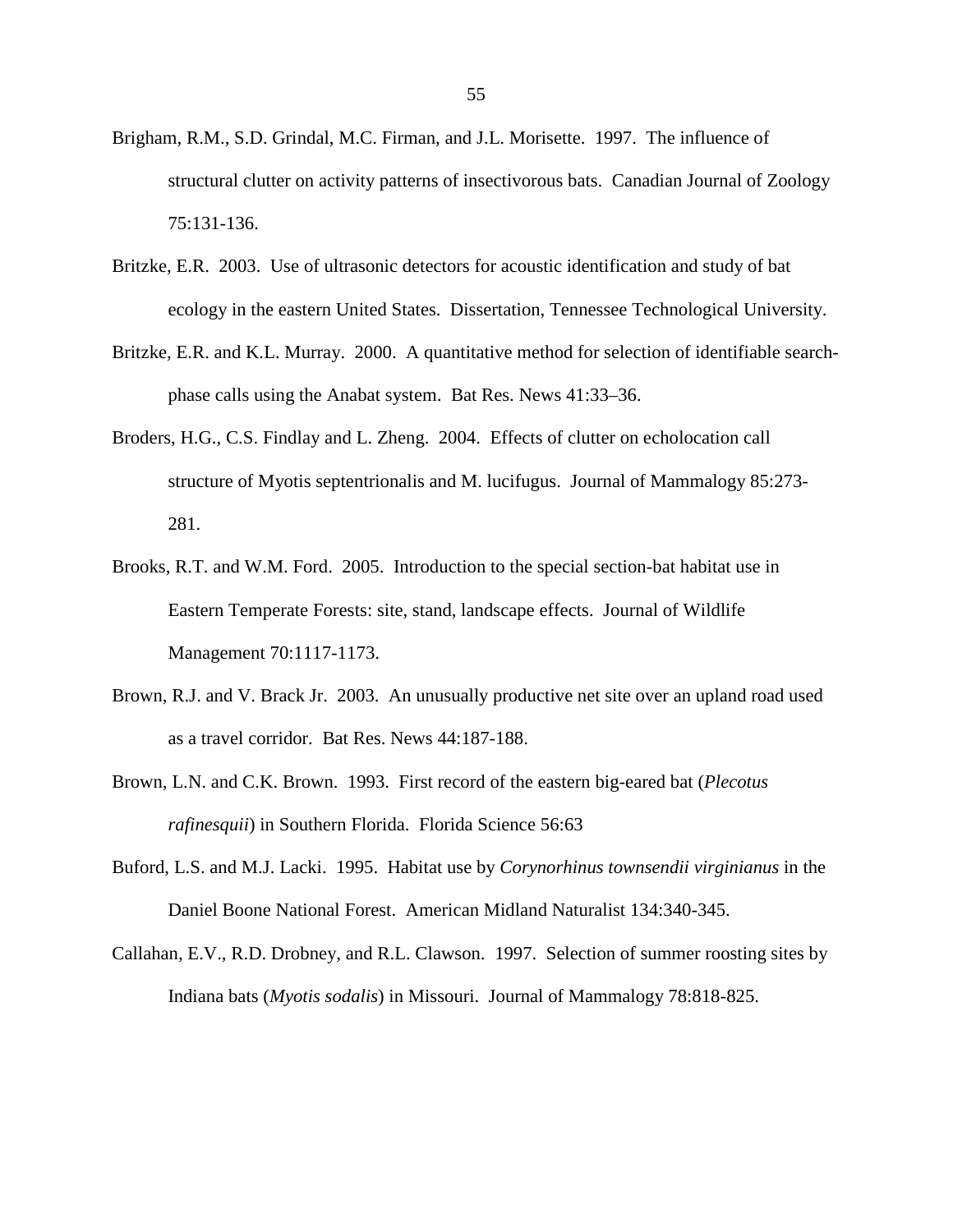- Carter, T.C. and G.A. Feldhammer. 2006. Roost tree use by maternity colonies of Indiana bats and northern long-eared bats in southern Illinois. Forest Ecology and Management 222:108-115.
- Carter, T.C., W.M. Ford, and M.A. Mezel. 2000. Fire and bats in the Southeast and Mid-Atlantic: more questions than answers? Pp.139-143 *In* Ford, W.M., K.R. Russell, C.E. Moorman (eds.). The Role of Fire for Nongame Wildlife Management and Community Restoration: Traditional Uses and New Directions. United States Department of Agriculture, General Technical Report NE.
- Clark, B.S., D.M. Leslie, Jr., and T.S. Carter. 1993. Foraging activity of adult female Ozark big-eared bats (*Plecotus townsendii ingens*) in summer. Journal of Mammalogy 74:422- 427.
- Clark, M.K. 1991. Foraging ecology of the Rafinesque's big-eared bat (*Plecotus rafinesquii*) in North Carolina. Bat Res. News 32:68
- Cope, J. B., J. O. Whitaker, Jr., and S.L. Gummer. 1991. Duration of bat colonies in Indiana. Proceedings of the Indiana Academy of Science 99:199-201.
- Crampton, L.H., and R. M.R. Barclay. 1998. Selection of roosting and foraging habitat by bats in different –aged mixed hardwoods stands. Conservation Biology, 12:1347-1358
- Cryan, P.M., M.A. Bogan, and G,M. Yanega. 2001. Roosting habits of four bat species in the Black Hills, South Dakota. Acta Chiroptologica, 3:43-52
- Duchamp, J.E., D.W. Sparks, and J.O. Whitaker Jr. 2004. Foraging-habitat selection by bats at an urban-rural interface: comparison of a successful and a less successful species. Canadian Journal of Zoology 82:1157-1164.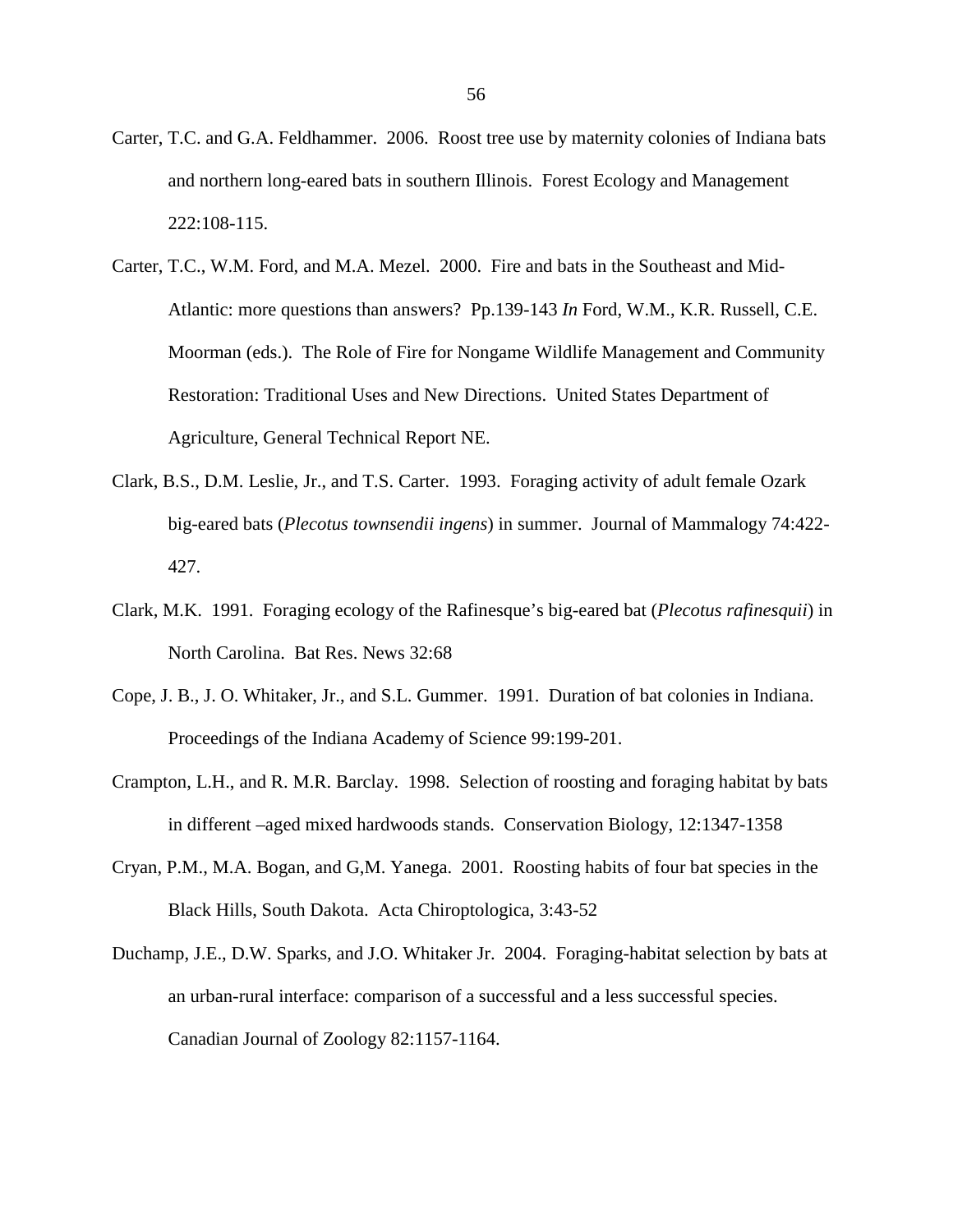- Duchamp, J.E., M. Yates, R. Muzika, and R.K. Swihart. 2006. Estimating probabilities of detection for bat echolocation calls: An application of the double observer method. Wildlife Society Bulletin 34:408-412.
- Elmore, L.W., D.A. Miller, and F.J. Vilella. 2004. Selection of diurnal roosts by red bats (*Lasiurus borealis*) in an intensively managed pine landscape in Mississippi. Forest Ecology and Management 199:11-20.
- Elmore, L.W., D.A. Miller, and F.J. Vilella. 2005. Foraging area size and habitat use by red bats (*Lasiurus borealis*) in an intensively managed pine landscape in Mississippi. American Midland Naturalist 153:405-417.
- Fellers, G.M. and E.D. Pierson. 2002. Habitat use and foraging behavior of Townsend's bigeared bat (*Corynorhinus townsendii*) in coastal California. Journal of Mammalogy 83:167-177.
- Fisher, J.T. and L. Wilkinson. 2005. The response of mammals to forest fire and timber harvest in the North American boreal forest. Mammal Review 35:51-81.
- Foster, R.W. and A. Kurta. 1999. Roosting ecology of the northern bat (*Myotis septentrionalis*) and comparisons with the endangered Indiana bat (*Myotis sodalis*). Journal of Mammalogy, 80:659-672.
- Gooding, G., and J.R. Langford. 2004. Characteristics of tree roosts of Rafinesque's big-eared bat and southeastern bat in northeastern Louisiana. Southwestern Naturalist, 49:61-67.
- Graham, R.E. 1966. Observations of the roosting habits of the big-eared bat, *Plecotus towndsendii*, in California limestone caves. Cave notes 8:17-22.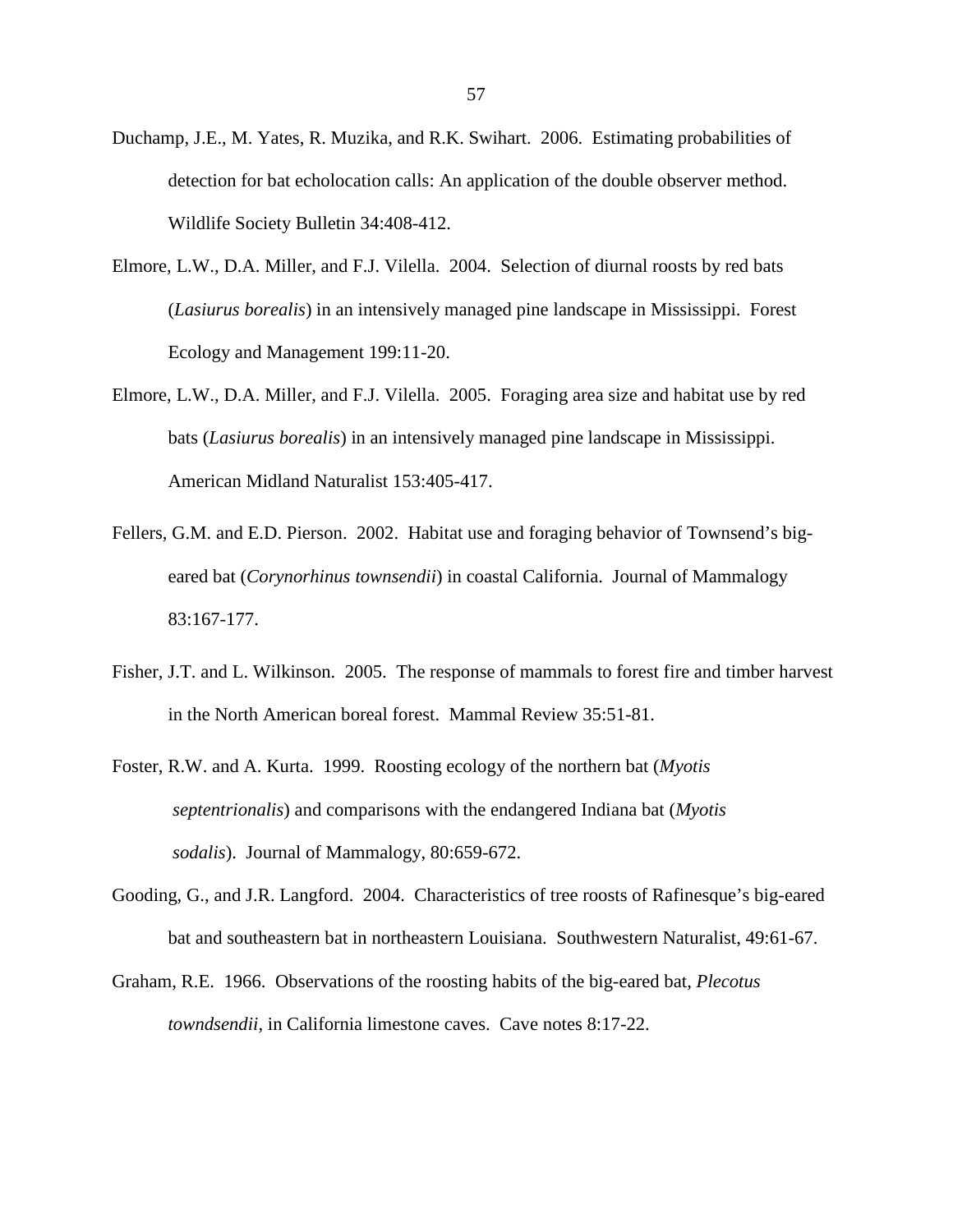- Grindal, S.D. 1996. Habitat use by bats in fragmented forests. Pp. 260 272 *In* R.M.R. Barclay and R.M. Brigham (eds.). Bats and Forest Symposium October 19 – 21, 1995 Victoria, British Columbia, Canada. Research Branch, British Columbia Ministry of Forests, Victoria, Canada 292 pp.
- Gorresen, P.M., A.C. Miles, C.M. Todd, F.J. Bonaccorso, and T.J. Weller. 2008. Assessing bat detectability and occupancy with multiple automated echolocation detectors. Journal of Mammalogy 89:11-17.
- Gumbert, M.W., J.M. O'Keefe, and J.R. MacGregor. 2002. Roost fidelity in Kentucky. Pp.143- 152 *In* Kurta, A., J. Kennedy (eds.). The Indiana Bat Conservation International, Austin, TX.
- Hayes, J.P. 1997. Temporal variation in activity of bats and the design of echolocationmonitoring studies. Journal of Mammalogy 78:514-524.
- Hayes, J.P. 2000. Assumptions and practical considerations in the design and interpretation of echolocation-monitoring studies. Acta Chiropterlogica 225-236.
- Hayward, B.J. 1970. The natural history of cave bat *Myotis velifer*. Res. Sci. Western New Mexico Univ. 1:1-74.
- Helms, J.S., D.W. Sparks, and J.O. Whitaker, Jr. Unpublished. A little bat and a big city: nocturnal behavior of eastern pipistrelle (*Perimyotis subflavus*) near Indianapolis Airport.
- Hogburg, L.K., K.J. Patriquin, and R.M.R. Barclay. 2002. Use by bats of patches of residual trees in logged areas of the boreal forest. American Midland Naturalist 148:282-288.
- Humphrey, S.R., A.R. Richter, and J.B. Cope. 1977. Summer habitat and ecology of the endangered Indiana bat (*Myotis sodalis*). Journal of Mammalogy 58:334-346.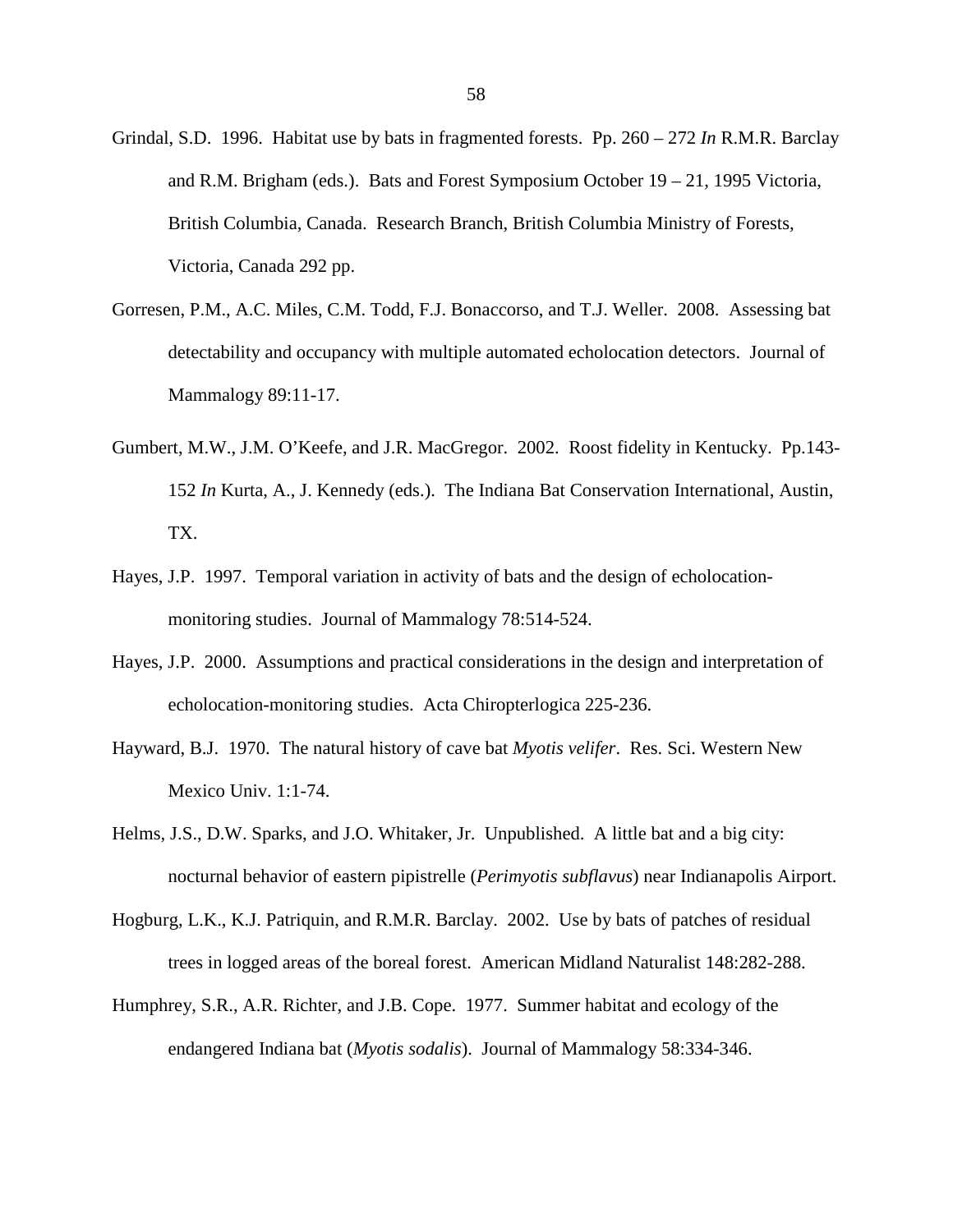- Hurst, T.E. and M.J. Lacki. 1999. Roost selection, population size, and habitat use by a colony of Rafinesque's big-eared bats (*Corynorhinus rafinesquii*). American Midland Naturalist 142:363-371.
- Hutchinson, J.T. and M.J. Lacki. 1999. Foraging behavior and habitat use of red bats in mixed mesophytic forests of the Cumberland Plateau, Kentucky. Pp. 171-177 *In* Stringer, J. W and D. L. Loftis (eds.). 12<sup>th</sup> Central Hardwood Forest Conference, U. S. Forest Service, South. Experiment Stat., Asheville, North Carolina.
- Kiser, J.D. 2005. The Indiana bat: habitat needs and forest management. Pp. 22 *In* Miller, B.K. (ed.). Managing Wildlife for Sustainable Forest, Indianapolis, IN.
- Kiser, J. and J.R. MacGregor. 2005. Indiana bat (*Myotis sodalis*) mist net surveys for coal mining activities. Pp. 45-62 *In* Vories, K. C. and A. Harrington (eds.). Indiana Bats and Coal Mining, A Technical Interactive Forum. Office of Surface Mining, U.S. Department of the Interior, Alton, Illinois.
- Krusac, D.L. and S.R. Mighton. 2005. The Indiana bat: habitat needs and forest management. *In* Kurta, A and J. Kennedy. (eds.). The Indiana Bat: Biology and Management of an Endangered Species pp. 55-65.
- Kunz, T.H. R.A. Martin. 1982. Plecotus townsendii. Mammalian Species 175:1-6.
- Kurta, A. 2005. Roosting ecology and behavior of Indiana Bats (*Myotis sodalis*) in summer. *In* Vories, K.C. and A. Harrington (eds.). Proceeding of the Indiana bat and coal: A Technical Interactive Forum Office of Surface Mining, U.S. Department of the Interior, Alton, IL.
- Kurta, A and J. Kennedy (eds.). 2002. The Indiana Bat: Biology and Management of an Endangered Species 253 pp.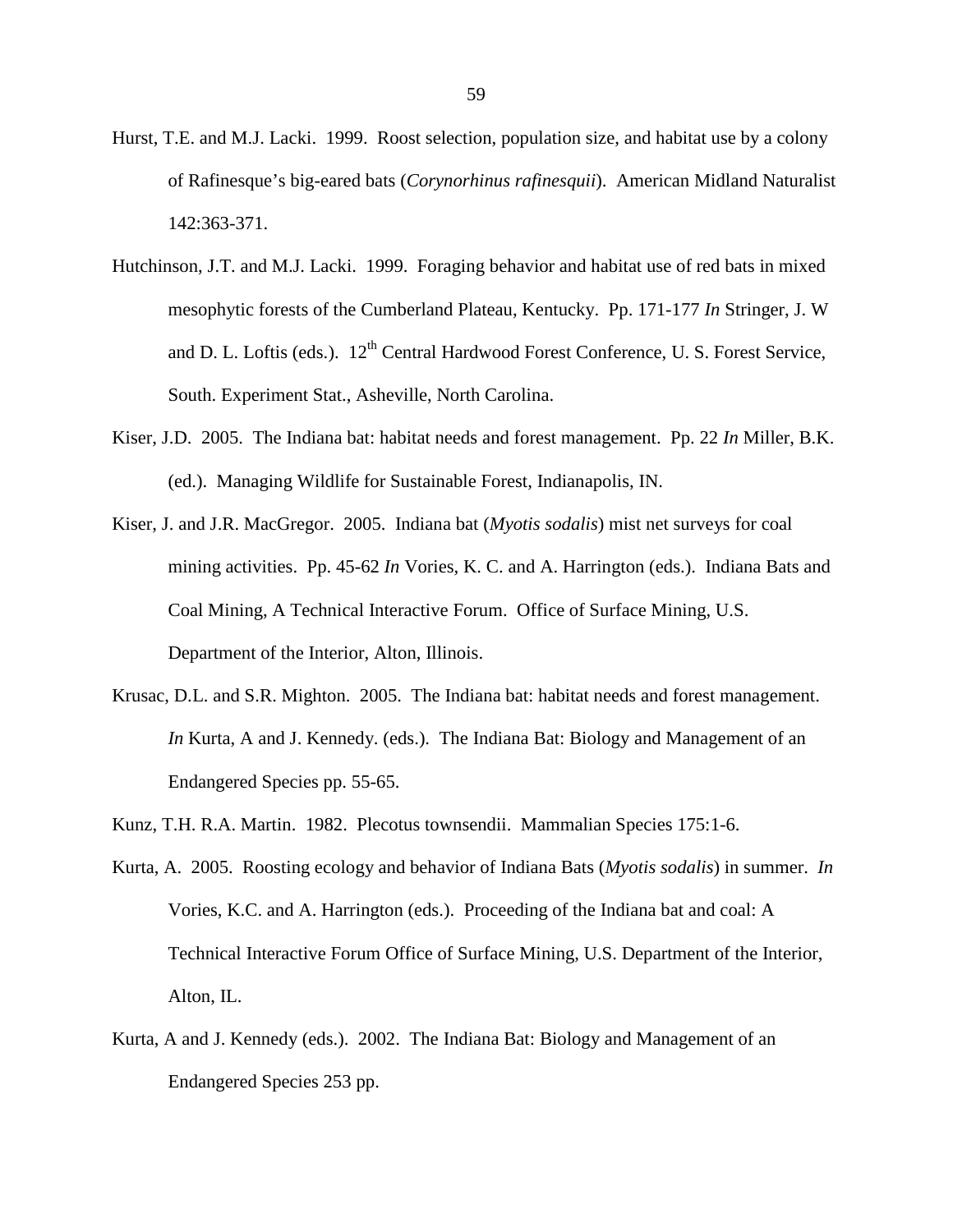- Lacki, M.J. and J.H. Schwierjohann. 2001. Day-roost characteristics of northern bats in mixed mesophytic forest. Journal of Wildlife Management 65:482.
- Lacki, M.J., J.P. Hayes, and A. Kurta. 2007. Bats in forests. The John Hopkins University Press, Baltimore, Maryland 329pp.
- Lacki, M.J., D.R. Cox, L.E. Dodd, M.B. Dickinson. 2009. Response of northern bats (*Myotis septentrionalis*) to prescribed fires in Eastern Kentucky forests. Journal of Mammalogy 90:1165-1175.
- LaVal, R.K., R.L. Clawson, M.L. LaVal, and W. Caire. 1977. Foraging behavior and nocturnal activity patterns of Missouri bats, with emphasis on endangered species (*Myotis grisescens* and *Myotis sodalis*). Journal of Mammalogy 58:592-599.
- LaVal, R.K. and M.L. LaVal. 1980. Ecological studies and management of Missouri bats, with emphasis on cave-dwelling species. Missouri Department of Conservation Terrestrial Series 8:1-53.
- Lewis, J.J. 1996. Inventory of the subterranean biota threatened by the urbanization of Clark and Floyd counties, IN. Pp. 1-7 *In* IDNR Division of Fish and Wildlife Non-game and Endangered Wildlife Program.
- Limpens, H.J.G.A., W. Helmer, A. Van Winden, K. Mostert. 1989. Bats (Chiroptera) and linear landscape elements: a review of our present knowledge of the importance of linear landscape elements to bats. Lutra 32:1-20.
- Loeb, S.C. and J.M. O'Keefe. 2006. Habitat use by forest bats in South Carolina in relation to local, stand, and landscape characteristics. Journal of Wildlife Management 70:1210- 1218.

MacArthur, R.H. 1972. Geographical Ecology. Harper and Row, New York, New York.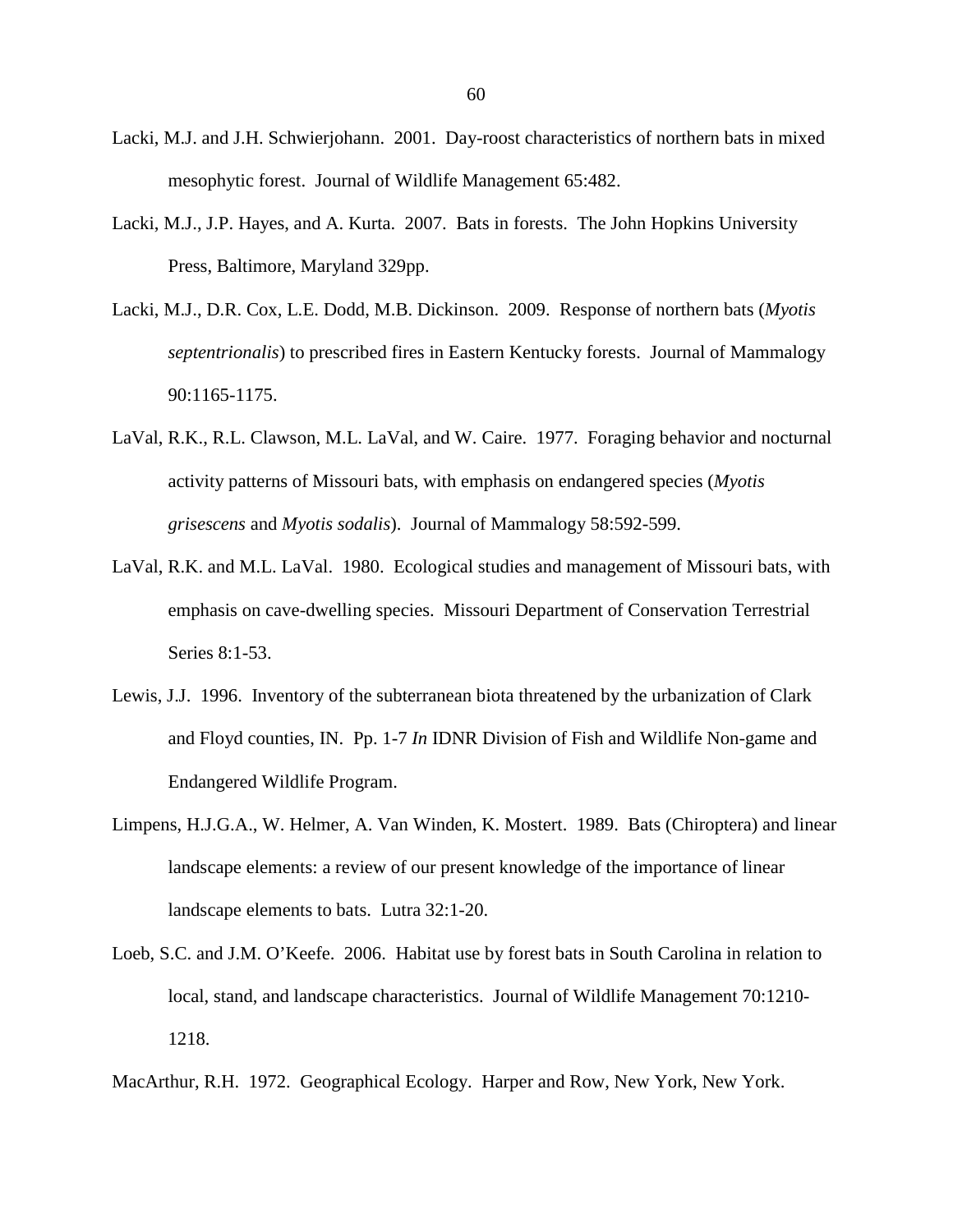- Mager, K.J. and J.A. Nelson. 2001. Roost-site selection by Eastern red bats (*Lasiurus borealis*). American Midland Naturalist 145:120-126.
- MacGregor, J.R. and J.D. Kiser. 1998. Recent reproductive records for the Eastern small-footed bat (*Myotis leibii*) in Kentucky with notes on a maternity colony located in a concrete bridge. Bat Research News 39:175-176
- Menzel, M.A., T.C. Carter, B.L. Mitchell, L.R. Jablonowski, B.R. Chapman, J. Learm. 2000. Prey selection by a maternity colony of big brown bats (*Eptesicus fuscus*) in the southeastern United States. Florida Scientist 63:232-241.
- Menzel, M.A., J.M. Menzel, T.C. Carter, W.M. Ford, and J.W. Edwards (eds.). 2001. Review of the forest habitat relationships of the Indiana bat (*Myotis sodalis*). United States Department of Agriculture, General Technical Report NE 284 pp.
- Menzel, M.A., S.F. Owen, W.M. Ford, J. W. Edwards, P.B. Wood, B.R. Chapman and K.V. Miller. 2002b. Roost tree selection by northern long-eared bat (*Myotis septentrionalis*) maternity colonies in an industrial forest of the central Appalachian Mountains. Forest Ecology and Management 155:107-114.
- Menzel, J.M., W.M. Ford, M.A. Menzel, T.C. Carter, J.E. Gardner, J.D. Garner, and J.E. Hoffman. 2005a. Summer habitat use and home-range analysis of the endangered Indiana bat. Journal of Wildlife Management 69:430-436.
- Menzel, J.M., M.A. Menzel Jr., J.C. Kilgo, W.M. Ford, J.W. Edwards, and G.F. McCraken. 2005b. Effect of habitat and foraging height on bat activity in coastal plain of South Carolina. Journal of Wildlife Management 69:235-245.
- Miller B.W. 2001. A method for detecting relative activity of free flying bats using a new activity index for acoustic monitoring. Acta Chiropterologica 1:105-112.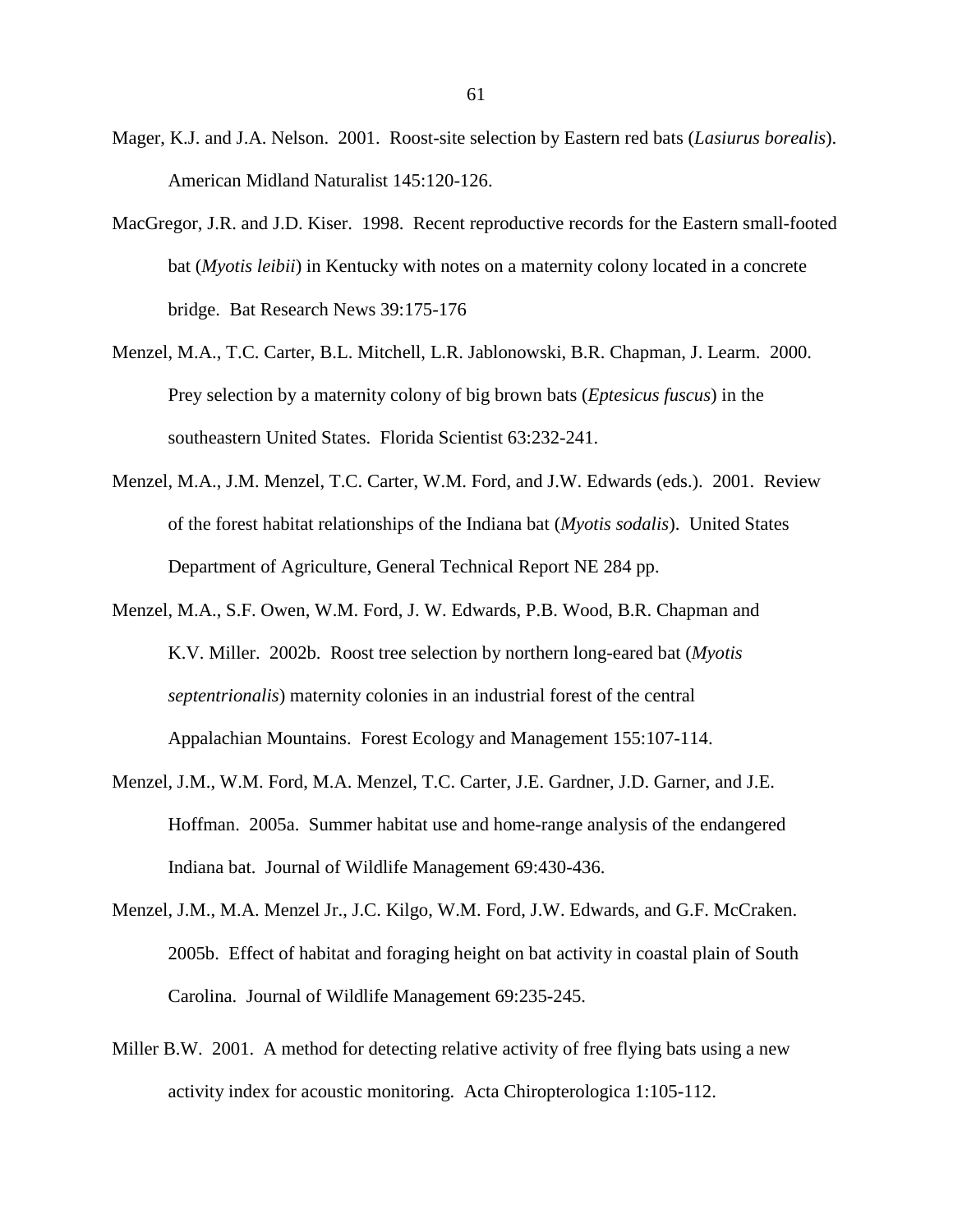- Miller, D.A. 2003. Species diversity, reproduction, and sex ratios of bats in managed pine forest landscapes of Mississippi. Southeastern Naturalist 2:59-72.
- Moorsman P.R., Jr., H.H. Thomas, and J.P. Veilleux. 2007. Foot habits of eastern small-footed myotis (*Myotis leibii*) in New Hampshire. American Midland Naturalist 158:354-360.
- Mumford, R.E. and J.O. Whitaker, Jr. 1982. Mammals of Indiana. Indiana University Press, Bloomington, Indiana. 537pp.
- Murray, K.L., E.R. Britzke, and L.W. Robbins. 2001. Variation in search-phase calls of bats. Journal of Mammalogy 82:728-737.
- Novakowski, N.S. 1956. Additional records of bats in Saskatchewan. Canadian Field-Naturalist 70:142.
- Owen, S.F., M.A. Menzel, J.W. Edwards, W.M. Ford, B.R. Chapman, J.W. Edwards, and P.B. Wood. 2003. Home-range size and habitat use by the Northern Myotis (*Myotis septentrionalis*). American Midland Naturalist 150:352-359.
- Owen, S.F., M.A. Menzel, J.W. Edwards, W.M. Ford, J.M Menzel, B.R. Chapman, P.B. Wood, and K.V. Miller. 2004. Bat activity in harvested and intact forest stands in the Allegheny Mountains. North Journal of Applied Forestry 21:154-159.
- Parsons, H.I., D.A. Smith, and R.F. Whittam. 1986. Maternity colonies of silver-haired bats (*Lasionycteris noctivagans*) in Ontario and Saskatchewan. Journal of Mammalogy 67:598-600.
- Perry, R.W. and R.E. Thill. 2007. Roost characteristics of hoary bats in Arkansas. American Midland Naturalist 158:132-138.
- Putriquin, K.J. and R.M.R Barclay. 2003. Foraging by bats in cleared, thinned, and unharvested boreal forest. Journal of Applied Ecology 40:646-657.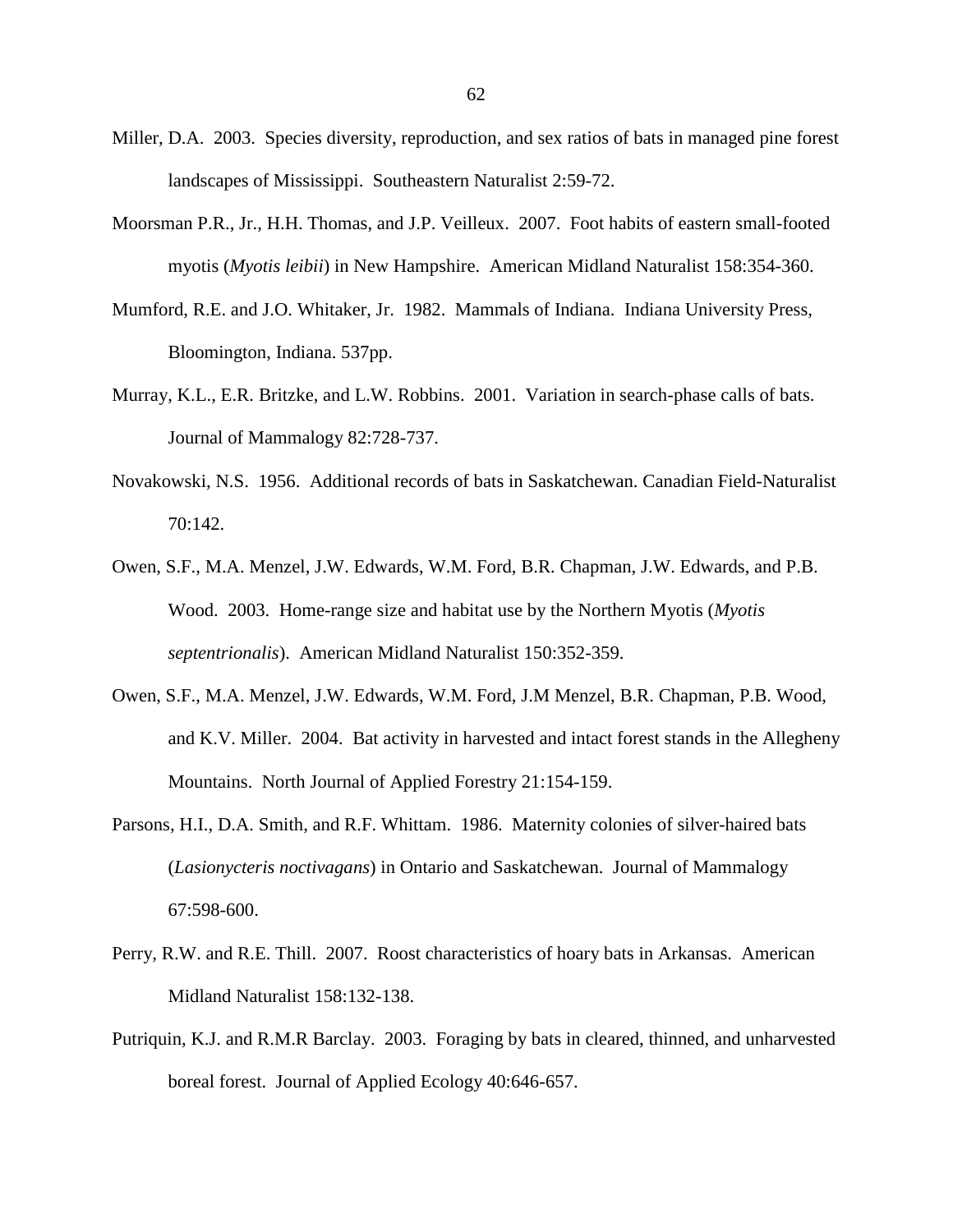- Sasse, D.B. and P.J. Perkins. 1996. Summer roosting ecology of northern long-eared myotis (*Myotis septentrionalis*) in the White Mountain National Forest. Pp. 182-192 *In* Barclay, R.M.R. and R.M. Brigham (eds.). Bats and Forest Symposium.
- Sheets, J.J., D.W. Sparks, V. Brack, Jr., J.O. Whitaker, Jr. In Review. Bats of Yellowwood and Morgan-Monroe state forests before timber harvest. Proceedings of the Indiana Academy of Science.
- Sheldon S. 2007. Resource Management Guide. http://www.in.gov/dnr/forestry/pdfs/MorganMonroeC6T10.pdf.
- Sparks, D.W., J.A. Laborda, and J.O. Whitaker Jr. 1998. Bats of the Indianapolis International Airport as compared to a more rural community of bats at Prairie Creek. Proceedings of the Indiana Academy of Science 107:171-179.
- Sparks, D.W., K.J. Roberts, and C. Jones. 2000. Vertebrate predators on bats in North America North of Mexico. Pp: 229-241 *In* J. R. Choate (ed.). Reflections of a naturalist: papers honoring professor Eugene D. Fleharty, Fort Hays Studies, Special Issue 1: 1-241.
- Sparks, D.W., R.M. Ritzi, D.E. Duchamp, and J.O. Whitaker Jr. 2005a. Foraging habitat of the Indiana bat (*Myotis sodalis*) of an urban-rural interface. Journal of Mammalogy 86:713- 718.
- Sparks, D.W., C.M. Ritzi, and B.L. Everson. 2005b. Nocturnal behavior and roosting ecology of a juvenile (*Lasiurus cinereus*) near Indianapolis, Indiana. Proceedings of the Indiana Academy of Science 114:70-72.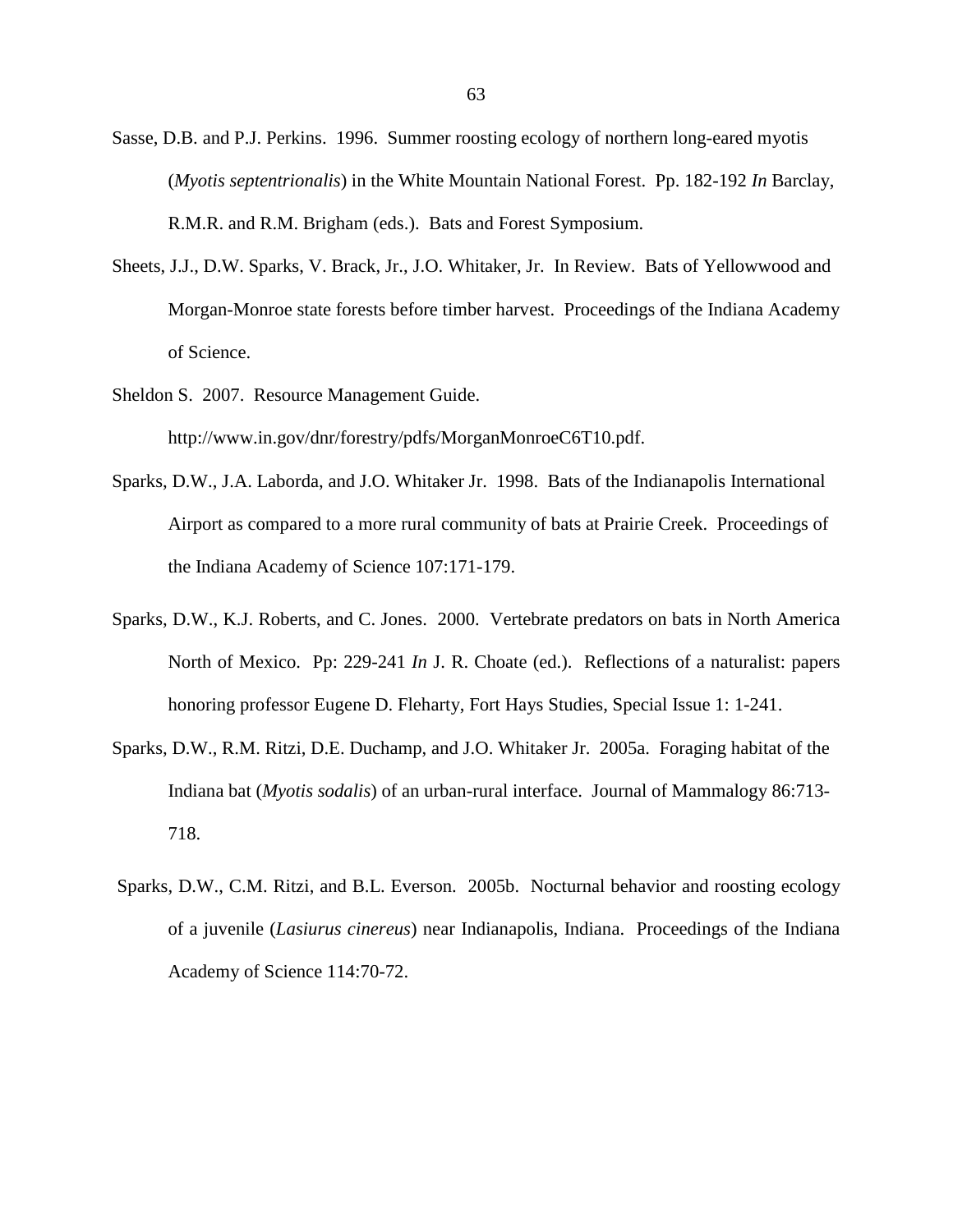- Sparks, D.W., V. Brack, Jr., J.O. Whitaker, Jr., and R. Lotspeich. 2009. Reconciliation ecology and the Indiana Bat at Indianapolis International Airport, Chapter 3. *In* P. B. Larauge and M. E. Castille (eds.). Airports: Performance, Risks, and Problems, Nova Science Publishers, Inc., Hauppauge, New York.
- Tibbles, A.E. and A. Kurta. 2003. Bat activity is low in thinned and unthinned stands of red pine. Can. J. For. Res. 33:2436-2442.
- Tuttle, M.D. 1976a. Population ecology of the grey bat (*Myotis grisescens*): factors influencing growth and survival of newly volant young. Ecology 57:587-595.
- Tuttle. M.D. and L.R. Heaney. 1974. Maternity habits of (*Myotis leibii*) in South Dakota. Bull S. Cal. Acad. Sci. 73:80-83.
- Tuttle, N.M., D.P. Benson, and D.W. Sparks. 2006. Diet of *Myotis sodalis* (Indiana bat) at an Urban/Rural Interface. Northeastern Naturalist 13:435-442.
- Veilleux, J.P., J.O. Whitaker, Jr., and S.L. Veilleux. 2003. Tree roosting ecology of reproductive female eastern pipistrelles, *Pipistrellus subflavus*, in Indiana. Journal of Mammalogy 84: 1068-1075.
- Walters, B.L., C.M. Ritzi, D.W. Sparks, and J.O. Whitaker Jr. 2006. Foraging behavior of Eastern red bats (*Lasiurus borealis*) at an urban-rural interface. American Midland Naturalist 157:365-373.
- Watkins, L.C. 1972. *Nycticeius humeralis*. Mammalian Species No. 23. American Society of Mammalogist 4 pp.
- Weller, T.J. and C.J. Zabel. 2002. Variation in bat detections due to detector orientation in a forest. Wildlife Society Bulletin 30:922-930.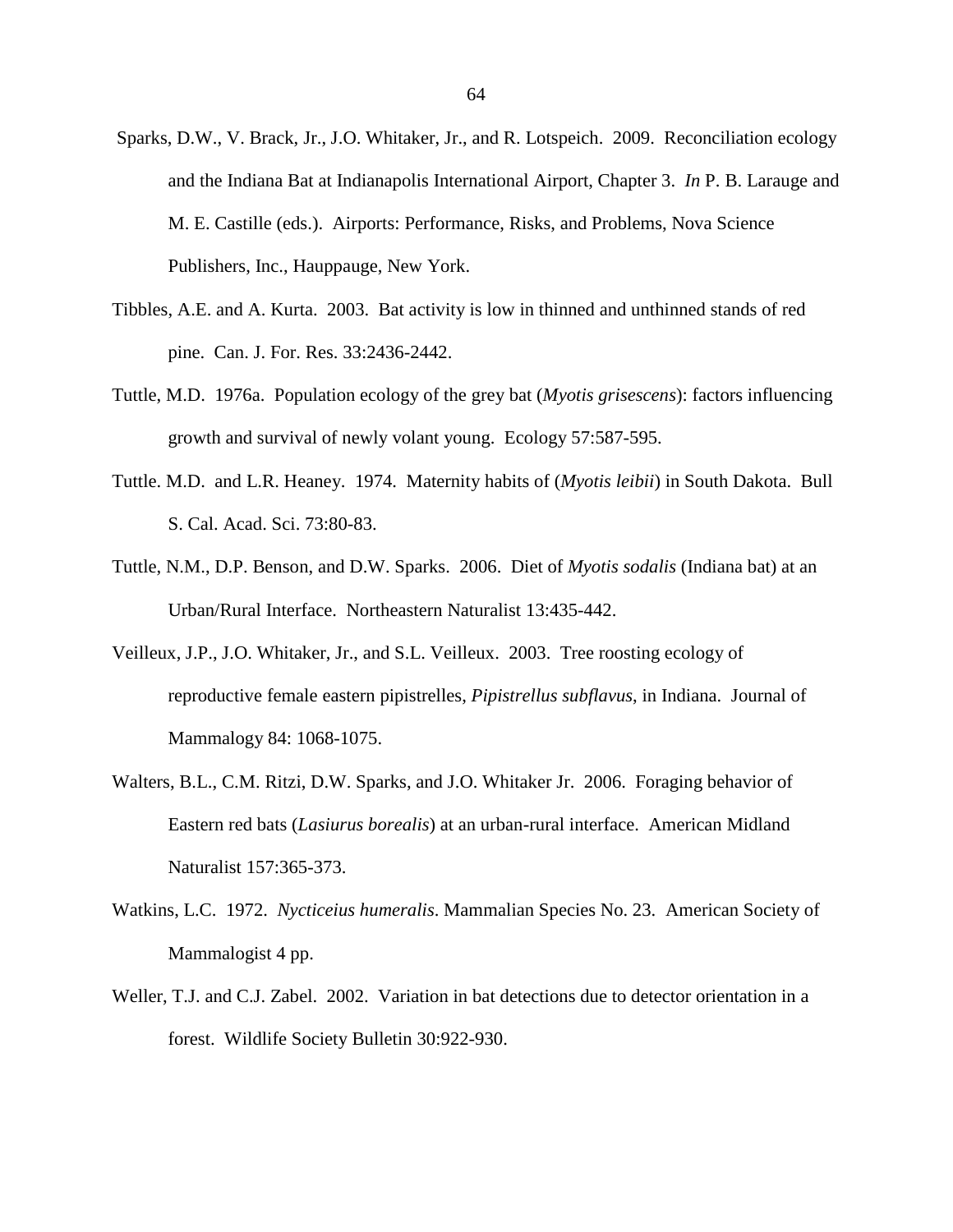- Wethington, T.A., D.M. Leslie, M.S. Gregory, and M.K. Wethington. 1996. Vegetative structure and land use relative to cave selection by endangered Ozark big-eared bats (*Corynorhinus townsendii ingenus*). Southwestern Naturalist 42:177-181.
- Whitaker, J.O., Jr. 1972. Food habits of bats from Indiana. Canada. J. Zool. 50: 877-883.
- Whitaker, J.O., Jr. 1996. National Audubon Society Field Guide to North American Mammals. Revised Ed. Chanticleer Press. Alfred A. Knopf. New York, Toronto. 937 pp.
- Whitaker, J.O., Jr. 1997. Bats of Prarie Creek. Proceedings of the Indiana Academy of Science 105:87-94.
- Whitaker, J.O., Jr. 1998. Life history and roost switching in six summer colonies of eastern pipistrelles in buildings. Journal of Mammalogy 79: 651-659.
- Whitaker, J.O., Jr. and S.L. Gummer. 1992. Hibernation of the big brown bat, *Eptesicus fuscus*, in buildings. Journal of Mammalogy 73:312-316.
- Whitaker, J.O., Jr. and S.L. Gummer. 2003. Current status of the evening bat, *Nucticeius humeralis*, in Indiana. Proceedings of the Indiana Academy of Science 112:55-60.
- Whitaker, J.O., Jr. and W.J. Hamilton, Jr. 1998. Mammals of the Eastern United States. Cornell University Press, Ithaca, New York 583 pp.
- Whitaker, J.O., Jr. and D.W. Sparks. 2008. Roosts of Indiana myotis at Indianapolis International Airport. Proceedings of the Indiana Academy of Science, 117:193-202.
- Whitaker, J.O., Jr., C. Maser and S.P. Cross. 1981a. Foods of Oregon silver-haired bats, *Lasionycteris noctivagans*. Northwest Science 55: 75-77.
- Whitaker, J.O., Jr., C. Maser and S. Cross. 1981b. Food habits of eastern Oregon bats, based on stomach and scat analyses. Northwest Science 55: 281-292.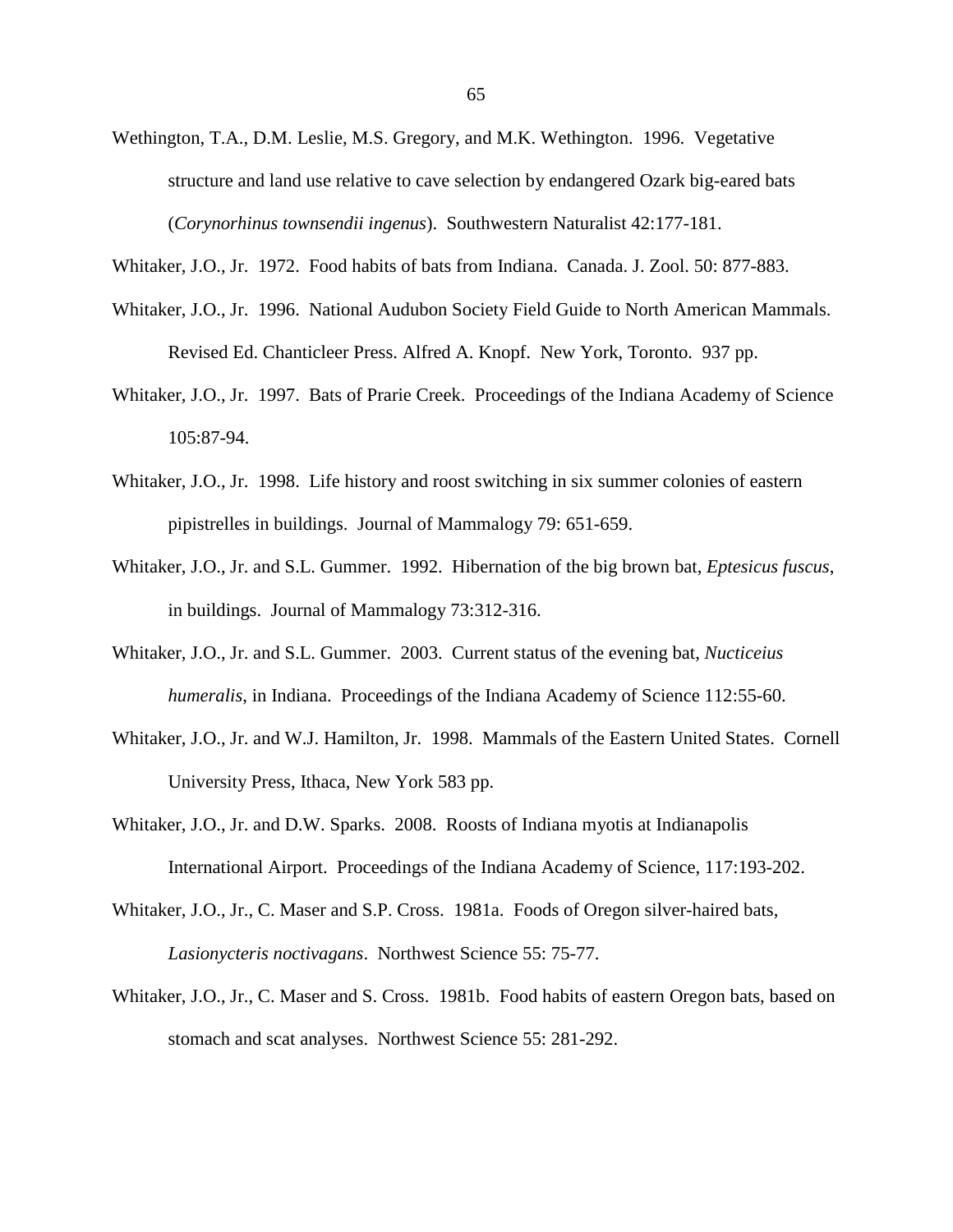- Whitaker, J.O., Jr., D.W. Sparks, and V. Brack Jr. 2004. Bats of the Indianapolis Airport Area, 1991-2001. Proceedings of the Indiana Academy of Science 113:151-161.
- Whitaker, J.O., Jr., D.W. Sparks, and V. Brack, Jr. 2006. Use of artificial roost structures by bats at the Indianapolis International Airport. Environmental Management 38:28-36.
- Whitaker, J.O., Jr., C.L. Gummer, A. Howard, W.A. Ulrey, and V. Brack, Jr. 2005. Bats of Camp Atterbury in south central Indiana. Proceedings of the Indiana Academy of Science 114:216-223.
- Whitaker, J.O., Jr., V. Brack, Jr., D.W. Sparks, J.B. Cope, and S. Johnson. 2007. Bats of Indiana. Indiana State University Center for North American Bat Research and Conservation, Terre Haute, Indiana 59 pp.
- Willis, C.K.R. and R.M. Brigham. 2004. Roost switching, roost sharing and social cohesion: forest-dwelling big brown bats, *Eptesicus fuscus*, conform to the fission-fusion model. Animal Behaviour 68:495-505.
- Yates, M.D. and R.M. Muzika. 2007. Effect of forest structure and fragmentation on site occupancy of bat species in Missouri Ozark Forests. Journal of Wildlife Management 70:1238-1248.
- Zimmerman, G.S. and W.E. Glanz. 2000. Habitat use by bats in eastern Maine. Journal of Wildlife Management 64:1032-10.
- Zinn, T.L., and S.R. Humphrey. 1981. Seasonal food resources and prey selection of the southeastern brown bat (*Myotis austroripius*) in Florida. Florida Scientist 44:81-90.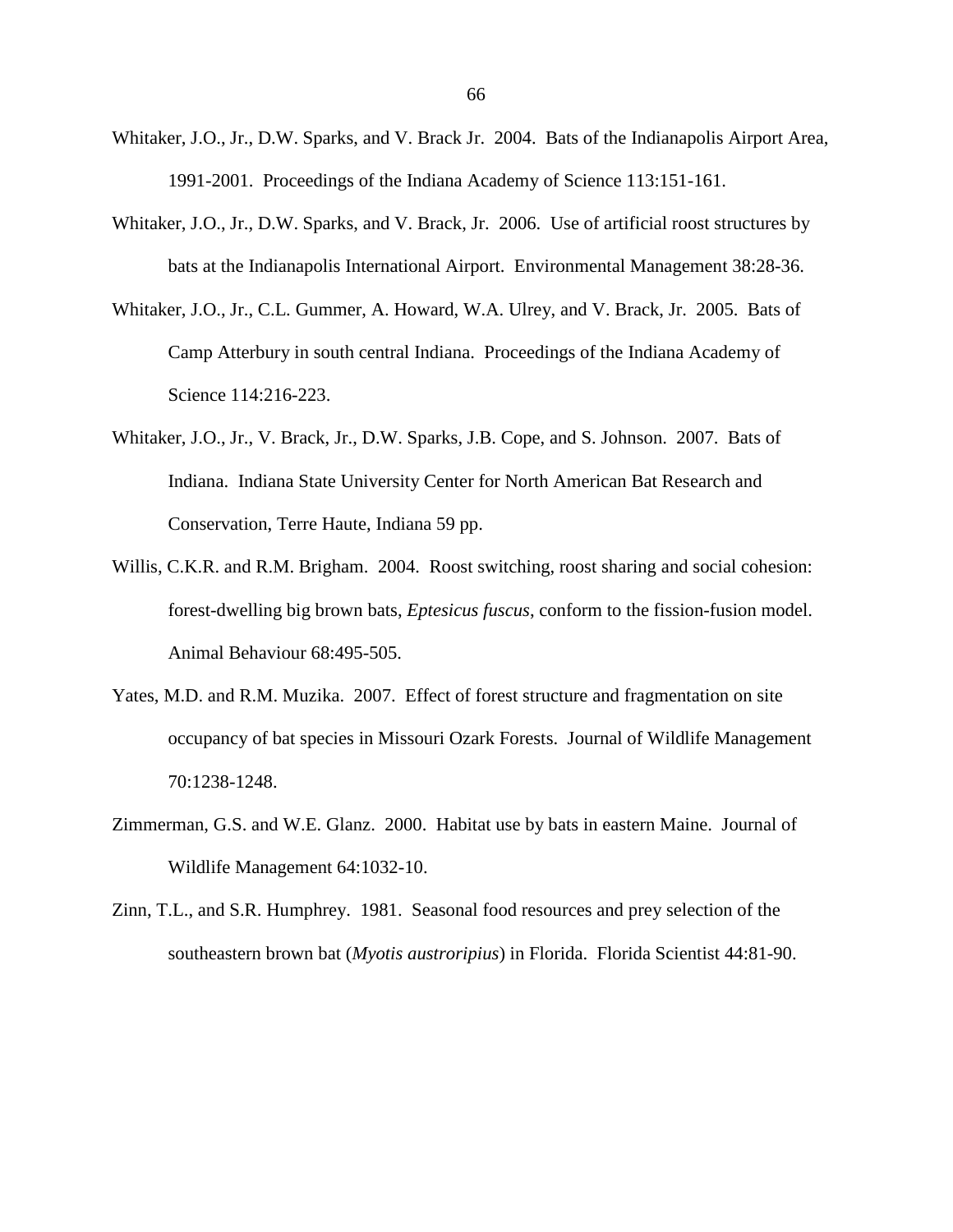## APPENDIX A: HARDWOOD ECOSYSTEM EXPERIMENT: AN OVERVIEW

## Goals and Partnerships

The main goal of the Hardwood Ecosystem Experiment (HEE) is to determine the ecological and social impacts of forest harvest and other silvicultural manipulations on public and private lands in Indiana as well as the rest of the Central Hardwoods Region. This effort has 4 parts:

1) Develop a proven system of forest management prescriptions to maintain communities dominated by oak (*Quercus* sp.) and hickory (*Carya* sp.) species and other desired populations of native plants and animals.

2) Develop an understanding of the response of targeted native wildlife and plant species to forest management practices in order to help mitigate potential negative effects on species of special concern especially the federally endangered Indiana bat (*Myotis sodalis*).

3) Assess public attitudes towards forest management by developing techniques to educate the general public and private landowners about the benefits of land use practices such as timber harvest.

4) Identify direct and indirect benefits of specific forest management practices to local and regional communities and its impact in community development.

67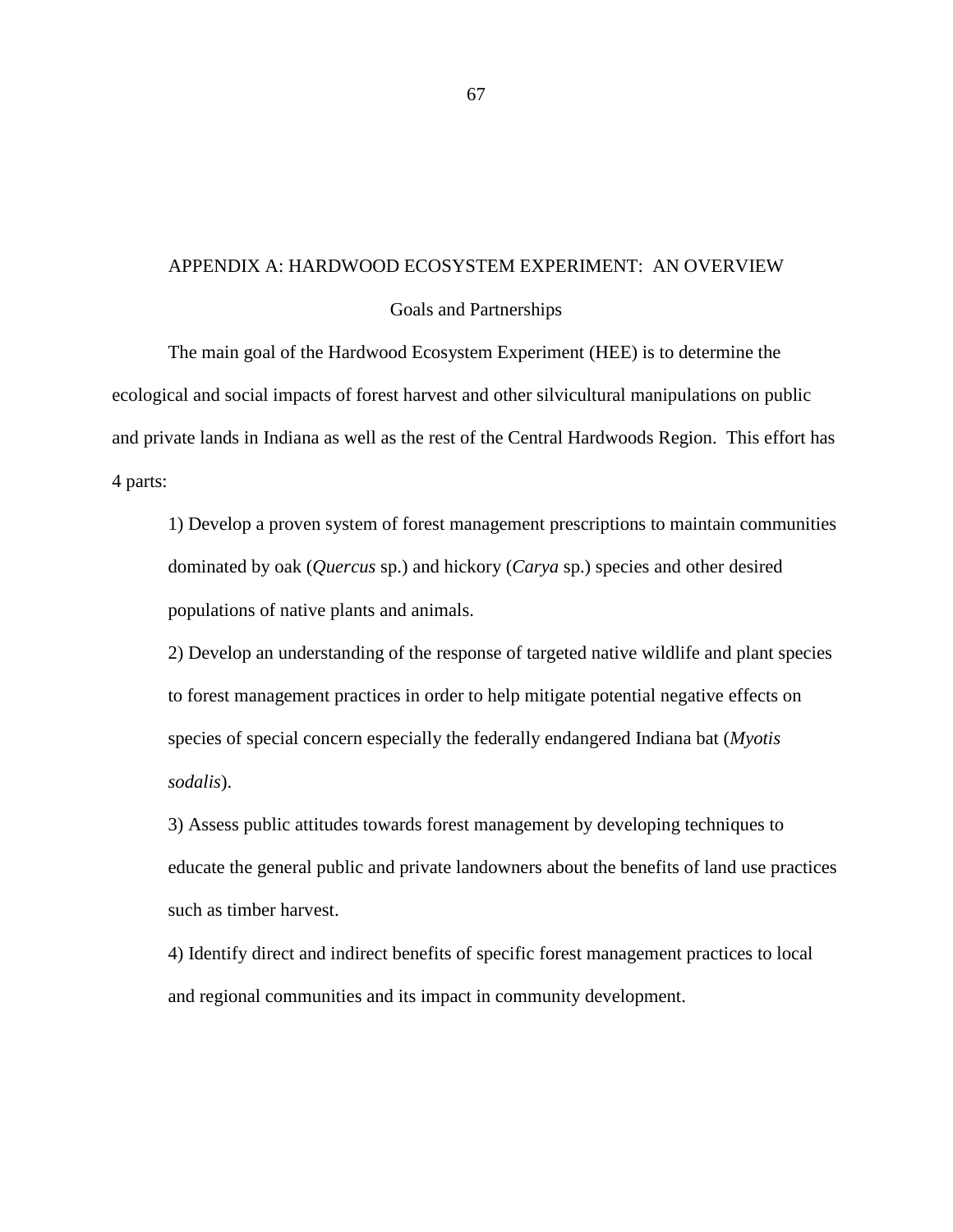Proposed Forest Manipulations (selected by HEE project leaders)

Nine management units (MU) of 900-acres (about 405 ha) will be manipulated within Morgan-Monroe and Yellowwood State Forests. Each of these includes a 200-acre (81 ha) sampling unit (SU) surrounded by 700-acres (284 ha) of buffer. In each SU there are 0, 4, or 8 treatment areas (TA). Each SU will receive only 1 of 3 types of forest management starting in summer 2008: even aged cutting (4 TAs), uneven-aged cutting (8 TAs), or control (0 TAs). Single-tree selection will also be included in the uneven-aged SUs outside of the TAs. Singletree and group selection will continue in the buffer surrounding both control and experimental sampling units. All forest manipulations are subject to change. Each MU will be on a 100-year rotation with new cuts made every 20 years.

Even-aged TAs site selection will be stratified by slope with 6 harvest sites centered at least 900m apart with 3 on south or west slopes and 3 on north or east slopes. IDNR employees chose 2 locations per slope for harvest. Each even-aged SU will receive 2 shelter-wood (1 north or east slope and 1 south or west slope) and 2 clear-cut (1 north or east slope and 1 south or west slope) treatments in 10 acre (4 ha) patches. All trees in the TA will be removed during clearcuts, whereas a few high quality trees will be left behind during shelter-woods to provide a source of seeds and protection during regeneration (overstory cut 5-10 years).

In uneven-aged SUs, eight TAs will be cut: two 5-acre, (2 ha), two 3-acre, (1.2 ha), and four 1-acre (0.4 ha) openings (for a total of 20 acres (7.2 ha) of group openings for each unevenaged research core) within which all overstory trees will be removed. Openings will still be paired based upon aspect. The area within the SU, but outside the TAs will receive single-tree selection.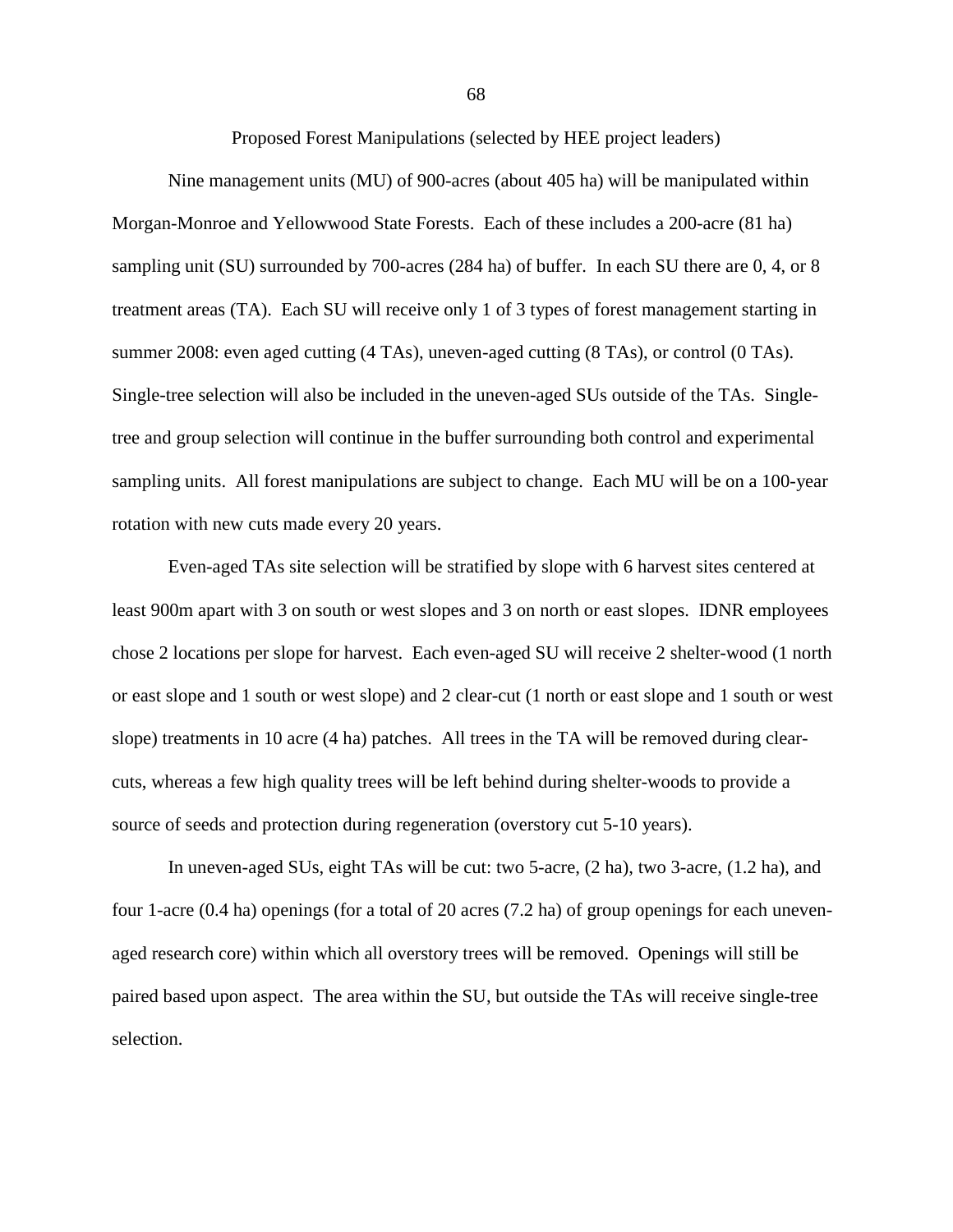Control TA site selection consists of 4 points randomly placed in each management unit with 2 points each on both northeast and southwest slopes and separated by at least 900m. Control TAs will not be harvested nor will the understory be manipulated.

## Basic Techniques for Sampling Bats

Bats were sampled using mist nets bat detectors. I sampled at 2 sites in each of the 9 SUs during a 15 May -15 August window each year. At each site 4 multi-tiered mist-net sets (Avinet, Inc. Dryden, New York) were arranged to maximize bat captures, often across travel corridors, such as logging roads (Brown and Brack 2003). These sites were netted twice per year on nonconsecutive nights, producing 144 net nights of sampling per year. Mist nets were set up by nightfall and kept in place for 5 hours. Netting was delayed during rain and resumed when it stopped or cancelled if the rain persisted or temperatures fell below 10°C. Data collected on captured bats included species, sex, reproductive condition, right forearm length, weight, and age (juvenile or adult). Each bat received a uniquely numbered band to allow long-term identification.

Anabat II bat detectors were placed in 4 treatment areas of each SU during 15 May -15 August in 2007 and 2008. Twelve Anabat II bat detectors and Zero Crossing Analysis Interface Modules (ZCAIMs, Titley Electronics, Ballina, New South Whales, Australia: Detectors hereafter) were placed in the TAs. Detectors were set out 1 night early and 1 night late in the season. In even-aged and control SUs the 4 TAs were all sampled but only 4 of the 8 unevenaged plots were randomly chosen for sampling. Each detector was placed 1 m above ground on a stand (Duchamp et al. 2006). Detectors were aligned on a random azimuth selected from a random numbers table. Three detectors were placed at each TA: one detector inside, one adjacent, and one outside the TAs. Because timber harvest had not yet occurred, all of these